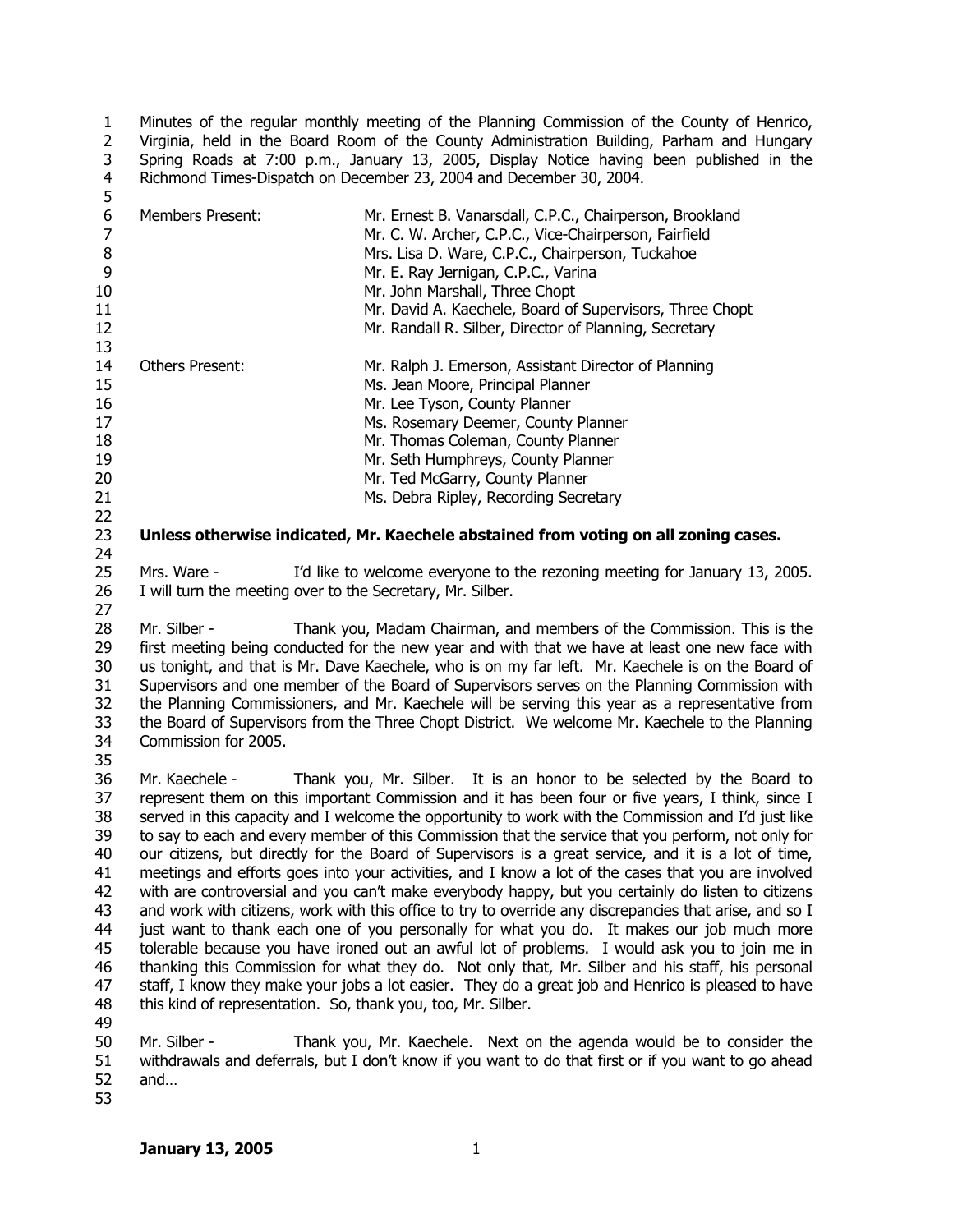54 Mr. Vanarsdall - Let's do it.

55

56 57 58 59 Mr. Silber - OK. It looks like the Commission is willing to stick to the way we have the agenda prepared, so if we could handle those on the agenda for withdrawals and deferrals we will run through those, and we will move from there.

60 61 62 Ms. Moore - Good evening, Commissioners. We have a total of five requests. We just received one, on which I will speak momentarily, and one request for withdrawal. The first is request to withdraw.

63

71

73

# 64 **Deferred from the November 10, 2004 Meeting:**

65 66 67 68 69 70 **C-52C-03 Mr. And Mrs. Hung Yim:** Request to conditionally rezone from A-1 Agricultural District to B-3C Business District (Conditional), Parcel 735-763-5299, containing 1.922 acres, located on the north line of West Broad Street (U. S. Route 250) approximately 1,450 feet east of N. Gayton Road. A restaurant is proposed. The use will be controlled by proffered conditions and zoning ordinance regulations. The Land Use Plan recommends Mixed Use. The site is also in the West Broad Street Overlay District.

72 Ms. Moore - No action is required by the Commission tonight.

## 74 **Deferred from the December 9, 2004 Meeting:**

75 76 77 78 79 80 81 82 83 **C-54C-04 Craig Erdmann for Chimilson Acres, LLC:** Request to rezone from M-1 Light Industrial District, R-4 One Family Residence District and B-1 Business District to RTHC Residential Townhouse District (Conditional), part of Parcel 805-710-1834, containing approximately 13.07 acres, located on the southwest line of Darbytown Road opposite Oregon Avenue. Residential townhouses are proposed. The maximum density in the RTH District is nine (9) units per acre. The use will be controlled by zoning ordinance regulations and proffered conditions. The Land Use Plan recommends Multi-Family Residential, 6.8 to 19.8 units net density per acre, Commercial Concentration, and Environmental Protection Area.

84 85 Ms. Moore - The deferral is requested to the March 10, 2005 meeting.

86 87 88 Mrs. Ware - Is there any opposition to the deferral of C-54C-04, Craig Erdmann for Chimilson Acres, LLC, in the Varina District? There is no opposition.

89 90 Mr. Jernigan - Madam Chairman, I make a motion to defer Zoning Case C-54C-04, Craig Erdmann for Chimilson Acres, LLC, to March 10, 2005, at request of the applicant.

92 Mr. Vanarsdall - Second.

94 95 Mrs. Ware - Motion made by Mr. Jernigan and seconded by Mr. Vanarsdall. All in favor say aye. All opposed say no. The motion passes.

96

91

93

97 98 At the request of the applicant, the Planning Commission deferred Case C-54C-04, Craig Erdmann for Chimilson Acres, LLC, to its meeting on March 10, 2005.

99

## 100 **Deferred from the December 9, 2004 Meeting:**

101 102 103 104 105 **C-61C-04 Dominion Land & Development Partnership:** Request to conditionally rezone from A-1 Agricultural District to R-3C One Family Residence District (Conditional), Parcels 759-767-5161, 759-767-2638, 759-767-6934, 759-767-6516 and758-767-8413, containing approximately 14.2 acres, located on the west line of Francistown Road at Castle Point Road. The applicant proffers to develop no more than thirty (30) single-family units. The R-3 District allows a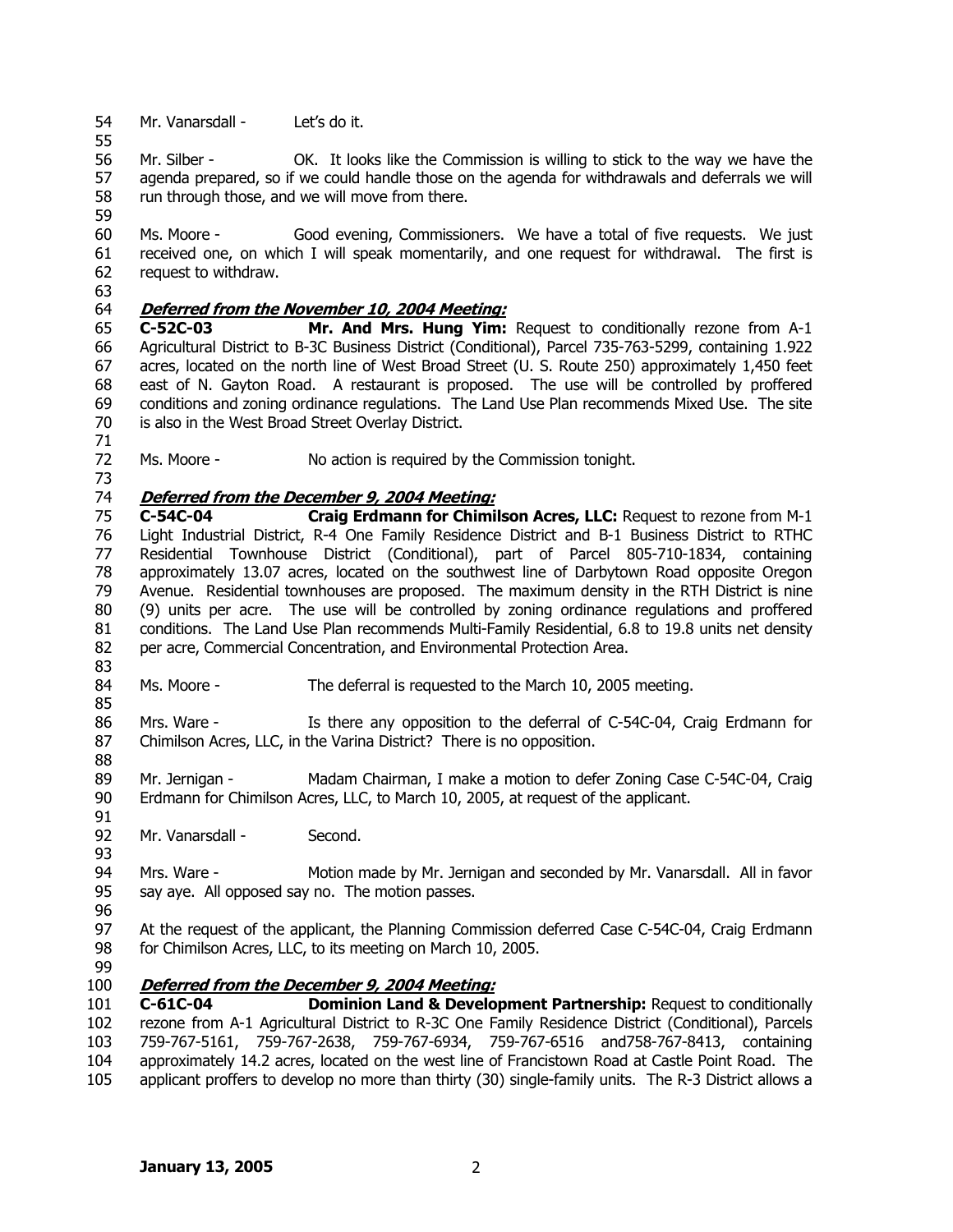- 106 107 minimum lot size of 11,000 square feet. The Land Use Plan recommends Suburban Residential 1, 1.0 to 2.4 units net density per acre, and Environmental Protection Area.
- 108

110

113

116

118

121

124

132

134

137

140

143

146

154

- 109 Ms. Moore - The deferral is requested to the February 10, 2005 meeting.
- 111 112 Mrs. Ware - Is there any opposition to the deferral of Case C-61C-04, Dominion Land and Development Partnership in the Brookland District? There is no opposition. Mr. Vanarsdall.
- 114 115 Mr. Vanarsdall - I move that Case C-61C-04 be deferred at the applicant's request to February 10, 2005.
- 117 Mr. Marshall - Second.
- 119 120 Mrs. Ware - Motion made by Mr. Vanarsdall and seconded by Mr. Archer. All in favor say aye. All opposed say no. The motion passes.
- 122 123 At the request of the applicant, the Planning Commission deferred Case C-61C-04, Dominion Land and Development Partnership, to its meeting on February 10, 2005.
- 125 126 127 128 129 130 131 **C-2C-05 Ralph Axselle, Jr. for LCL Company:** Request to amend proffered conditions accepted with Rezoning Case C-36C-89, on Parcel 754-744-1970, containing approximately 8.8 acres, located on the east line of N. Parham Road, approximately 650 feet north of its intersection with Eastridge and Quioccasin Roads (Ridge Shopping Center). The amendment deletes Proffer 1, relating to hours of service. The existing zoning is B-2C Business District (Conditional). The Land Use Plan recommends Commercial Concentration and Suburban Residential 2, 2.4 to 3.4 units net density per acre.
- 133 Ms. Moore - The deferral is requested to the February 10, 2005 meeting.
- 135 136 Mrs. Ware - Is there any opposition to the deferral of Case C-2C-05, Ralph Axselle, Jr. for LCL Company, in the Three Chopt District?
- 138 139 Mr. Marshall - Madam Chairman, I move that Case C-2C-05 be deferred to the February 10, 2005 meeting at the request of the applicant.
- 141 142 Mr. Vanarsdall - Motion made by Mr. Marshall and seconded by Mr. Vanarsdall. All in favor say aye. All opposed say no. The motion passes.
- 144 145 At the request of the applicant, the Planning Commission deferred Case C-2C-05, Ralph Axselle, Jr. for LCL Company, to its meeting on February 10, 2005.
- 147 148 149 150 151 152 153 **P-19-04 Ralph Axselle, Jr. for LCL Company:** Request for a Provisional Use Permit under Sections 24-58.2(a) and 24-122.1 of Chapter 24 of the County Code in order to allow 24 hour service to the general public for a retail business (Fed Ex/Kinkos Store in the Ridge Shopping Center), on part of Parcel 754-744-1970, containing approximately 6,000 square feet, located on the east line of N. Parham Road approximately 600 feet north of Eastridge Road. The existing zoning is B-2C Business District (Conditional). The Land Use Plan recommends Commercial Concentration.
- 155 Ms. Moore - The deferral is requested to the February 10, 2005 meeting.
- 157 158 Mrs. Ware - Is there any opposition to the deferral of P-19-04, Ralph Axselle, Jr. for LCL Company, in the Three Chopt District? There is no opposition.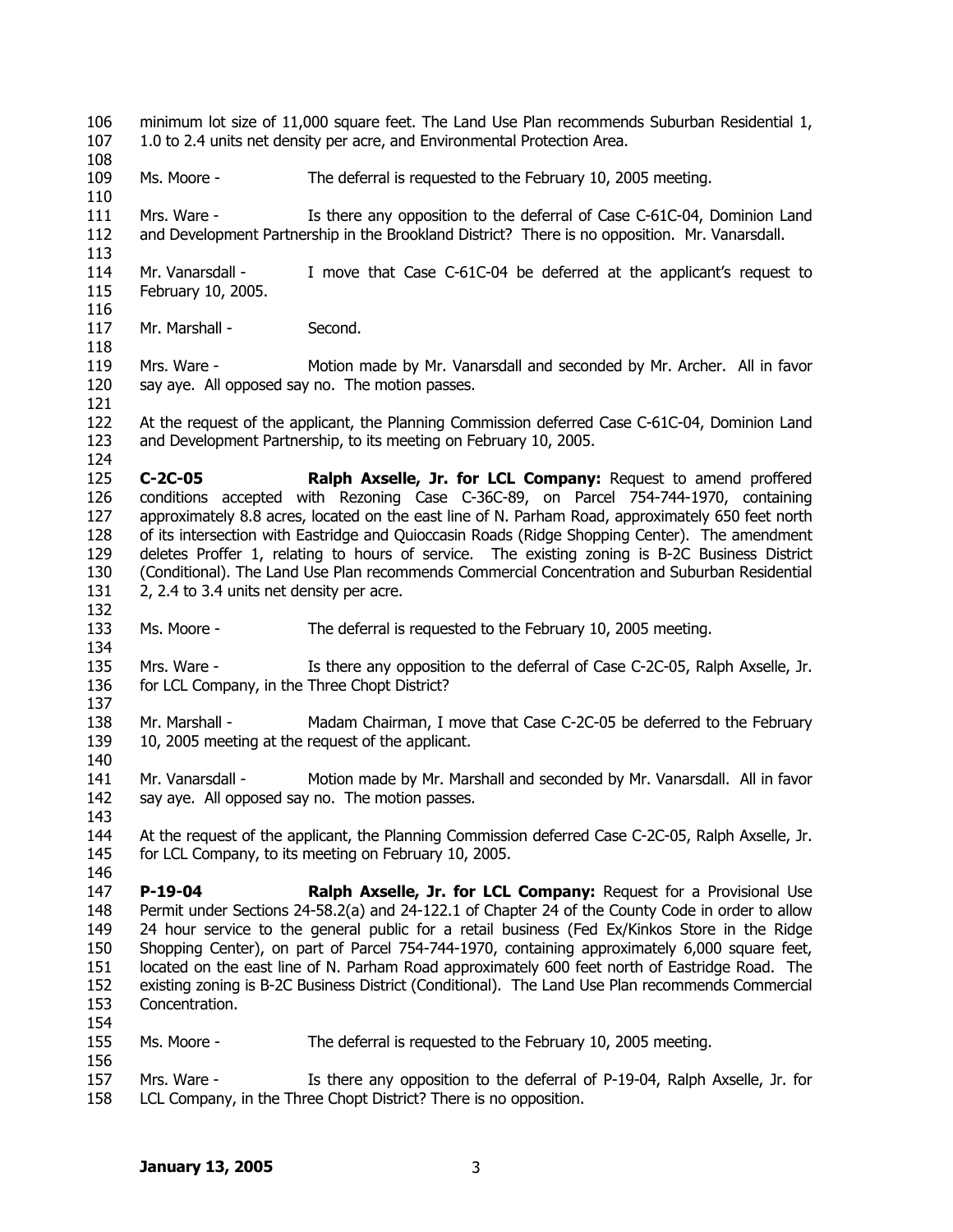159 160 161 Mr. Marshall - Madam Chairman, I move that Case P-19-04 be deferred to the February 10, 2005 meeting at the request of the applicant.

163 Mr. Vanarsdall - Second.

162

164

167

170

180

182

185

187

189

193

195

198

200

165 166 Mrs. Ware - Motion made by Mr. Marshall and seconded by Mr. Vanarsdall. All in favor say aye. All opposed say no. That motion passes.

168 169 At the request of the applicant, Case P-19-04, Ralph Axselle, Jr. for LCL Company, in the Three Chopt District was deferred to February 10, 2005.

171 172 173 174 175 176 177 178 179 **P-1-05 David Redmond for Mid-Atlantic Commercial Properties, LLC:** Request for a Provisional Use Permit under Sections 24-58.2(a) and 24-122.1 of Chapter 24 of the County Code in order to operate a retail drug store 24 hours per day, on Parcels 816-714-4637 and 816-714-5217, containing 2.11 acres, located on the east line of S. Laburnum Avenue approximately 300 feet north of Williamsburg Road (U. S. Route 60) and the north line of Williamsburg Road (U. S. Route 60), approximately 170 feet east of S. Laburnum Avenue. The existing zoning is B-1 and B-3 Business Districts and O-2 Office District. The Land Use Plan recommends Commercial Arterial, Commercial Concentration and Suburban Residential 2, 2.4 to 3.4 units net density per acre. The site is in the Airport Safety Overlay District.

181 Ms. Moore - The deferral is requested to the March 10, 2005 meeting.

183 184 Mrs. Ware - Is there any opposition to the deferral of Case P-1-05, David Redmond for Mid-Atlantic Commercial Properties, LLC, in the Varina District? There is no opposition.

186 Mr. Jernigan - Mrs. Moore, what did you say the date was?

188 Ms. Moore - To March 10, 2005.

190 191 192 Mr. Jernigan - Madam Chairman, I move to defer Provisional Use Permit P-1-05, David Redmond for Mid-Atlantic Commercial Properties, LLC, to March 10, 2005, by request of the applicant.

194 Mr. Vanarsdall - Second.

196 197 Mrs. Moore - Motion made by Mr. Jernigan and seconded by Mr. Vanarsdall. All in favor say aye. All opposed say no. The motion passes.

199 That concludes my report of the deferrals and withdrawals.

- 201 Mr. Marshall - Madam Chairman, I have two deferrals. Page 4.
- 202

### 203 **Deferred from the November 10, 2004 Meeting:**

204 205 206 207 208 209 210 **C-42C-04 Skip Gelletly:** Request to conditionally rezone from A-1 Agricultural District to R-5AC General Residence District (Conditional), Parcel 731-763-1648, containing approximately 3.1 acres, located on the west line of Gayton Hills Lane approximately 200 feet south of Graham Meadows Drive. A residential subdivision is proposed. The maximum density in the R-5AC District is 7.7 units per acre. The use will be controlled by zoning ordinance regulations and proffered conditions. The Land Use Plan recommends Suburban Residential 2, 2.4 to 3.4 units net density per acre.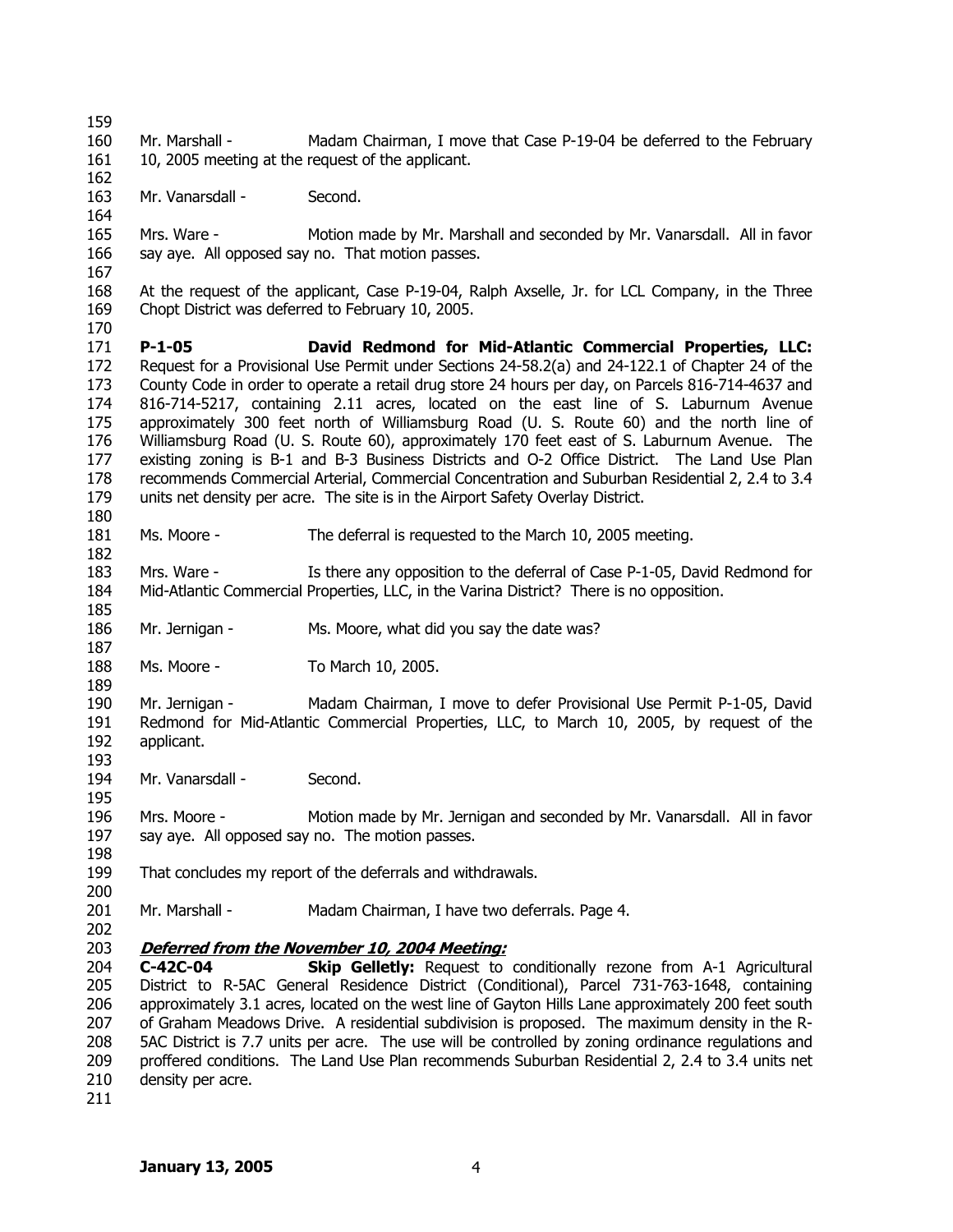- 212 213 Mrs. Ware - Is there any opposition to the deferral of Case C-42C-04, Skip Gelletly, in the Three Chopt District? There is no opposition.
- 214

217

219

- 215 216 Mr. Marshall - Madam Chairman, I move that Case C-42C-04 be deferred to the February 10, 2005 meeting at the request of the Commission.
- 218 Mr. Vanarsdall - Second.
- 220 221 222 Mrs. Ware - Motion made by Mr. Marshall and seconded by Mr. Vanarsdall. All in favor say aye. All opposed say no. The motion passes.
- 223 224 At the request of the Commission, the Planning Commission deferred Case C-42C-04, Skip Gelletly, to its meeting on February 10, 2005.
- 225

241

- 226 **Deferred from the December 9, 2004 Meeting:**
- 227 228 229 230 231 232 233 **C-44C-04 Andrew Condlin for David E. Cottrell:** Request to amend proffered conditions accepted with Rezoning Case C-39C-95, on part of Parcel 740-765-2150, containing 1.4019 acres, located on the east line of Pouncey Tract Road, approximately 350 feet south of Twin Hickory Lake Drive. The amendment is related to use restrictions and hours of operation and would permit a car wash. The existing zoning is B-3C Business District (Conditional). The Land Use Plan recommends Commercial Concentration, Office and Environmental Protection Area.
- 234 235 236 Mrs. Ware - Is there any opposition to the deferral of Case C-44C-04, Andrew Condlin for David E. Cottrell, in the Three Chopt District? There is no opposition. Mr. Marshall.
- 237 238 239 Mr. Marshall - Madam Chairman, I move that Case C-44C-04, be deferred to February 10, 2005, at the request of the Commission.
- 240 Mr. Vanarsdall - Second.
- 242 243 Mrs. Ware - Motion made by Mr. Marshall and seconded by Mr. Vanarsdall. All in favor say aye. All opposed say no. The motion passes.
- 244 245 246 The Planning Commission deferred Case C-44C-04, Andrew Condlin for David E. Cottrell, to its meeting on February 10, 2005.
- 248 249 Mr. Archer - Madam Chair, I also have a deferral.
- 250 **Deferred from the November 10, 2004 Meeting:**
- 251 252 253 254 255 256 257 **C-58C-04 Loftis Real Estate & Development:** Request to conditionally rezone from A-1 Agricultural District to RTHC Residential Townhouse District (Conditional), part of Parcel 800-730-7438, containing 6.981 acres, located at the north intersection of Elkridge Lane and  $20<sup>th</sup>$ Street, adjoining the northwest property line of the Oak Hill subdivision. Residential townhouses are proposed. The maximum density in the RTH District is nine (9) units per acre. The Land Use Plan recommends Suburban Residential 2, 2.4 to 3.4 units net density per acre.
- 258 259 260 Mrs. Ware - Is there any opposition to the deferral of Case C-58C-04, Loftis Real Estate and Development, in the Fairfield District? There is no opposition.
- 261 262 Mr. Archer - I move to defer Case C-58C-04 to the March 10, 2005 meeting, at the Commission's request.
- 263 264 Mr. Vanarsdall - Second.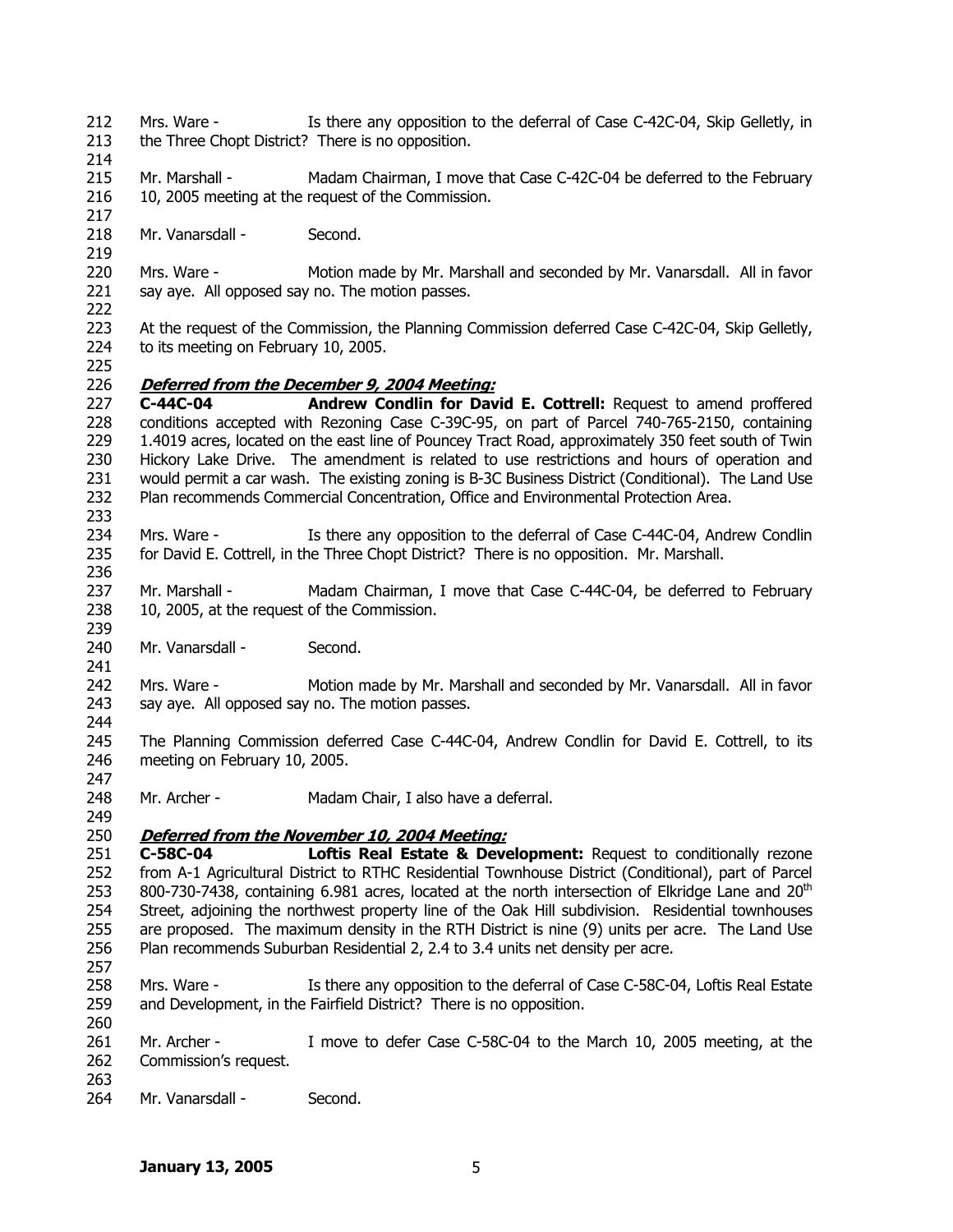Mrs. Ware - Motion made by Mr. Archer and seconded by Mr. Vanarsdall. All in favor say aye. All opposed say no. The motion passes. The Planning Commission deferred Case C-58C-04, Loftis Real Estate & Development, to its meeting on March 10, 2005. Mr. Silber - That seemed to have whittled down the agenda a little bit. I am not aware of any items on the expedited agenda tonight. Our move next would be the election of the Chairman and Vice Chairman and it is my duty and honor each year to preside over the election of Chairman and Vice Chairman of the Planning Commission at its first meeting in January each year. So, with your permission, I'd like to start by opening the floor for nominations for Chairman of the Planning Commission for 2005. Do I have a motion for a nomination? Mr. Marshall - I move that we nominate Ernest Vanarsdall to be Chairman of the Commission. Mr. Jernigan - Second. Mr. Silber - Are there any other nominations? Mr. Marshall - I move that nominations be closed. Mr. Jernigan - Second. Mr. Silber - There being no further nominations, we need a vote on Mr. Vanarsdall serving as the Chairman of the Planning Commission. Is there a motion? Mr. Marshall - I make a motion that we elect Mr. Vanarsdall as Chairman. Mr. Jernigan - Second. Mr. Silber - With that, is there a vote? All in favor say aye. All opposed say no. The motion passes. We have a new Chairman of the Planning Commission, Mr. Vanarsdall. Now we move on next to the nominations for Vice Chairman of the Planning Commission for 2005. Do we have any nominations? Mrs. Ware - Inominate Chris Archer. Mr. Marshall - Second. Mr. Silber - Are there any other nominations? Mr. Marshall - I move that the nominations be closed. Mr. Vanarsdall - Second. Mr. Silber - Being no further nominations, we need to vote on Mr. Archer as Vice-Chairman. Mrs. Ware - **All in favor say aye.** All opposed say no. The motion passes.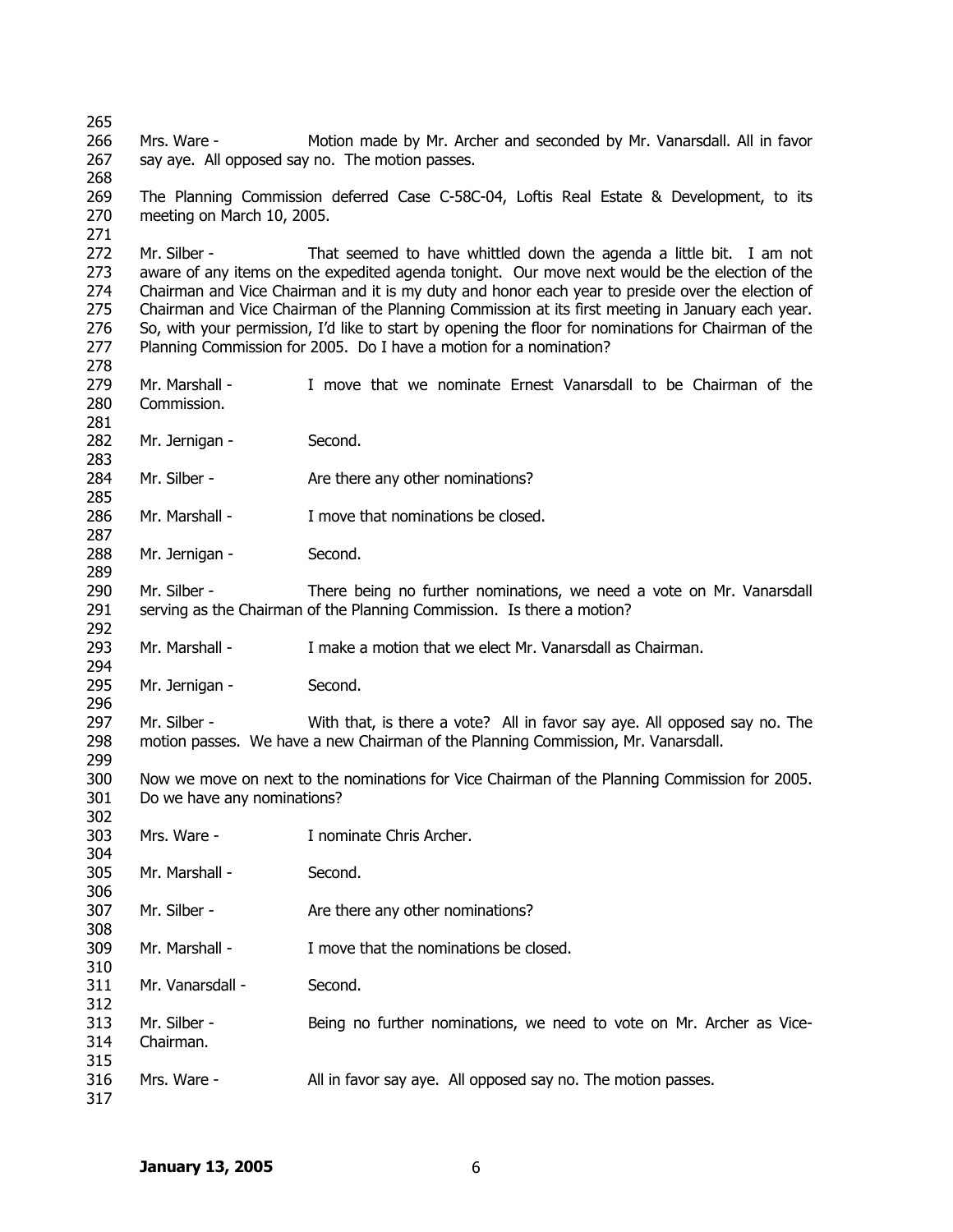318 319 320 Mr. Silber - Thank you very much. Mr. Archer, congratulations. If we can ask someone from staff to come down and change the name plates, depending on where they decide to sit.

322 323 324 Mr. Kaechele - Mr. Silber, I neglected to mention earlier, but I am going to follow the tradition of the Board of Supervisors' representative system and that is to abstain on voting on zoning cases that eventually come before the Board of Supervisors.

326

Mr. Silber - We appreciate you noting that for the record.

328 329 330 Mr. Vanarsdall - Before we get started, first of all I want to thank my colleagues for electing me Chairman for 2005 and I will try to fill a big pair of shoes that Lisa Ware. The only thing I hate about that is she had heels on hers. I would like to also welcome Mr. Kaechele.

332 Mr. Kaechele - Thank you.

334 335 336 337 338 339 340 341 342 Mr. Vanarsdall - We have had Mr. Kaechele and we've always been delighted. I want to honor the unsung heros of the staff who do all of the work for us. It is like when you eat a meal in a restaurant, the cooks did all of the work in the back, so with that, Mr. Silber, you are up again, and I have one very good delightful duty. I would call the former Chairman down to the podium. Lisa, this is a token of appreciation from all of us to you, and I want to tell you that Lisa was a wonderful Chairperson and I want to tell you that I have never seen anybody since I have been on the Commission, no one from your district has ever been as part of a team as you have, and you have been wonderful to work with, and it sounds like you are leaving, but you are not. We appreciate all of your efforts.

- 344 345 346 347 348 349 350 351 Mrs. Ware - Thank you very much. Can I go ahead and open it? Oh, good. It is a gift certificate to Barnes and Noble. Thank you very much. I am a big reader. It has been my privilege and pleasure to serve as Chair for the Commission this past year, but we are moving into the very capable hands of a very efficient seasoned veteran, Mr. Vanarsdall, so I know it is going to be a very good 2005. I thank all of my fellow Commissioners, my Secretary, Mr. Silber, my department expert, Mr. Emerson, back there who helps me, and all of staff, who has been a huge help to me this year in so many ways as well as everyone else that I have worked with this past year as a Commissioner, so thank you all very much.
- 352

343

321

325

327

331

333

353 354 355 Mr. Vanarsdall - Thank you, Lisa. In addition, Mr. Silber, who is the Director of Planning on my left, and Secretary, we have a Deputy Secretary of Planning, Mr. Joe Emerson. Mr. Silber.

356 357 358 359 360 361 362 363 364 365 366 367 Mr. Silber - Yes, sir, Mr. Vanarsdall, thank you very much. Before we get into the next item, I did want to take this opportunity to announce that we do have a new planner on board in the Planning Department, and it always gives me pleasure to announce new staff, because there are so many things going on in our department that we always look forward to a new staff person, and I want to announce tonight to the Planning Commission that we have a new staff person by the name of Rosemary Deemer. Rosemary, if you would stand, please. You may remember that we had a staff planner by the name of Mark Bittner. He is gone. Seems like it has been a long time, but Rosemary is replacing Mark as a Planner III, and she comes to us from the Winston-Salem area of North Carolina, and has graduated from VCU with a Masters in Urban and Regional Planning and has been very involved with APA in North Carolina, and comes to us with many skills and expertise, and we look forward to filling that position and bringing good planning skills to Henrico County. We want to welcome her tonight.

- 368
- 369 Mrs. Ware - Welcome.
- 370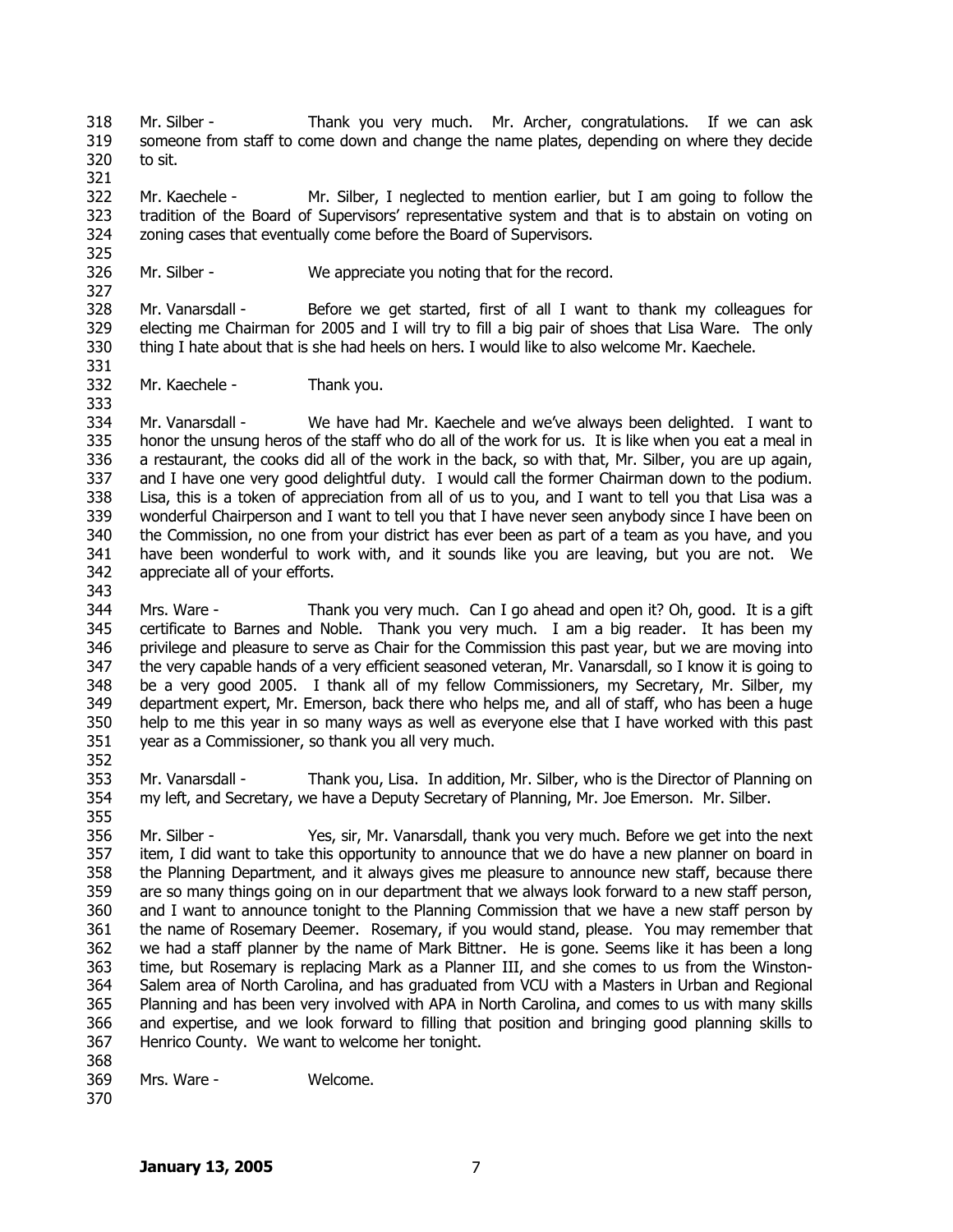371 372 Mr. Vanarsdall - Rosemary, one of our Planning Commissioners is from North Carolina, too. Mrs. Ware. You all can talk at recess.

373

374 375 376 377 378 Mr. Silber - I also wanted to mention that Rosemary started, really her first day on the job was today, so coming and working like a 12-13 hour day, I hope you won't think that is everyday. Hopefully, she will come back, but it is nice. I have to share this with you. She started today and then we have a four-day weekend, so it is a pretty good start to the job. I hope she will come back on Tuesday. With that, we can maybe get into the agenda at this point.

379

#### 380 **SUBDIVISION (Deferred from the December 15, 2004, Meeting)**

381

| Sweetbay Hill        | Jordan Consulting Engineers, P.C. for William C.                  |
|----------------------|-------------------------------------------------------------------|
| (November 2004 Plan) | Schermerhorn, III and Atack Properties, Inc.: The                 |
|                      | 97.69-acre site proposed for a subdivision of 56, single-family   |
|                      | homes is located adjacent to Magnolia Ridge subdivision           |
|                      | approximately 1,500 feet north of the intersection of             |
|                      | constructed Magnolia Ridge Drive and unimproved JEB Stuart        |
|                      | Parkway on parcels 780-772-9071, 781-773-3186, 780-773-           |
|                      | 2718 and 780-773-3673. The zoning is A-1, Agricultural            |
|                      | District. Public water and septic tank/drainfield. (Fairfield) 56 |
|                      | Lots                                                              |

- 383 Mr. Silber - Mr. McGarry.
- 384

382

385 386 Mr. Vanarsdall - Anyone in the audience in opposition to this case, Sweetbay Hill, in Fairfield. OK. Thank you.

387

388 389 390 391 392 393 394 395 Mr. McGarry - Good evening, Mr. Chairman, members of the Commission, Mr. Kaechele. According to the applicant, a revised layout will not be available on this case, so the November 12, 2004 plan has been annotated and a color copy of that is what is being handed out to you now. The two outstanding issues for this plan layout include the appropriate number of stub roads to abutting undeveloped A-1 parcels and the creation of a reserve parcel abutting Magnolia Ridge Subdivision. A comprehensive plan residential policy, subparagraph No. 8, references new development. It lists as a goal: Should provide stub roads to adjacent vacant property to facilitate the future extension of roads.

396

397 398 399 400 401 402 403 404 405 406 407 408 409 410 411 412 There are five additional conditions on your agenda on the second page, Nos. 11 through 15. The applicant is not in agreement with all of this, especially No. 14, or the annotated plan for the reserved area next to Magnolia Ridge. The other document handed out to you is a four-page letter and a marked-up plan by Mr. Jinette and he supports most of what the staff is recommending. I don't want to get into too much detail on this, but I don't want to give you too little either. Essentially, the developer has agreed to certain things that have been annotated on the plan. The first one is that Road A will stub through to one of the parcels of the adjacent property that is vacant, labeled on your plan as Natalie. Secondly, the cul-de-sac that was abutting Lots 40 and 41 will be replaced by a road connection to Woodman Road, Road B on your plan. The common areas for preservation of environmentally-sensitive areas and abutting Woodman Road will remain. Lastly, the applicant has agreed to provide no access into Magnolia Ridge Subdivision. I believe that the two issues that concern the applicant are the staff recommendation in Condition No. 14, to stub a road to an abutting parcel controlled by Mr. Jinette and the removal of the odd-shaped road next to Magnolia Ridge. That road does not meet Public Works' design standards and staff would replace that with a reserve for a future development area. I'd be happy to answer any questions.

413

Mr. Vanarsdall - Any questions by Commission members for Mr. McGarry?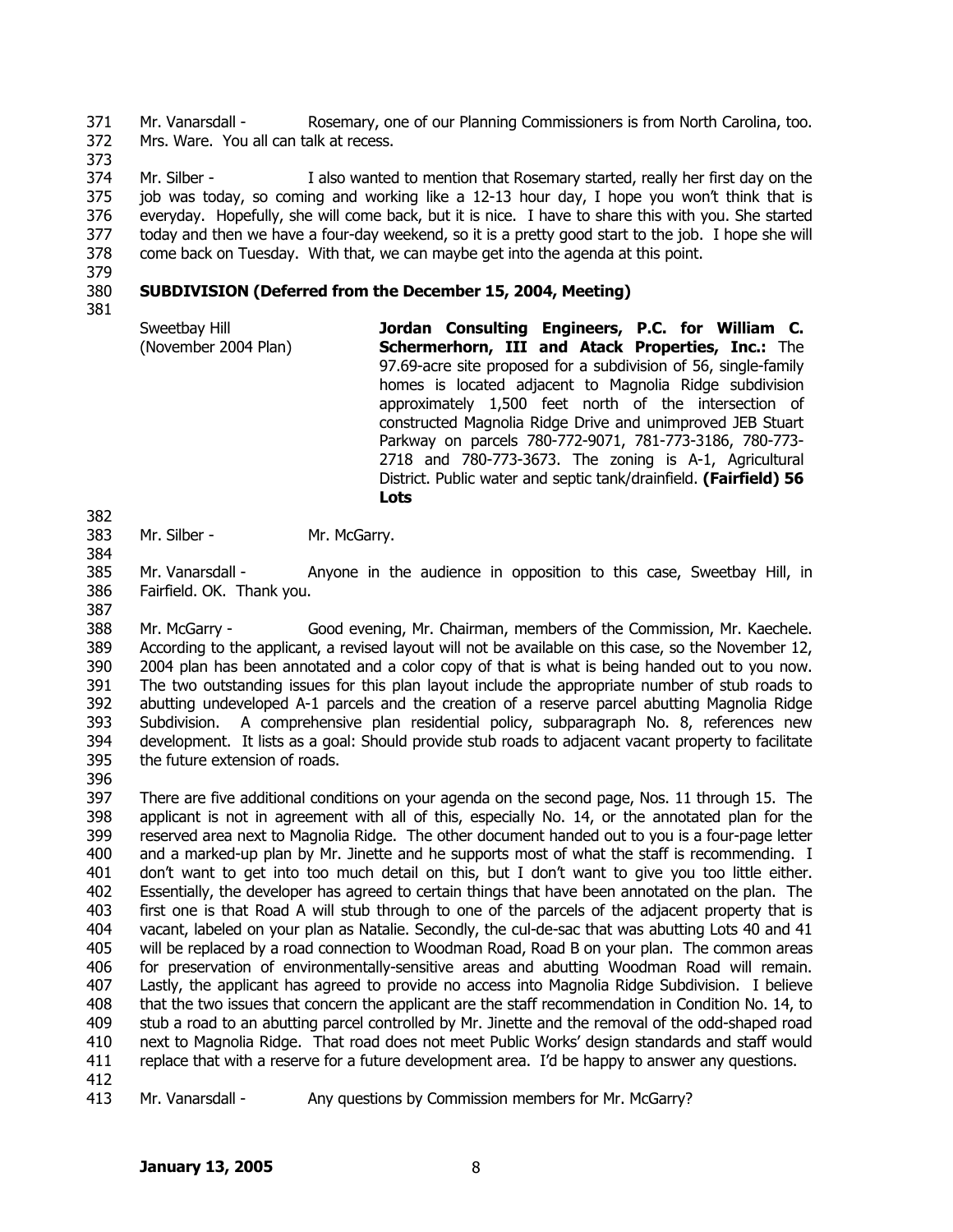- 414 415 416 417 Mr. Archer - Mr. McGarry, for the benefit of the rest of the Commission and me also, could you expand a little bit on the last statement you made about the design standards and the parcel adjoining Magnolia Ridge? Did you say that it does not meet Public Works' requirements?
- 418 419 420 421 Mr. McGarry - Requirements for a road connection, and so since there are so much wetlands on the parcel, staff was recommending this be put in the reserve and have it made available for future development both for the applicant and the abutting property owner.
- 422 423 424 425 426 427 428 429 430 431 Mr. Silber - Mr. Archer, I believe the issue is that there is a small piece of property on the other side of the south side of Woodman Road or JEB Stuart Parkway that is difficult to anticipate how that might lay out. There have been several different layouts, all of which have some challenges and difficulties. It is not a situation where you should tie it in to Magnolia Ridge in the fashion we have seen. We think it may be best to just simply put this in as a reserved area and when the adjacent properties can be acquired or put together, then it would most efficiently occur with that piece of property. It is not unusual to take a parcel of land that does not easily layout by itself and then save it and have a reserve and utilize in a more efficient fashion. That is simply what is being recommended.
- 433 434 435 436 Mr. Archer - OK, and I had one more question, and I think I know the answer to this, but just for the benefit of everybody, the staff's recommendation that the road be constructed to the Jinette property. What are our legal obligations as a Commission with regard to the applicant having to do that?
- 437

432

438 439 440 441 442 443 444 445 Mr. Silber - Mr. Archer, I believe from a legal standpoint the developer is not required to provide access to all of these parcels adjacent on the western property line. This piece of property does not currently have road frontage and it is not necessary from a legal standpoint for the developer to provide that access or that stub. We believe that, from a Planning perspective, it does make sense to provide an adequate number of access points or stub streets on the western property line so that it will allow for a future development connection between the development. From a legal perspective, it is not required that we provide access to that property because it does not currently have public road access.

446

452

455

447 448 449 Mr. Archer - I think you and I discussed this. The legal requirement would be if there were already public access available, it would have to be continued throughout this case.

450 451 Mr. Silber - Yes. If they had public road access and this development was proposed and cut off their access, that would have a legal implication.

453 454 Mr. Archer - I just wanted to make sure that everybody understood that. All right. That is all I have for now. Thank you.

456 457 Mr. Vanarsdall - Thank you. Any more questions for Mr. McGarry? All right. Thank you, Mr. McGarry. Would you like to hear from the applicant?

458 459 460 461 462 463 464 465 466 Mr. Theobald - Good evening, Mr. Chairman, ladies and gentlemen. Happy New Year to everybody. I am here, Jim Theobald, on behalf of the applicant. As Mr. McGarry stated, we are in opposition to proposed Condition No. 14 regarding providing an additional stub road from Road C, as you will recall, we did agree at the last Planning Commission hearing to provide a stub road in the back of the property closer to the river for other parcels to access in the future through there, as I think Mr. Silber adequately accurately pointed out. There is no legal requirement in your ordinance to require additional stub roads and so we are not in favor of stubbing to every Schermerhorn parcel over there. We believe that they do have an opportunity to achieve access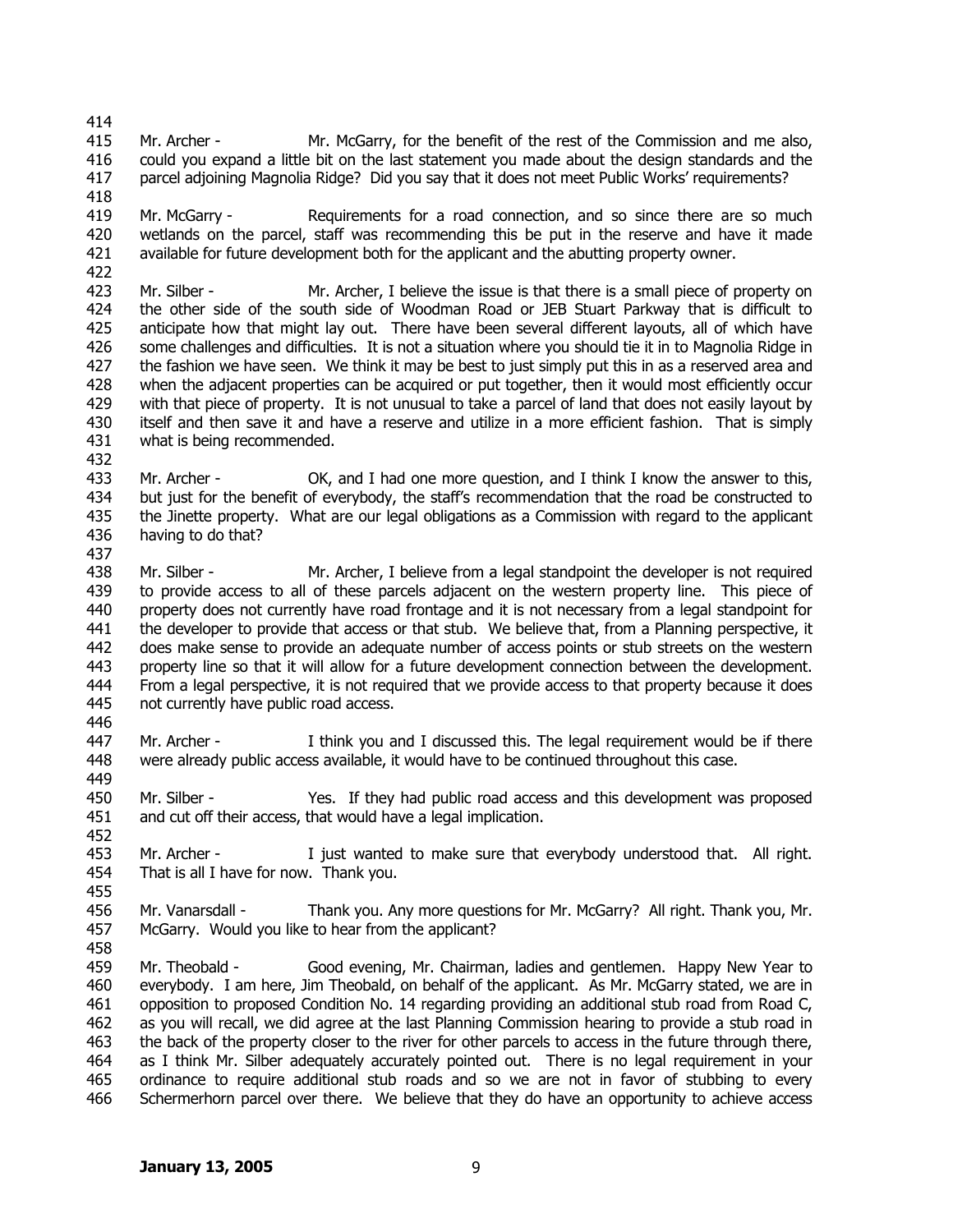467 468 469 470 471 472 473 474 475 476 477 ultimately back through where we are stubbing, the same as we did, come out to Woodman Road and build those facilities. The only other issue is the one with the three lots on the other side of the road. We had hoped to be able to convince staff to put a condition regarding those three lots, whereby, for having given up the ability to connect back through Magnolia Ridge, and so we had planned a cul-de-sac road through there to access those three lots off of Woodman Road, and had approved the condition that had in essence said that we would have that road alignment for that cul-de-sac lot meet the requirements and approval of the Director of Public Works. We were apprised late this afternoon that apparently the Planning staff was not in favor of that, so we would like to eliminate Condition No. 14 and we would ask that you consider providing an additional condition that would allow those three lots on the other side with the right of the Director of Public Works to approve the road alignment, and with that I'd be happy to answer any questions.

478 479

480

- Mr. Vanarsdall Any questions for Mr. Theobald?
- 481 482 483 Mr. Archer - Mr. Theobald, can you explain to us again what it is that you are trying to do with the three-lot section?
- 484 485 486 487 488 489 490 491 492 493 494 495 Mr. Theobald - Well, you will recall that we were originally trying to connect back to Magnolia Ridge Subdivision in lieu of building JEB Stuart Parkway and connecting back up. We agreed with Public Works just prior to the last meeting that we would build two lanes of JEB Stuart Parkway and then two lanes with the 90 degree connector road, Grenville, and we would also contribute to the ultimate extension of JEB Stuart across the wetlands, and so once we obtained access that way, then we no longer needed to connect through Magnolia Ridge, and so we agreed to a condition saying we wouldn't go that way. That leaves us with a potential three lots on that side of the road, which we can't put in a little cul-de-sac road and so that is the issue. Staff is suggesting that that be shown as a reserve area and we are saying that that is three lots that can help us pay for JEB Stuart Parkway, and we will meet the design criteria required by Public Works, whatever that might be. If I don't meet those standards, then they are not three lots.
- 496 497 498 Mr. Archer - Well, I get this but I have a little bit of a hang up because Mr. McGarry in his report indicated that what you want to do does not meet the design standards.
- 499 500 501 Mr. Theobald - Well, that is why I was….because we did not have time to submit an additional plan. That is why we had hoped to go with a condition that we will meet the criteria that you all and Public Works would require.
- 502

- 503 504 505 506 Mr. Silber - Mr. Theobald, what would be the situation if Public Works comes back and says that the road plans that you all offer and maybe some alternatives still don't work, and the most you can get out of it might be two lots that simply front on JEB Stuart Parkway? Sometimes we don't know just where things stand.
- 508 509 510 511 Mr. Theobald - Yes. That is a possibility. I thought that would be our risk. We would have to wait or we'd have to do it in a way that would satisfy Public Works. We are prepared to do that, and apparently just leaving it as a reserve lot now, which is basically nothing, you have to come back and do a three-lot subdivision.
- 512
- 513 514 515 516 Mr. Archer - Mr. Secretary, can we condition that someway because I'm willing to have some assurance that Public Works can be satisfied with what you do, and it doesn't sound like we can resolve this tonight, unless we can condition it in a way that says they would be willing to do it.
- 517 518 519 Mr. Silber - Mr. Archer, I think it is really up to the Commission. I think there are two fundamental ways of doing this and Mr. Theobald has laid those out. One is simply to follow staff's recommendation and that is reserve the area south of that road and deal with it more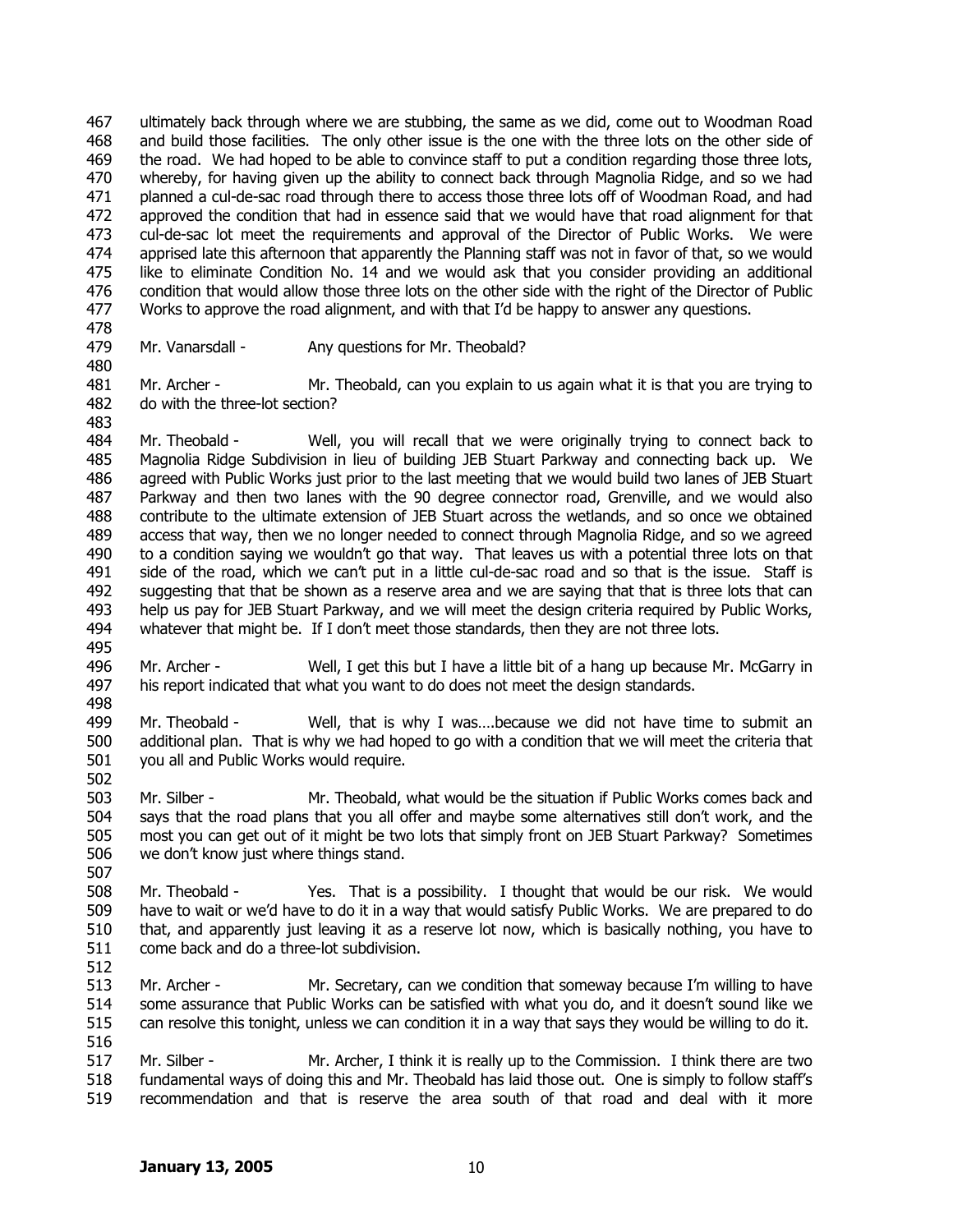520 521 522 523 524 comprehensively at a later date. The second alternative is to prepare a condition that would be accepted by the Planning Commission that would say that there would be  $-$  three lots would be acceptable on this piece of property with the road layout being acceptable to the Director of Public Works.

525 526 527 528 529 530 531 Mr. Theobald - And frankly, you end up in the same place. Because if I come back with a three-lot subdivision, then all we do is go through staff time and another filing fee, etc. In essence what we are doing is saying, and keep in mind this is a tentative, this is not final. And so what we would be saying is we still have to satisfy you just like we'd have to satisfy you if we brought the whole thing back for just three lots, so I don't believe you have any downside approaching it that way.

- 532 533 534 Mr. Archer - Well, Mr. Theobald, I did hear you use the terminology that you said you are willing to take the risk if Public Works does not approve what it is you try to do to alleviate us from moving those three lots.
- 536 Mr. Theobald - Correct.

538 539 540 Mr. Marshall - So then you would end up with just a reserve lot anyway and the Department of Public Works would be satisfied.

541

535

537

545

547

550

552

554

556

- 542 Mr. Archer - We are trying to be fair here.
- 543 544 Mr. Theobald - I understand. Just trying to get us a little further down the road without anymore time.
- 546 Mr. Vanarsdall - Anymore questions?

548 549 Mr. Archer - Mr. Secretary, it seems like to me that it might be a reasonable alternative. Can we word the condition so that we can have it included tonight?

- 551 Mr. Silber - Yes, sir. I think we can do that.
- 553 Mr. Archer - OK. And we've got opposition. Anything else to add, Mr. Theobald?
- 555 Mr. Theobald - No.

557 558 559 Mr. Archer - Let's hear from the opposition. Who wants to be first in the opposition? I will ask Mr. Secretary to explain the rules on this.

560 561 562 563 564 Mr. Silber - This will be handled similar to the way we handle zoning cases, and that is the applicant has 10 minutes to present their case and the opposition has 10 minutes to present their case, as a whole. And the applicant then has some time that he may want to save in the form of rebuttal. The Commission can extend that 10 minute allocation, but we try to do this to move the meeting along quickly.

565 566

567

Mr. Vanarsdall - Good evening.

568 569 570 571 572 Mrs. Pauline Ewald - Good evening. My name is Pauline Ewald. I represent Natalie Schermerhorn who owns about 40 acres directly adjacent and west of the proposed Sweetbay Hill Subdivision. She is a member of a family that owns a block of about 100 acres that are lying in that area. For many, many years, these folks have been paying taxes on this largely unused undeveloped property, based on the County's plan for that area as a future residential subdivision.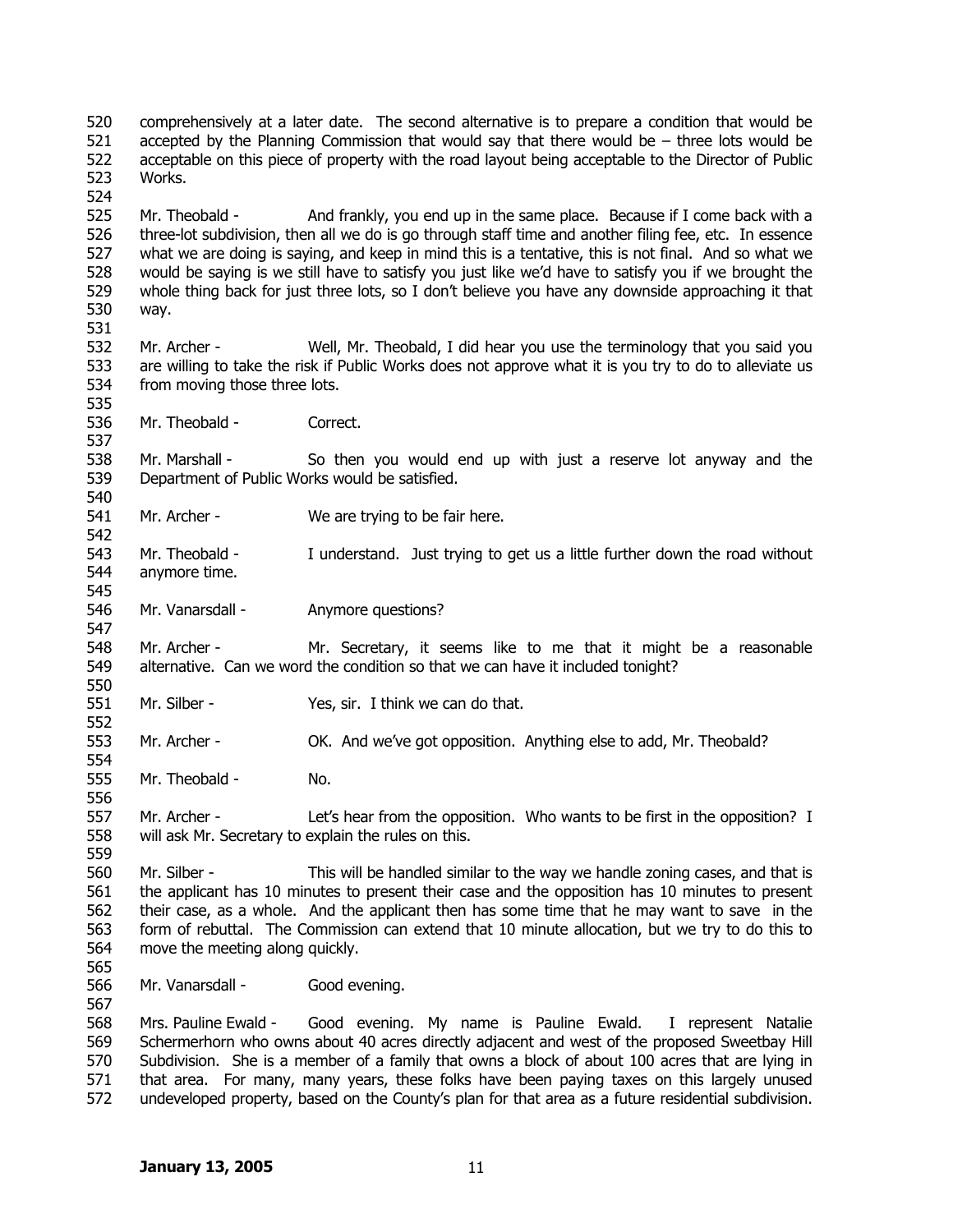573 574 575 576 577 578 579 580 581 582 583 584 The land has been nothing more than a tax burden to them for these years because there was no access. There were all kinds of problems of road access as well as access to public utilities for that area. The proposed Sweetbay Hill Subdivision gives us an opportunity to unlock this land and resolve some of these access problems. The Schermerhorn family and the Schermerhorn stake holders have provided a plan that basically allows for opening up all of the western areas that are adjacent to Sweetbay Hill and we would like to thank the Planning staff and Mr. McGarry for meeting with us, considering and today recommending that plan to you, and I am just here to urge you to adopt the recommended plan, that, in fact, does provide for the future development of the area that has always been contemplated both to the west and the east of these properties. I urge you very much to adopt that to allow this land to go to the highest and best use and allow it to come in to the tax base of Henrico County and also get the highest and best use for the taxpayers. Thank you.

585

588

586 587 Mr. Vanarsdall - Thank you. Any questions by Commission members?

Mr. Archer - I don't think so.

589 590 591 592 593 594 595 596 597 598 599 600 601 602 603 604 605 606 607 608 609 610 611 612 613 614 615 616 617 618 619 620 621 622 623 624 625 Mr. Jinette - Good evening, Planning Commission members. My name is David Jinette and I live on Pemberton Road in Henrico County, and my interest in the subdivision is that I am a contractor on the Schermerhorn's 12.28-acre parcel directly adjacent to the proposed new subdivision. I have been asked to speak tonight to a certain extent on behalf of a few of the Schermerhorn members. Porter Schermerhorn is here this evening. Jim Schermerhorn and Natalie Schermerhorn, as well as Lois Schermerhorn, who could not be here tonight. We collectively represent approximately 82 acres tonight that is directly adjacent to this proposed new subdivision. The Schermerhorns and I have significant concerns regarding the negative impact the proposed new subdivision will have towards our land value due to the lack of access provided by the new proposed subdivision. In particular, Lois Schermerhorn's property is the landlocked parcel and is part of why we are asking for access tonight. We cannot get title insurance at this time on that property. We are here tonight to ask for road access to Lois' property in the form of a stub road from the proposed new subdivision. In meeting with Leslie News and Ted McGarry of Henrico Planning staff, I am assured that the staff will support an access to Lois Schermerhorn's property. Should the applicant and/or the Planning Commission provide that access? Currently, there is no access provided. The only road continuation to the east is unimproved Woodman Road. None of the Schermerhorn's represented by me here tonight own land adjacent to Woodman Road and, therefore, have no right to connect or have access to Woodman Road, now or in the future. Nor do we have a reasonable assurance that there will be access provided by the future developer of that land. The applicant told me that he has been in touch with the land owner of this property, through which Woodman Road will one day be extended. The Schermerhorns here represented here tonight have considerable concern that since they are having problems getting access tonight, they expect to have potential problems getting access if and when Woodman Road ever is extended. A stub road has been provided to Natalie Schermerhorn's property as the applicant pointed out and as Mr. McGarry pointed out. My understanding is this would allow possibly 25 lots, due to limitations on the current road proposed, to service 83 acres of land, approximately. This is clearly not enough of a lot yield to uphold the expectations of land value based on 82 acres in an area that is designated on Henrico County's land use plan as R-1, Residential Subdivision and generally expected to yield two or more lots per acre. So, for 83 acres, 25 lots does not go very far. The Schermerhorns are paying a high tax rate. I believe the class is Residential. They are not paying an A-1 rate and haven't for years, to my knowledge. Therefore, they feel and I feel entitled to be considered and certainly not ignored when new roads are planned adjacent to and directly affecting their land, especially when that proposed road comes within 300 feet of their property. In addition, there are two instances of deeded access roads that cross the applicant's property and the property of Lois Schermerhorn. These access roads were guaranteed by a deed when the parent track was subdivided by Grandfather Schermerhorn. I apologize. I don't have his name right now,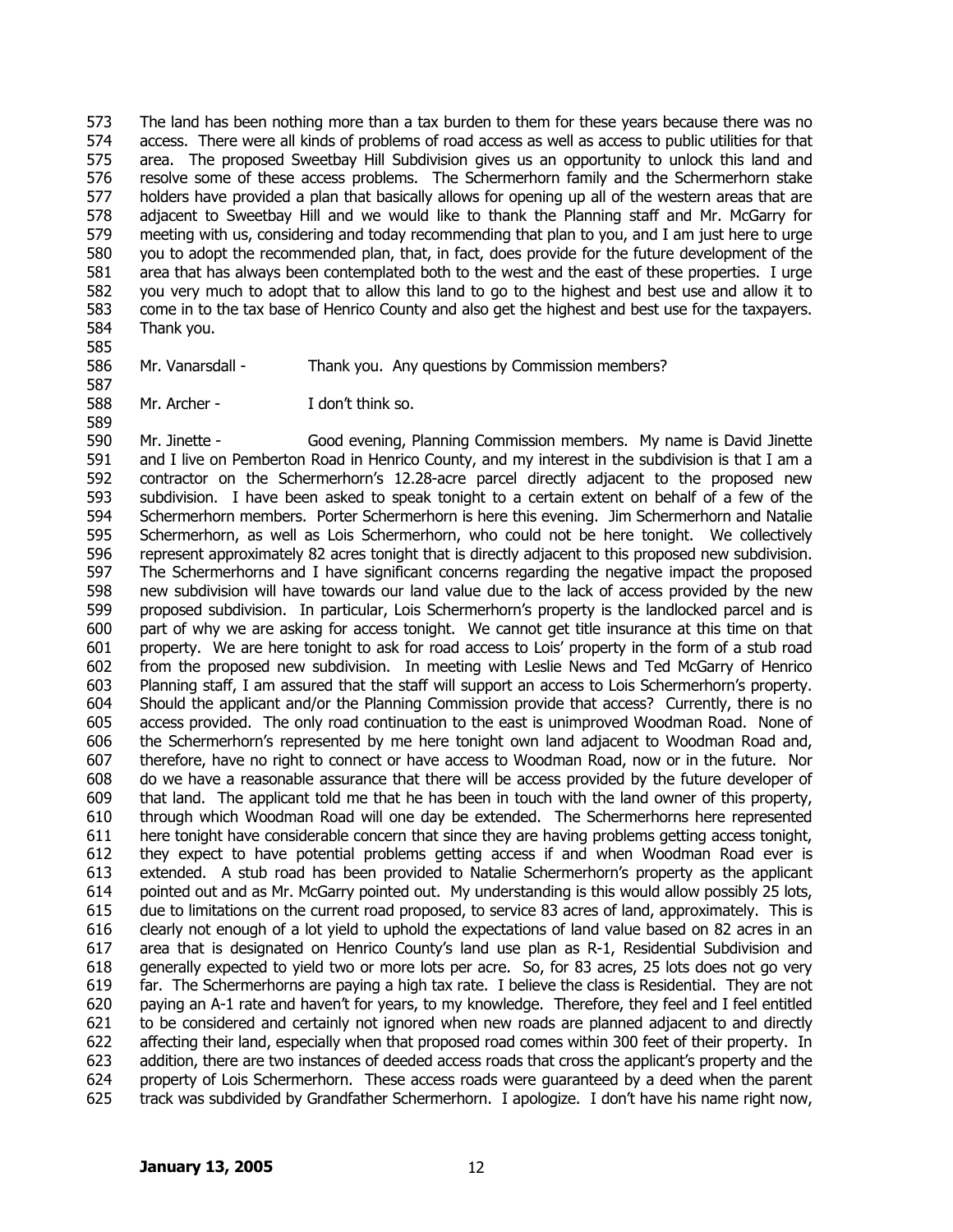626 627 628 629 630 631 632 633 634 635 636 637 638 639 640 641 642 643 644 645 646 647 648 649 650 651 652 653 654 655 656 657 658 659 660 661 so I will just call him Grandfather Schermerhorn. I hope that is OK. I have indicated to Mr. McGarry and Leslie News that I have a plan to vacate these two title concerns in the event new access is provided. One of the title concerns is the 12-foot access road that is half on the applicant's property and half on Lois's and is not shown on the plan. We ask that the applicant be required by the Planning Commission to add the additional access point to the 12-acre parcel of Lois Schermerhorn. I have hired Balzer and Associates, a professional engineering firm, to review the plan and determine the monetary affect this road would have upon Mr. Atack's proposed new subdivision tonight. There is no cost to the applicant. We are not asking them to spend money, because a road is cheaper at a stub than it is as the current cul-de-sac as shown. And additionally, no lots will be lost by the applicant should he grant our request tonight for a stub road to Lois Schermerhorn's property. These facts were presented to the applicant yesterday by myself and Balzer at the offices of Bob Atack to Bob Atack. Once again, this proposed stub road was shown to Mr. McGarry and Leslie News yesterday, as well. They indicated they would support a looping of the Natalie Schermerhorn road which has been provided with our proposed stub road, and they would consider that good planning, and I believe that I mentioned that a moment ago. I feel like good planning is important. I think that is why we are here tonight. The applicant has indicated he does not intend to provide access to Lois Schermerhorn's property. His explanation was, "Why should I?" He is not obligated. The County has no authority to make me. I have to bring road access to this property. Why should the Schermerhorns be provided free access? To this I reply, who developed Route 1, if the developer of Route 1 in that corridor had left no access to you, there would be no Magnolia Ridge; there would be no Sweetbay Hill. In other words, there is always somebody who comes first when it comes to developing a new area, and it is my understanding that the County will typically require that new applications consider adjacent parcels in terms of road access, especially in the event a parcel is landlocked. The applicant responded but not in an A-1 by right subdivision where the County has no authority to require access. I am not sure, because the difference between having an obligation and a right, I would not be here tonight if I didn't hope that the County has the right to require that. I understand from a moment ago that they don't have the obligation to require that. I have been told by two engineering firms that they are virtually always forced to provide access to the next parcel in the event of a land lock. It is clearly a precedent set by the County in the minds of these engineers that the County typically requires access. One particular engineer stated that if this passes as it is tonight, he expected his client and his future clients will direct him in the future to leave these accesses off of their future plans. When the County asks for those accesses, they will cite this case as to why they do not have to add it on to their future plans. They will indicate that it appears that a new precedent has been put in place. I ask the Commission is this your intention here tonight to change your precedent requiring access typically?

662 663

664

Mr. Vanarsdall - David, let me interrupt you. You have less than one minute to finish.

665 666 667 668 669 670 671 672 673 674 675 676 677 678 Mr. Jinette - I think I can make it. Thank you. Set a new example which people like Porter Schermerhorn can complete a sale of his own mother's land and pay for her nursing home costs, because his mother's land is going to remain landlocked. The land value is going to be reduced due to lack of access. I feel like that is a poor precedent. I have personally \$52,000 invested in the Schermerhorn's property and I have been unable to close on the land due to this land lock issue. Who knows if and when that land will ever be served from another point? How long is she expected to wait? I believe she has been waiting 20 years. I feel like it would be a shame to bring this road within 300 feet of Lois Schermerhorn's property and not allow her access, and, by the way, Porter Schermerhorn, Jim Schermerhorn and Lois cannot develop their land unless this is provided. It is important also to note that this applicant has Case C-6C-05, in which the applicant has applied for rezoning of the same property to a higher density. I believe that is going to be heard February 10. And that current A-1 plan the applicant has already stubbed the road to Lois Schermerhorn's property. We are here tonight to ask you that you require that on this plan. That way either plan he goes with, these adjacent landowners can divide their land. Once again, it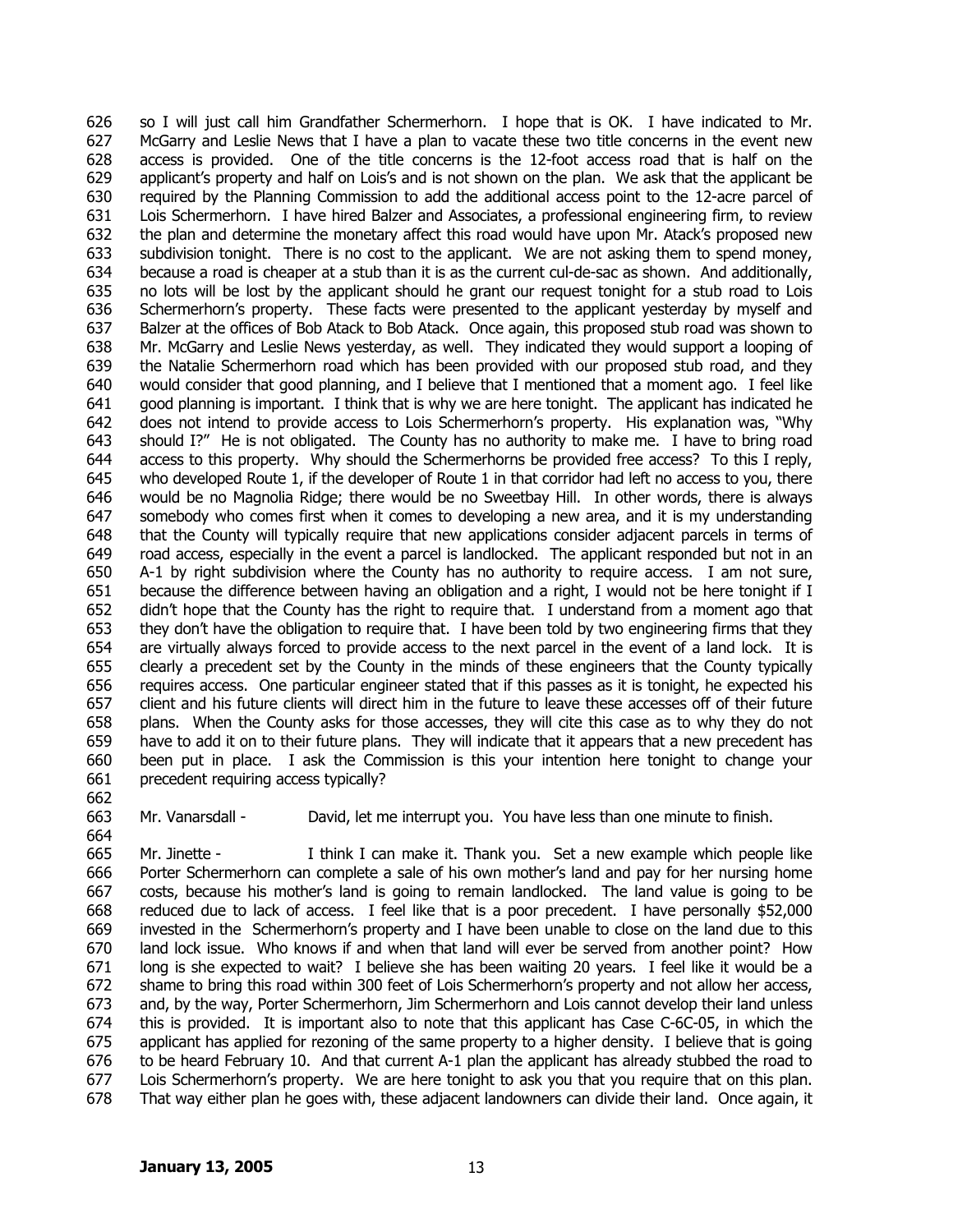679 680 681 682 683 684 685 686 687 688 689 690 691 692 693 694 695 696 697 698 699 700 701 702 703 704 705 706 707 708 709 710 711 712 713 714 715 716 717 718 719 720 721 722 723 724 725 726 727 728 729 730 731 does appear that staff supports our request. I ask the Commission to consider the stub road be added to the plan provided, providing road and utility access to Lois Schermerhorn's property as well as opening access to Porter Schermerhorn's property, Jim Schermerhorn's property and Natalie Schermerhorn's property. Thank you very much for your time. Mr. Archer - Thank you. Mr. Jinette, before you sit down, do you have any rendering or anything which would indicate what the engineering firm you hired could make this plan look like? Mr. Jinette - You should have a plan in front of you. I gave a copy to Ted McGarry. He drew it in. It showed that there would be no loss of lots, and we all know that cul-de-sacs are not cheap, so we feel like a stub road would be a wash or possibly in favor of Mr. Atack. Mr. Archer - Does everybody have this, by the way? Mr. Jinette - And I'd like to say just one more time that Natalie Schermerhorn gets 25 lots. If she rezones her property, you have got a Comprehensive Plan that shows R-1, Residential, for proposed future use. Twenty-five lots does not go a long way on her 40-acre parcel. We have got 83 acres total. Without that access, Jim Schermerhorn would never be able to develop his land. Lois Schermerhorn never, Porter never, and I just wanted to point that out. Mr. Marshall - Mr. Jinette, I've got some questions for you. You use this word never, that they will never be able to develop their property. Isn't there a remaining property between the James and Lois Schermerhorn properties to Woodman Road? Mr. Jinette - Well, as I pointed out, that is owned by somebody not represented here tonight. Mr. Marshall - OK. But there is land there that would allow it at some future point road access. Mr. Jinette - It is my understanding the applicant here tonight will be controlling that land and so we will be asking the same question. But no, I shouldn't have used the word never. I apologize. Mr. Marshall - I understand it and the next question. You said you are a contract purchaser. What are you intending to do with Ms. Schermerhorn's, Lois Schermerhorn's property? Mr. Jinette - I am a home builder. One day I would like to build some houses there. Mr. Marshall - How many lots have you... Mr. Jinette - I have not gone that far. I have been around the block long enough to know that a few lots is worth a lot more than one, and right now you can't put one house on it. Mr. Marshall - Did the developer offer, if you were willing to share in some of the road costs that he was going to incur to run to this property, did he offer, if you would agree to enter into an agreement to pay a pro ratio share of that that he would consider the stub road? Mr. Jinette - Yes. I don't consider that a reasonable offer, but he did. Mr. Marshall - **OK.**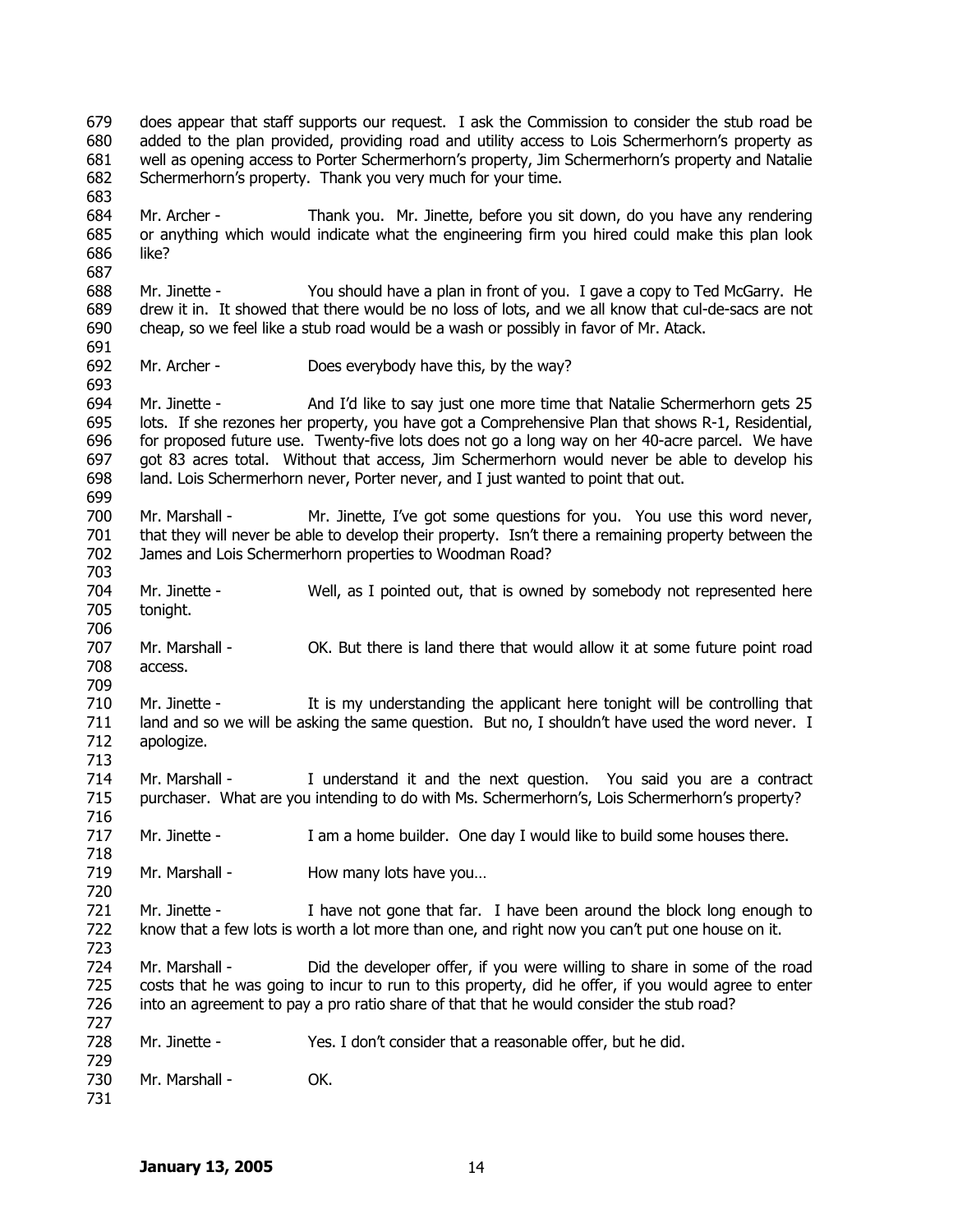732 733 Mr. Vanarsdall - Any more questions by Commission members? I think you want to say something. Can you make it short? We are out of time.

734

769

771

735 736 737 738 739 740 741 742 743 744 745 746 747 748 749 750 751 752 753 754 755 756 757 Mr. Schermerhorn - That you for letting me speak. My name is Porter Schermerhorn. I live at 11330 Winfrey Road and I actually happen to own that parcel even though the County tax assessment has my mother, Lois Schermerhorn, on it. I have a mortgage on that land and have had it for five years. That is just how they do it. Anyway, I am representing my mother, Lois G. Schermerhorn and myself. I have a triangular shaped piece of land, also, towards the end of where the proposed development will take Woodman Road and I just wanted to reiterate a little bit of what Mr. Jinette said. He has the contract on my mother, Lois Schermerhorn's property, and according to the title insurance company, he is landlocked and he cannot get access. I know the County has a Comprehensive Plan and that it calls for development in my area. I also think the County doesn't necessarily want to leave people high and dry as far as development is concerned and unable to develop when it is only a few feet away from the next property. I feel like to facilitate the Comprehensive Plan, the County could recommend access and already has done it. I appreciate what the staff has already done in meeting with us and the Planning Commission for deferring this. I really appreciate that. I really do. I think the County could recommend access from the proposed Sweetbay Hill to my mother's land, and also to my triangular piece of land on the Woodman Road right of way, which may have already been granted, but I do not know. As of 7:00, I couldn't quite get the answer and it appears that the Little Five Azalea Farm to the east is getting a stub and it has, I would say, hundreds of feet of road frontage on Route 1,which is unlimited access. All we are asking is for is to be able to have some access so that my mother can sell her land. She is in a nursing home. She needs the money to be honest with you. She is 89 years old. Also, I believe that good planning facilitates the Comprehensive Plan and this will help facilitate that. So, thank you very much.

758 759 760 761 762 763 764 765 766 767 768 Mr. Archer - Thank you, Mr. Schermerhorn. I need to ask Mr. Theobald a couple more questions, but I also need to try to get some legal clarification, too. Let me just preface this by saying to Mr. Jinette and Mr. Schermerhorn, I don't think anybody that sits on this Commission is interested in deliberately trying to landlock anyone's property. We have never done that and instances where we could avoid it, and we don't look favorably on having to do that. By the same token, Mr. Jinette's remark and I am trying to get Mr. Theobald to address this. You used the terminology, and I might not be quite correct, having to do with policy and requirement in terms of what we have to do as a Commission or what the County has to do in avoiding parcels being landlocked, and Mr. Secretary, if you can help out a little bit, I think you answered this initially when we first started, but can you clarify that again? I think you used the word obligation, did you not?

770 Mr. Jinette - **Obligation versus right.** 

772 773 774 775 Mr. Archer - Where do we stand on this with regard to landlocking a person's property? My understanding again is that in cases like this, if there is no pre-existing easement right, then the applicant is not obligated to provide another, and I don't know if the County has any legal basis for requiring they do so.

776 777 778 779 780 781 782 783 784 Mr. Jinette - There are two deeded accesses across the applicant's property. I brought that up. I knew I was short on time. I briefly mentioned that, and I asked Leslie and Ted McGarry about it. I tried to get the County Attorney on the phone and they said it was a question for him , but there is twice, if not three times, 1907, 1880 when Grandfather Schermerhorn originally subdivided this land he guaranteed access across the applicant's property across Lois's property, and we can provide that documentation to you. And I have a plat here showing one of them that is the lesser of the two actually, where it shows  $\frac{1}{2}$  of a deeded road on the applicant's property and half on the other. That is somewhat of a medium type title exception that I understand will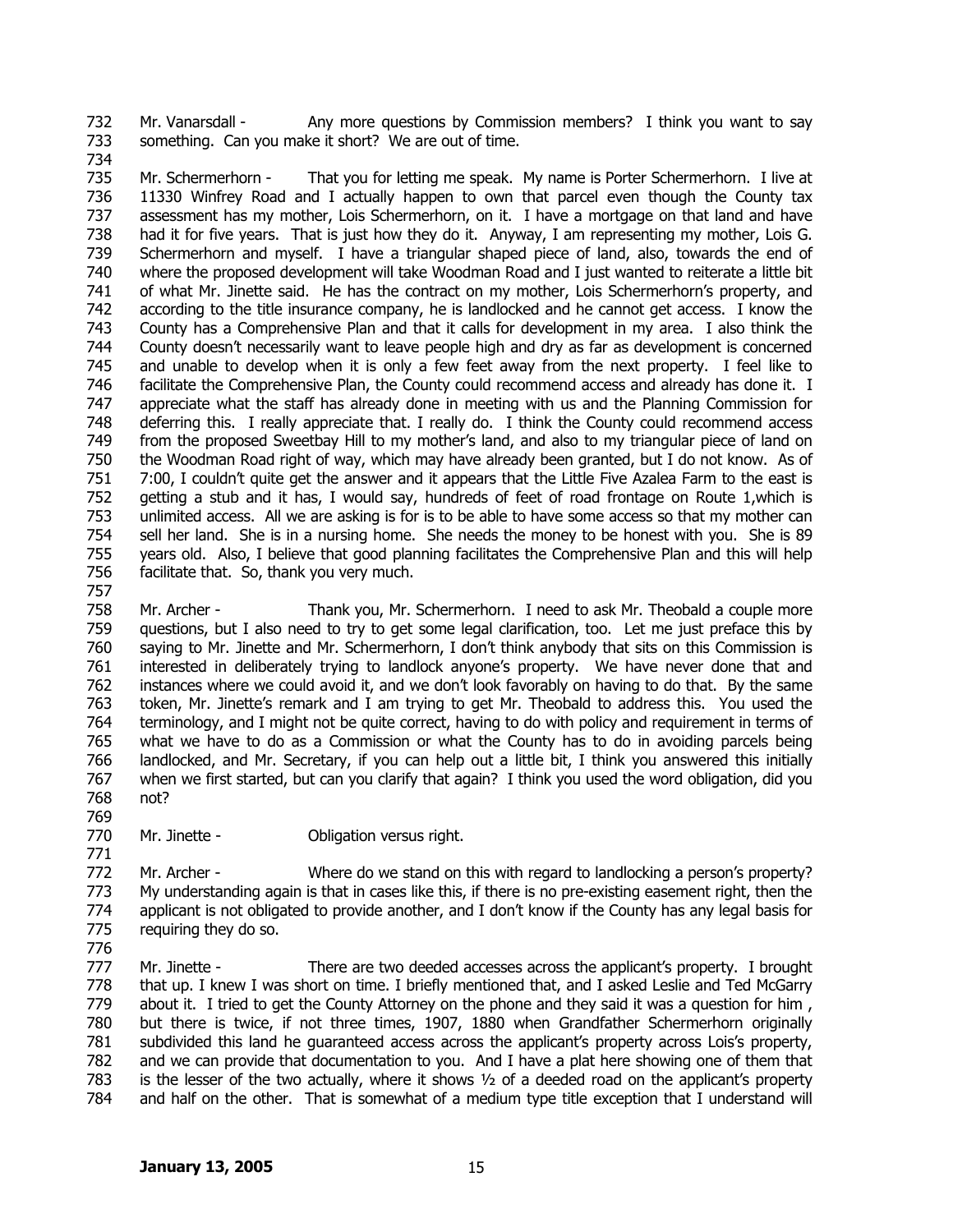785 786 787 788 789 790 791 792 793 need to be cleared up. I am not sure I can speak for Jim Schermerhorn, but he may have the more important document where the access was guaranteed directly across the land. I apologize. We can provide that to you. In the letter that you got from Mr. McGarry beginning this evening, we put in there we were supposed to fill in the deed book when it was recorded, and as you probably realize this little short note that we found out this subdivision was happening, we weren't able to get all the documentation into that letter before hand, but those are deeded accesses. There is a deeded access that goes, that states the Schermerhorns have a right to cross the applicant's property, across Lois' property, across Jim Schermerhorn's property, and he has that documentation and I have seen it.

- 794 795 796
- Mr. Silber How is the access currently provided to Lois Schermerhorn's property?

797 798 799 800 801 802 803 804 805 806 807 Mr. Jinette - From the other direction off of Winfrey Road, there is a 12-foot gravel driveway. There is a title exception to that driveway. Half of that driveway ends up going on to the applicant's property. The applicant hasn't shown that and hasn't shown how he is going to yield that title. My understanding is the planners do not typically like to see people driving across the back of new lots. I go and buy a lot at Sweetbay Hill and I see some guy driving across the back of my lot, I am calling the County. He tells me he has a right to drive across my property. That is one title concern that needs to be cleared up at some point. And I apologize. I did make a strong effort to get in touch with the County Attorney and bring these to his attention, and I did mention them to Leslie News and Ted McGarry and they said I would need to work that out with the County Attorney.

808 809 810 811 812 813 814 Mr. Silber - We often enter into situations where there are access easements and title situations that cross people's property to access the property, but I think in this particular case, there is access to these properties from Winfrey Road, and so there is currently access there. What you are raising is a good point. The title issue will have to be resolved at some point in time before this plat goes to record, but I am not so sure that that has to be reason for a public road access being provided to the subject properties.

815 Mr. Jinette - You are not so sure or you are not sure?

- 817 818 819 820 821 822 823 824 825 826 827 828 Mr. Marshall - I can tell you that I am pretty sure that the title issues don't come into play in what we decide on, and my fellow Commission members may remember the case we had over in, I think it was Bridlewood. And those title concerns were raised and they weren't for us to rule on, and ultimately went to court to be tried, and those title issues, if indeed the answer to your questions is twofold. If indeed you have deeded access across that property, then you don't need us to provide you with a stub road, because you have proved that you have access, and No. 2, if you do have that access, then the applicant will have to address that with their development, but that is a legal question and it doesn't come into play as far as the subdivision law and rules and regulations. That comes into play if you choose to pursue your title issue as far as access or easement through the courts. It is not for us to decide or rule on whether you have a valid deeded access easement or not. That is a legal question.
- 829 830 831 832 833 834 835 836 837 Mr. Silber - Mr. Marshall, it also has come into play in a situation like this if the access, the sole access to their property, was across the subject property and that was the only way of getting there, then the developer could offer through the public road network access to the subject property to your property, and that is not the case that we have before us. So, I really believe there is no legal requirement for this developer to have to provide that stub road access. That being said, that is not our recommendation. The staff is recommending that there be an access there, and I may not have all of the Commissioner's convinced of that, but from a planning perspective, not from a legal perspective, not that they have to provide you access, but from a planning perspective it makes sense to have an interconnection of roads. I will point out that from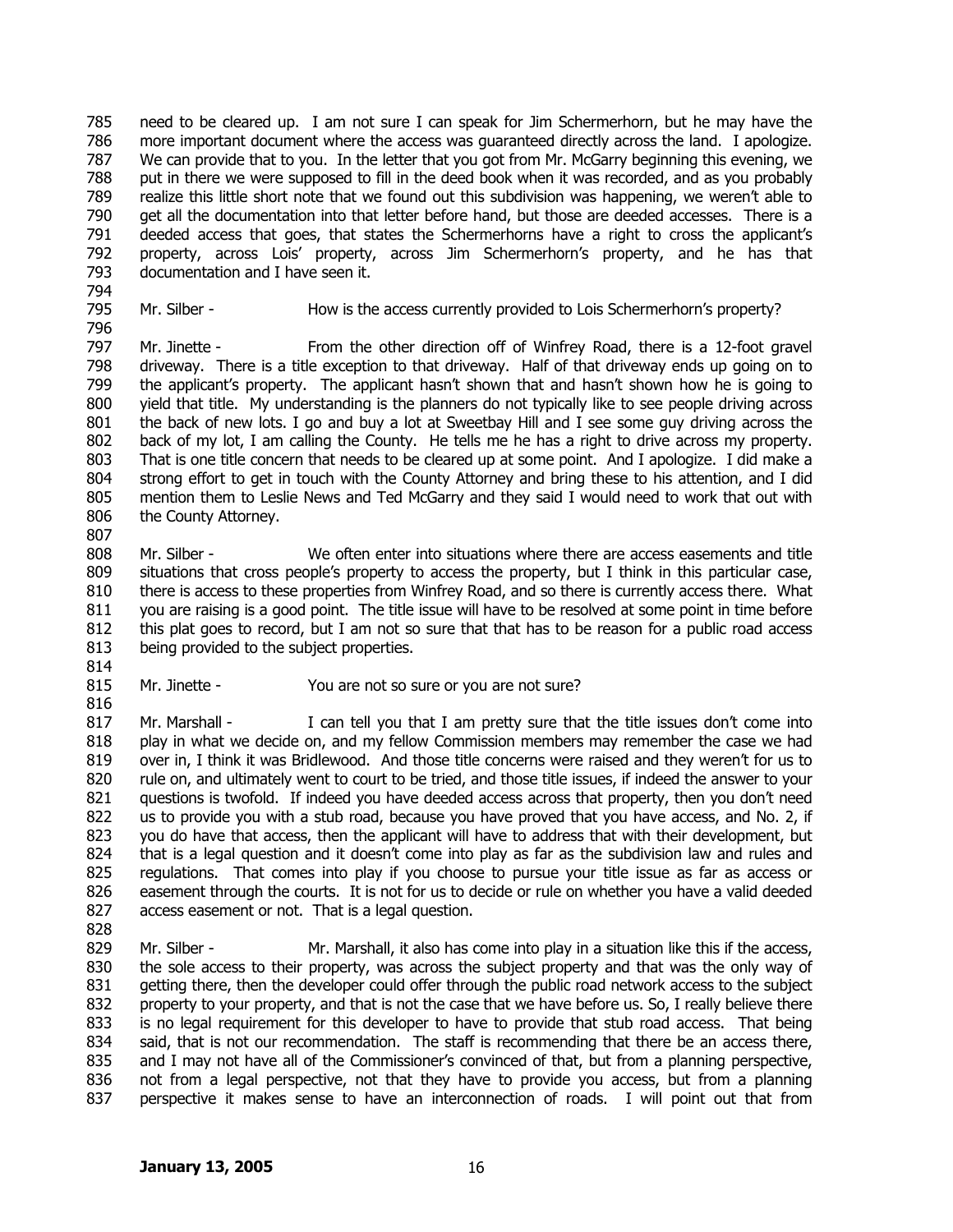838 839 840 841 842 843 844 845 846 847 848 849 850 851 852 853 854 855 856 857 858 859 860 861 862 863 864 865 866 867 868 869 870 871 872 873 874 875 876 877 878 879 880 881 882 883 884 885 886 887 888 889 890 Woodman Road back to the proposed stub back by the creek is about half a mile distance. That is a long distance to have no stub streets, so we believe that it is appropriate to have a stub street there, but not for the reasons that they are arguing. Mr. Archer - Mr. Silber, in looking at the plan that was handed out tonight by Mr. Jinette and the proposed road C that shows up on that handout, would that be something that would satisfy the Commission? Mr. Silber - That is staff's recommendation that there be a stub road that is provided as shown on that layout, Mr. Archer. Road C is what staff supports. Mr. Jinette - Mr. Archer, if I could comment, on February 10 the applicant has a rezoning case showing that very same exact road in that very same place. That is partly why we put it there. Mr. Archer - OK. I understand that, but we can't deal with that tonight. OK. Mr. Theobald, I am sorry I called you up earlier. Mr. Jernigan - I want to remind Mr. Jinette of something, you know that this is just a conceptual plan. This is the preliminary. This is not a final. What is coming through tonight is the first hit on it. It is conceptual. It has to go through all of the agencies before it can receive final, so it is a ways out. You have time to seek the legal course on what you want. Mr. Silber - Mr. Jernigan, I think that needs to be clarified. If this is approved with one stub road to the western property line, I don't think that when the final subdivision comes up, I, as the Director of Planning, have the right to require another stub road. Mr. Jernigan - But we don't have the right to require it now. Mr. Silber - What is before you tonight is a proposed subdivision with a staff recommendation for two stub roads to the west. Mr. Jernigan - What did you say that the legal team says? Mr. Marshall - Legally we can't require it. They are just recommending it. Mr. Vanarsdall - All right. Thank you. Mr. Silber - If you are confused, I don't want you to be. I think there is a fundamental difference here between what is legally required with this stub road. Mr. Theobald is correct. Legally it is not required to provide access to Schermerhorn's property. They are currently landlocked and there is no obligation on the developer's end to have to provide that stub road. From a planning perspective, it is good planning to have interconnection of roads between developments, and I recommend that there be two stub roads to the western property line. Mr. Archer - So, Mr. Secretary, in this instance, we approve the plan as conditioned and annotated. Does that give the applicant the right to pursue it further beyond what we approved tonight? Mr. Silber - Sure. Mr. Theobald - This one doesn't go up to the Board. This one goes straight to the cooler.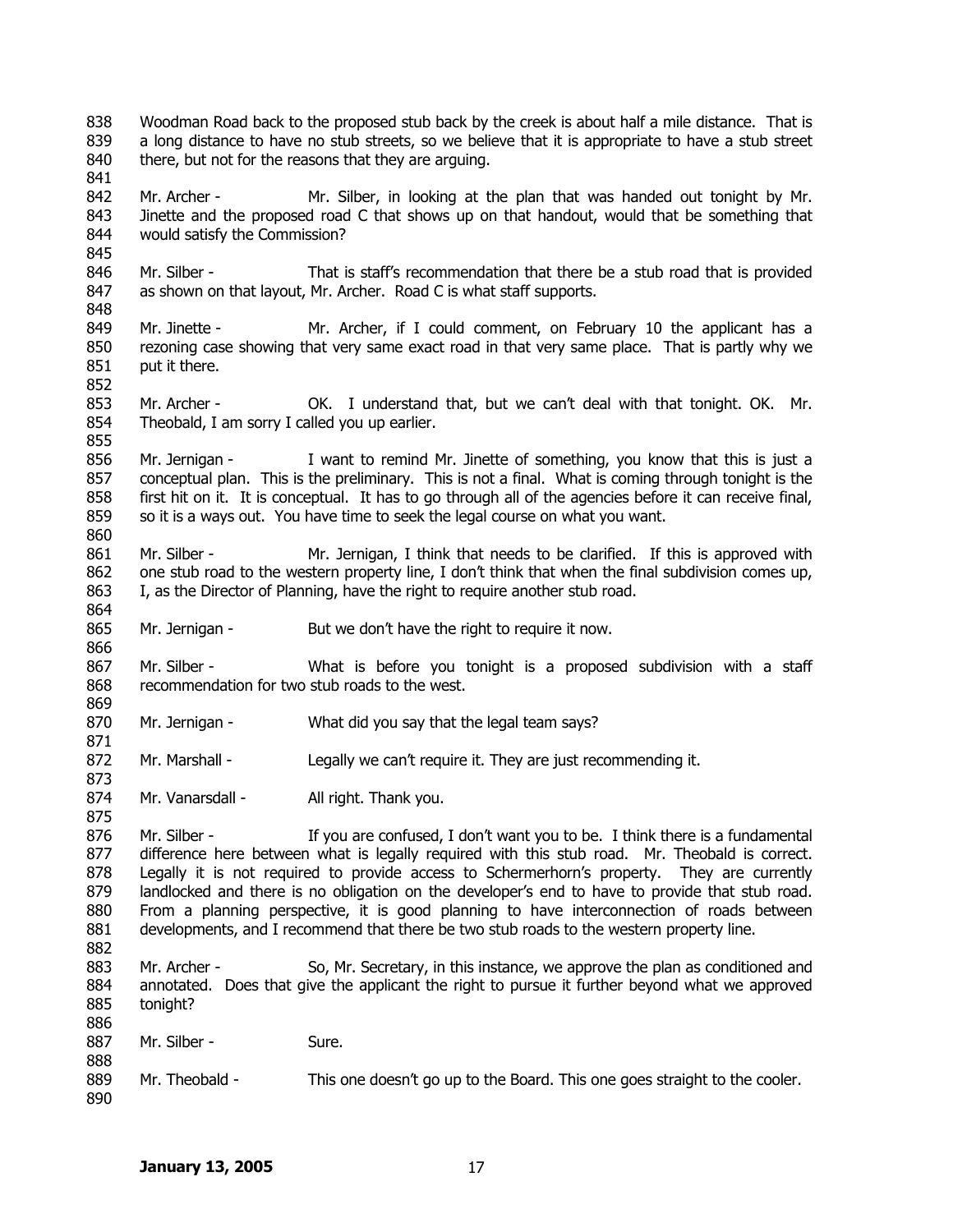891 892 893 Mr. Archer - Mr. Theobald, since I've got you up here, I called you earlier, have you seen the plan that Mr. Jinette passed out?

- 894 895 Mr. Theobald - I have not and we are not here, frankly, to approve Mr. Jinette's plan.
- 896 Mr. Archer - Well, I understand, but I want you to see it. Would you look at it?
- 898 Mr. Theobald - Sure.

900 901 902 903 904 905 Mr. Archer - Does somebody have one that they can either put up or give him? OK, you are an attorney, and given we understand what all of the legal ramifications are and what we can do legally, and, of course, we wouldn't try to do anything illegally. We talked about what policy and what is the requirement, and what is the obligation. And looking at this plan, which does not differ dramatically from the one that has been submitted, can you see how this could work?

- 906 Mr. Theobald - I can see how it can work if we are successful with the rezoning case.
- 908 Mr. Archer - Well, given that plan that you have in front of you...

910 911 912 Mr. Theobald - I mean I wasn't being flip, but you know as well as I do that I've got to get the zoning with more lots and the economics change…

- 913 Mr. Archer - I think you can afford to figure that out, Mr. Theobald.
- 915 Mr. Theobald - I can do lots of things.

917 918 919 920 921 922 Mr. Archer - What I am asking you is this, given that this Commission and staff certainly does not have any desire to land lock anybody's property, and given that we have all been over what the legal requirements are, what we can do and what we cannot do, and we don't want to see anybody have to go to court just to get anything done, but in Mr. Jinette's remark he indicated that, and the engineer has said that this could be done at no cost to anybody. I don't know if you would agree to that or not.

923

897

899

907

909

914

916

924 925 926 927 928 929 930 931 932 933 934 935 936 937 Mr. Theobald - I certainly wouldn't agree with that. Please keep in mind that what Mr. Atack offered Mr. Jinette was a stub road if he was prepared to pay his pro rata share of the JEB Stuart improvements, which certainly seemed imminently fair, but as you heard, he didn't think that was a reasonable request. I am not sure why it wouldn't be. I am not sure why he gets it for free and we get to pay all the way out to JEB Stuart Parkway, so this is, I think we are beating ourselves to death over a tentative subdivision plan for an A-1 Subdivision. If, we have given access across the back. I don't know why anybody contracted to buy a landlocked piece of property, but apparently they have, and we are not obligated to punch the road in to fix the problem for buying a landlocked piece of property. We are prepared, if we are successful with our R-2 zoning, to punch that in down there, but that is just a whole different set of economics and a lot of road to build. So, what I am saying is sure, it can be done and hopefully if we are successful with our request, then it will be done, but I am not in a position to offer it to you through the A-1 Subdivision.

- 938 939 Mr. Archer - CK. I guess that is what I want to hear you say.
- 940 Mr. Vanarsdall - Thank you. Any more questions for Mr. Theobald?
- 941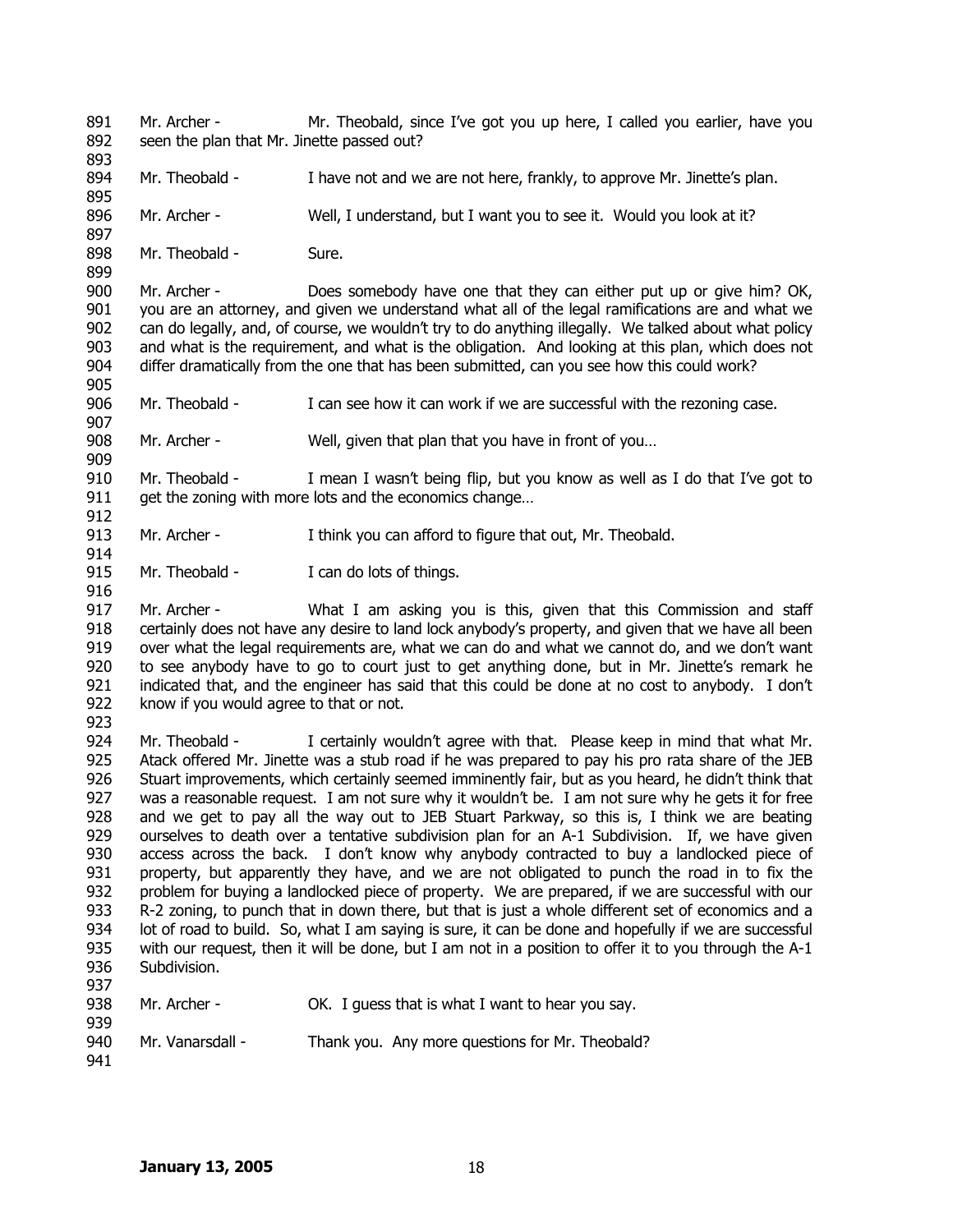942 943 944 945 Mr. Silber - I was going to say if you were interested we have a condition that I believe addresses the Planning Commission's interests on the property on the south side of Woodman Road.

946 947 Mr. Archer - **OK.** If you would read it so that we can have it on the record, I would appreciate it.

949 950 951 952 953 Mr. Silber - And this can be modified if the Planning Commission so desires. The proffer reads: The parcel lying south of Woodman Road will support no more than three lots and any road across or through the property must meet the design standards of the Department of Public Works.

- 954 955 Mr. Archer - That sounds fair to me. OK. Well, I am sort of beating a dead horse to death here.
- 956

948

957 958 Mr. Vanarsdall - All right. It is up to you, Mr. Archer.

959 960 961 962 963 964 965 966 967 Mr. Archer - This is not the way I envisioned starting off the year. It seems as though there is enough interest in this from both sides that I don't think it is going to end here tonight, but in any event, I have got to make a recommendation to this Commission to vote on. The staff is very adamant in its conclusion that there should be an additional stub road to the parcel that we were talking about, and, of course, the applicant has the right to pursue that further beyond what we do here. My recommendation would be to revise No. 15 as was just read and then to approve staff's plan with staff's recommendation subject to the standard conditions for subdivisions not served by Public Utilities and the additional conditions Nos. 11 through 14 with revised 15, as Mr. Secretary just read.

968 969

970 971 972 973 974 975 976 977 978 979 Mr. Marshall - Mr. Archer, before we act on this case, I want to say something. I have had my share of stub road issues in the short amount of time I have been on here, and the issue to me is a fundamental one of when we first had this case, there were no stub roads, and I believe by law, by the Subdivision law and legally the applicant had a right to submit it that way, and to get a one acre subdivision approved without any stub roads. However, the applicant chose to voluntarily give a stub road to the parcel that was the furthest away from public road access. The question can be asked if there were 20 different parcels along this edge of this property, would we need to require that he give a stub road to everyone of them to make sure all of them had an economically viable piece of property. In a perfect world, that would be great, but I don't think legally we can require that, and I don't think the courts would require that and recognize that.

980 981 982 983 984 985 986 987 988 989 990 991 Mr. Silber noted that these parcels do currently have access through Winfrey Road, although it is somewhat limited access, they do have access through the back to Winfrey Road that they are currently using now. They are merely seeking an improved access which would allow them to have a more economically viable piece of property, and I asked the question about the road sharing, because I thought if their property was going to be economically viable now, because they want better access and the applicant is going to be paying for that, then they should be willing to share in that cost to compromise to maybe get the applicant to agree to that, but if we require, if we were legally able to require Road C, we could also require one to the James Schermerhorn piece and then also the piece next to it. So, I think that sometimes the applicants meet people half way and sometimes they don't, but I don't think legally we can require them to go further than they have to. They have gone with one stub road and I don't know that we can make them go further.

992 993 994 Mr. Archer - Well, my understanding, before I finish my motion, is what we vote on tonight is not in essence a requirement, we are simply agreeing with what the staff's recommendation is.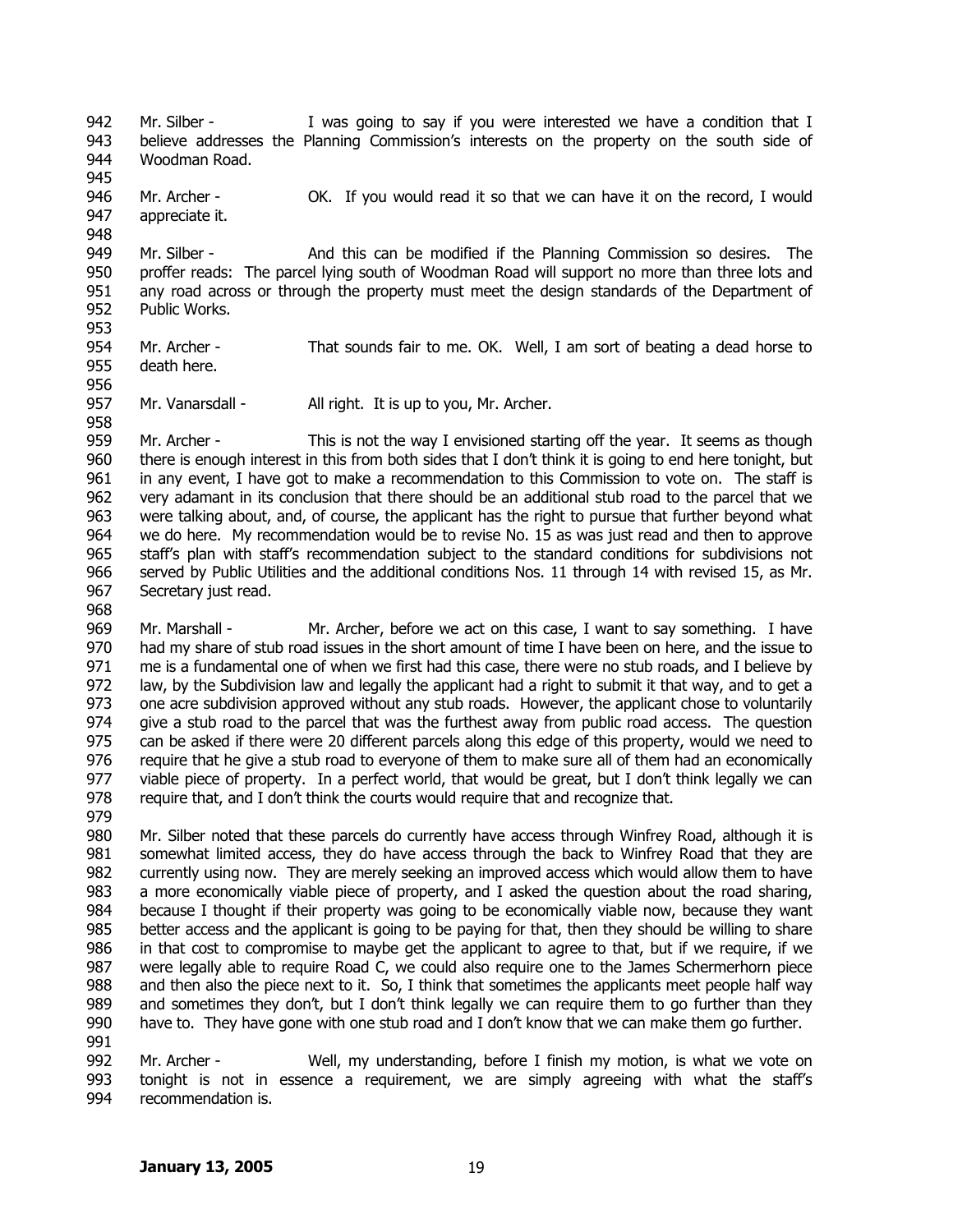996 997 998 999 1000 Mr. Marshall - It is a legal requirement, my understanding, Mr. Silber, you correct me if I am wrong, but these conditions would mean that the subdivision could not go through unless these conditions were met, which then the applicant chose to, they would have to be reviewed by the Circuit Court in Henrico County.

1001 1002 1003 1004 1005 1006 1007 1008 1009 1010 Mr. Silber - Yes, the subdivision process is basically a three-step process. First is a conditional subdivision plan that is approved by the Planning Commission and that is what is before you. It doesn't have all of the details of final subdivision approval, but carries with it construction drawings, but this that is before you is the conceptual layout that represents the road layout. So, when they come in with their final subdivision plan, that is approved by the Director of Planning based on the approval of the Planning Commission that granted it. In this particular case, you would be granting this subdivision, if you follow our recommendation, you will be granting this subdivision with two stub roads to the west as shown on this plan, and it will be conditioned that way and we would require that in accordance with the way you approved it. So, if it is going to be challenged, Mr. Archer, it would be to Circuit Court.

1012 1013 1014 Mr. Archer - This is what I really want to avoid, but I don't know any way that I can. Are you saying that we can't legally include Condition 14?

- 1015 Mr. Silber - No. I am saying that...
- 1017 1018 Mr. Marshall - He is saying we can include it. It is not legally enforceable. It won't stand up in court.
- 1020 1021 Mr. Archer - I think I am understanding that. I guess my question is then why would we have to vote on a condition that we can't enforce?

1023 1024 1025 1026 1027 1028 1029 1030 1031 Mr. Silber - I think maybe we may be mixing apples with oranges. The Planning office can recommend it and the Planning Commission can approve a layout that is represented in this fashion with two stub streets. You can approve that and I believe that legally will stand in court and I believe it will be defended. What Mr. Theobald is arguing is that the Schermerhorns state that they have to have public road access provided to them. They have a legal right to have that access and I don't agree with that. They don't have to have legal access provided to them. The Planning staff believes that to fulfill the future development obligation and responsibilities of the plan adjacent to this, it is good planning sense to provide these two stub streets. There is no legal requirement to do so, but it is sound planning and that is what I am basing it on.

1033 Mr. Marshall - It is basically a recommendation, but legally if it is challenged...

1035 1036 1037 1038 1039 1040 1041 1042 Mr. Theobald - Well, it is not that though. It is basically you are saying I can't have subdivision approval unless I provide the access to my next-door neighbor and that exceeds your authority under State law and County law, so I understand that you would be imposing a condition that you cannot legally require, so if you do that then my remedy is to say you exceeded your authority and go to Circuit Court and you will not win that. That is just fundamental basic subdivision law. And I just don't believe I have ever seen a Planning Commission knowingly approve something beyond their legal authority. What a horrible thing to do.

1043 1044 1045 Mr. Silber - Well, Mr. Theobald, I guess I would have to question that. If the Planning Commission was requiring a stub street to every single property owner along this side, I would agree with you.

1046

995

1011

1016

1019

1022

1032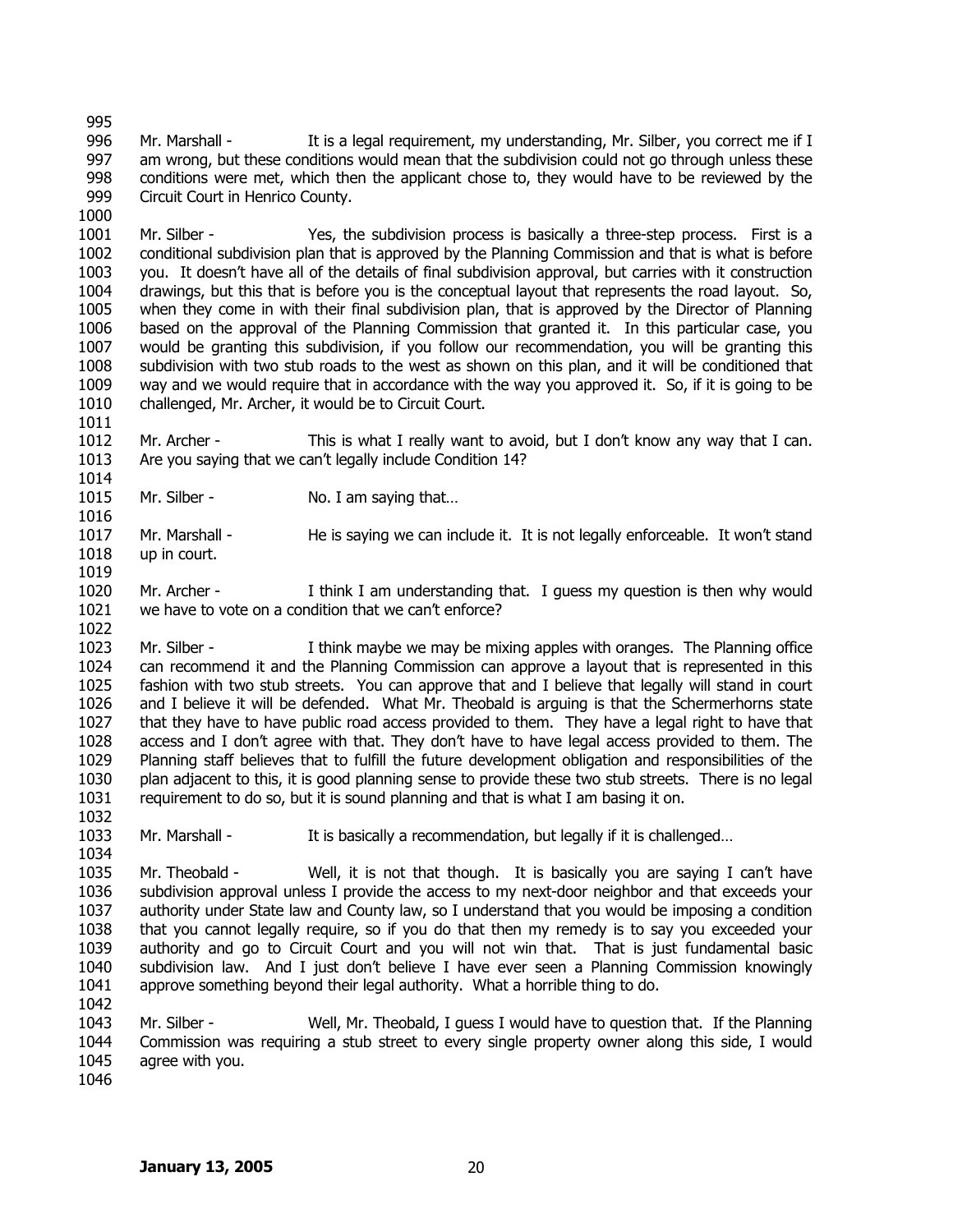1047 1048 1049 1050 Mr. Theobald - All you have got to do is point me to one ordinance section, Mr. Silber, that says you have the right to require me to stub a road into an adjacent property owner. Show me the Henrico Subdivision Ordinance of the State Code, because there isn't one.

1051 1052 Mr. Silber - But you are providing a stub road to an adjacent property owner.

1053 Mr. Theobald - Voluntarily.

1055 Mr. Silber - Voluntarily.

1054

1056

1058

1061

1069

1074

1086

1057 Mr. Theobald - And I will be happy to remove it if it makes you happy.

1059 1060 Mr. Silber - No. I think you are doing a fine job. You are doing so well that I think it might make sense to have that one.

1062 1063 1064 1065 1066 1067 1068 Mr. Theobald - OK, but Mr. Archer is wrestling with the notion that what is it he is doing if he makes a motion to impose a stub road, and I want to make sure that, and you can disagree with my position, but what I am suggesting is that he is exceeding his authority under the Subdivision law to impose a requirement that I connect to anybody else's property. OK. Pure and simple. So, if you make that then all spend, my money, everybody's money paying lawyers and defending stuff and the Judge is not going to be happy with a case like this because it is just that simple. It is not a brain burner.

1070 1071 1072 1073 Mr. Silber - I need to say one other thing, Mr. Theobald. I don't want you to lead Mr. Archer to believe that his acceptance of this recommendation and Condition #14 is legally unacceptable. That is not true. He has the right to approve this subdivision with this stub connection, both stub connections, and that can be decided in court. Legally he has the right.

1075 1076 1077 Mr. Theobald - No, he doesn't. Well, you know, legally I have the right to go punch somebody, too, until somebody sues me in court.

1078 1079 1080 1081 1082 Mr. Marshall - Mr. Silber, one more thing. I agree with you that we legally can do this, but I also believe as Mr. Theobald said that when it gets to Circuit Court it will be struck for that condition as not being allowed under the Subdivision ordinance, because that is just what the law is.

1083 1084 1085 Mr. Vanarsdall - CK. I think we have heard enough from both sides and we are getting into, I appreciate your input, but we are getting into like a court. So, Mr. Archer, you are in the middle of a motion and do you want to start all over?

1087 1088 1089 1090 1091 1092 1093 1094 1095 1096 1097 1098 1099 Mr. Archer - I don't even remember where I started now, Mr. Vanarsdall. I can finish this. I am in a position and this really creates a quandary for me. I don't believe in having to waste anybody's time going to a court case that we can't win. At the same time, I am always adverse to going against the recommendations of staff, because we depend on them to tell us what our rights, what our legalities are. I don't know how the Judge would decide on anything in this instance, but it appears to me, from my better judgment and listening to a learned scholar over there, whom I am glad we have an attorney on staff, is that we are just whistling in the wind if we approve this with Condition #14 because it is ultimately going to be overturned and it would simply cause a lot of lost time and money. So, then I think I will make my motion, and there are some other issues that both sides of this have agreed on, and I appreciate that from the applicant and from the Planning Department. My motion would be again to approve this with the standard conditions for subdivisions not served by public utilities, the additional conditions Nos. 11, 12, 13 and the revised 15 and new condition 16, and remove 14 from the conditions.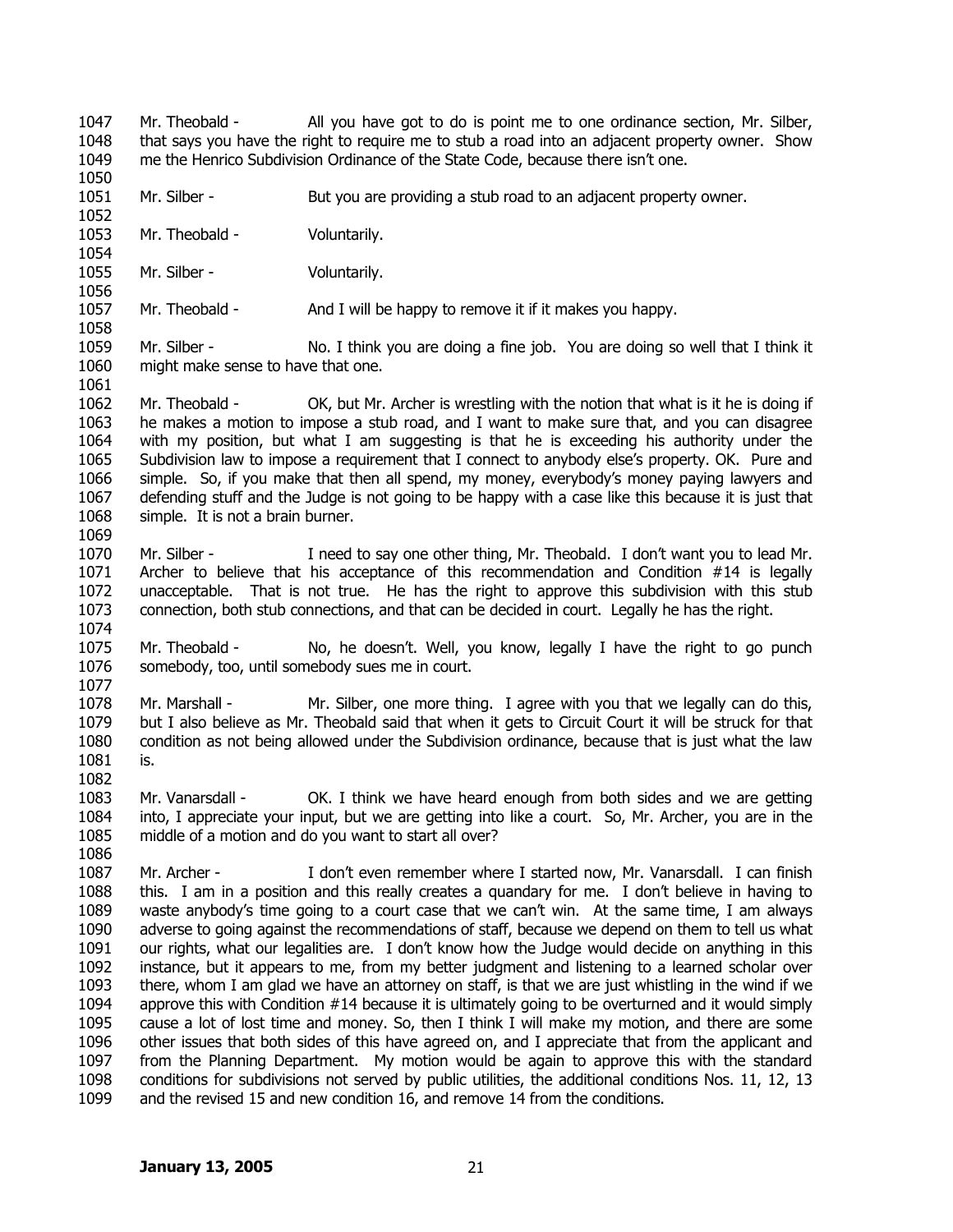1100 1101 Mr. Marshall - Second.

1103 Mr. McGarry - The new condition that is going to be created is No. 16.

1104 1105 1106 Mr. Archer - Does everyone understand what Mr. McGarry said about No. 16? It is not 15, No. 16 is a new condition.

1108 1109 1110 Mr. Vanarsdall - Motion made by Mr. Archer and seconded by Mr. Vanarsdall. All in favor say aye. All opposed say no. The ayes have it. The motion passes.

1111 1112 The Planning Commission approved Subdivision Sweetbay Hill, subject to the standard conditions for subdivisions not served by public utilities, and the following additional conditions:

- 1114 1115 1116 11. The detailed plant list and specifications for the landscaping to be provided within the 25 foot-wide planting strip easement along JEB Stuart Parkway shall be submitted to the Department of Planning for review and approval prior to recordation of the plat.
- 1117 12. Block A, Lots 12 and 17 shall be redesigned to meet the requirements for standard lots.
- 1118 1119 13. The owner shall petition the Board to initiate the process to abandon and offer for sale the unneeded portion of Woodman Road abutting this development prior to final approval.
- 1120 1121 1122 1123 1124 14. Access shall be provided by Woodman Road and Grenville Road. Developer will build  $\mathcal{V}_2$ Woodman Road and 1/2 Grenville Road plus a 12-foot lane in the opposite direction. A financial contribution will be escrowed for the remainder of JEB Stuart Parkway, the amount of which will be approved by the Director of Public Works. There may be no connection to Pruett Court in Magnolia Ridge.
- 1125 1126 1127 15. The parcel lying south of Woodman Road will support no more than three lots and any road across or through the property must meet the design standards of the Department of Public Works.
- 1128

1137

1102

1107

1113

## 1129 **Deferred from the December 9, 2004 Meeting:**

1130 1131 1132 1133 1134 1135 1136 **C-36C-04 The Episcopal Diocese of Virginia:** Request to conditionally rezone from O-3C Office District (Conditional) and B-2C Business District (Conditional) to R-0C One Family Residence District (Conditional), Parcel 737-750-7485 and part of Parcel 737-751-4601, containing 7.577 acres, located at the northwest intersection of Ridgefield Green Drive and Ridgefield Parkway. A church is proposed. The use will be controlled by zoning ordinance regulations and proffered conditions. The Land Use Plan recommends Urban Residential, 3.4 to 6.8 units net density per acre, and Office.

1138 1139 1140 Mr. Vanarsdall - Is anyone in the audience in opposition to this case, in the Tuckahoe District, C-36C-04? No opposition. Good evening, Mr. Coleman.

1141 1142 1143 1144 1145 1146 Mr. Coleman - Mr. Chairman, members of the Commission, this request would rezone 7.5 acres from O-3C to R-0C to construct a church. Although the property is designated Urban Residential (UR) and Office (OF) on the 2010 Land Use Plan, its development as a church was an important consideration during the review and approval of case C-25C-03. That case, approved by the Board in May 2004, permits a future retail pharmacy at the northeast corner of Ridgefield and John Rolfe Parkways.

1147

1148 1149 1150 With its close proximity to residential neighborhoods and frontage along three public rights-of-way, future development on this site will be highly visible. And due to its shape and existing steep slopes, the site also poses design challenges.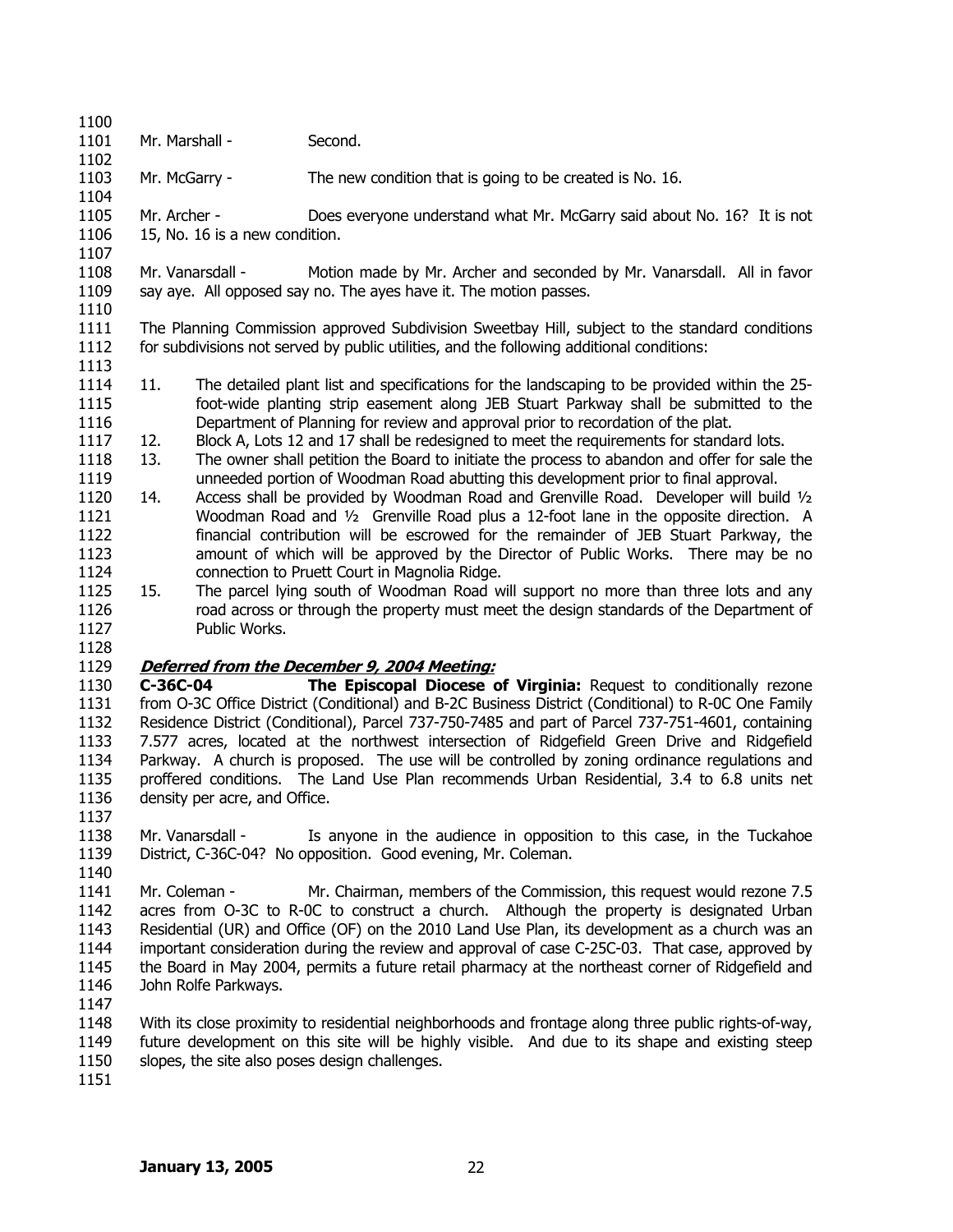| 1152<br>1153<br>1154<br>1155<br>1156                                         | The applicant held a community meeting on November 30, 2004, and issues raised at that meeting<br>included the need for a substantial buffer along Ridgefield Green Drive, prohibiting construction<br>traffic on Ridgefield Green Drive, and concerns about outdoor activities. The proffers address these<br>matters and include several other positive elements, including:                                                                                                         |                                                                                                                                                                                                                                                                                                                           |  |
|------------------------------------------------------------------------------|----------------------------------------------------------------------------------------------------------------------------------------------------------------------------------------------------------------------------------------------------------------------------------------------------------------------------------------------------------------------------------------------------------------------------------------------------------------------------------------|---------------------------------------------------------------------------------------------------------------------------------------------------------------------------------------------------------------------------------------------------------------------------------------------------------------------------|--|
| 1157<br>1158<br>1159<br>1160<br>1161<br>1162<br>1163<br>1164<br>1165<br>1166 | A site plan;<br>٠<br>٠<br>٠<br>٠<br>٠<br>٠<br>Elevations;<br>٠<br>Quality building materials; and<br>٠<br>Other items.<br>$\bullet$                                                                                                                                                                                                                                                                                                                                                    | Prohibiting access to Ridgefield Green Drive;<br>A 35' Transitional Buffer along Ridgefield Green Drive;<br>25' Transitional Buffers along Ridgefield and John Rolfe Parkways;<br>Limiting use of the property to a church and church-related activities;<br>Limits on construction, maintenance, and outdoor activities; |  |
| 1167<br>1168                                                                 |                                                                                                                                                                                                                                                                                                                                                                                                                                                                                        | Accepting these proffers will require waiving the time limit.                                                                                                                                                                                                                                                             |  |
| 1169<br>1170<br>1171<br>1172                                                 | The church could be a compatible land use if it exhibits high quality site and building design<br>including supplemental landscaping and buffering and attractive architectural features.<br>Staff<br>believes the applicant has accomplished this, and recommends approval of this request.                                                                                                                                                                                           |                                                                                                                                                                                                                                                                                                                           |  |
| 1173<br>1174                                                                 | That concludes my presentation. I would be happy to answer any questions.                                                                                                                                                                                                                                                                                                                                                                                                              |                                                                                                                                                                                                                                                                                                                           |  |
| 1175<br>1176<br>1177                                                         | Mr. Vanarsdall -<br>Any questions for Mr. Coleman? There is no opposition, Mrs. Ware. Do<br>you want to hear from the applicant?                                                                                                                                                                                                                                                                                                                                                       |                                                                                                                                                                                                                                                                                                                           |  |
| 1178<br>1179<br>1180<br>1181<br>1182                                         | Unless the applicant would like to address everyone, I am fine to go ahead<br>Mrs. Ware -<br>and make a motion. Well, first I would like to say St. Claire's is going to be a wonderful addition to<br>this neighborhood as well as the district. The Episcopal Diocese has been wonderful to work with.<br>Thank you so very much, and Mr. Homiller you have done a wonderful job as well and I have<br>enjoyed working with you. And staff, you all have done a great job as always. |                                                                                                                                                                                                                                                                                                                           |  |
| 1183<br>1184                                                                 |                                                                                                                                                                                                                                                                                                                                                                                                                                                                                        | First, I would like to make a motion to waive the time limits.                                                                                                                                                                                                                                                            |  |
| 1185<br>1186<br>1187                                                         | Mr. Marshall -                                                                                                                                                                                                                                                                                                                                                                                                                                                                         | Second.                                                                                                                                                                                                                                                                                                                   |  |
| 1188<br>1189<br>1190                                                         | Mr. Vanarsdall -                                                                                                                                                                                                                                                                                                                                                                                                                                                                       | Motion made by Mrs. Ware and seconded by Mr. Marshall. All in favor say<br>aye. All opposed say no. The ayes have it. The time limit is waived.                                                                                                                                                                           |  |
| 1191<br>1192<br>1193                                                         | Mrs. Ware -                                                                                                                                                                                                                                                                                                                                                                                                                                                                            | And I would like to make a motion to recommend approval to the Board of<br>Supervisors of Case C-36C-04, Episcopal Diocese of Virginia.                                                                                                                                                                                   |  |
| 1194<br>1195                                                                 | Mr. Marshall -                                                                                                                                                                                                                                                                                                                                                                                                                                                                         | Second.                                                                                                                                                                                                                                                                                                                   |  |
| 1196<br>1197<br>1198                                                         | Mr. Vanarsdall -<br>Motion made by Mrs. Ware and seconded by Mr. Marshall. All in favor say<br>aye. All opposed say no. The ayes have it. The motion is passed.                                                                                                                                                                                                                                                                                                                        |                                                                                                                                                                                                                                                                                                                           |  |
| 1199<br>1200<br>1201<br>1202<br>1203<br>1204                                 | <b>REASON:</b> Acting on a motion by Mrs. Ware, seconded by Mr. Marshall, the Planning Commission<br>voted 5-0 (one abstention) to recommend that the Board of Supervisors <b>grant</b> the request because<br>the church use Is reasonable and will provide an appropriate transition between the adjacent<br>residential and commercial developments. In addition, the proffered conditions should minimize<br>the potential impacts on the surrounding area.                        |                                                                                                                                                                                                                                                                                                                           |  |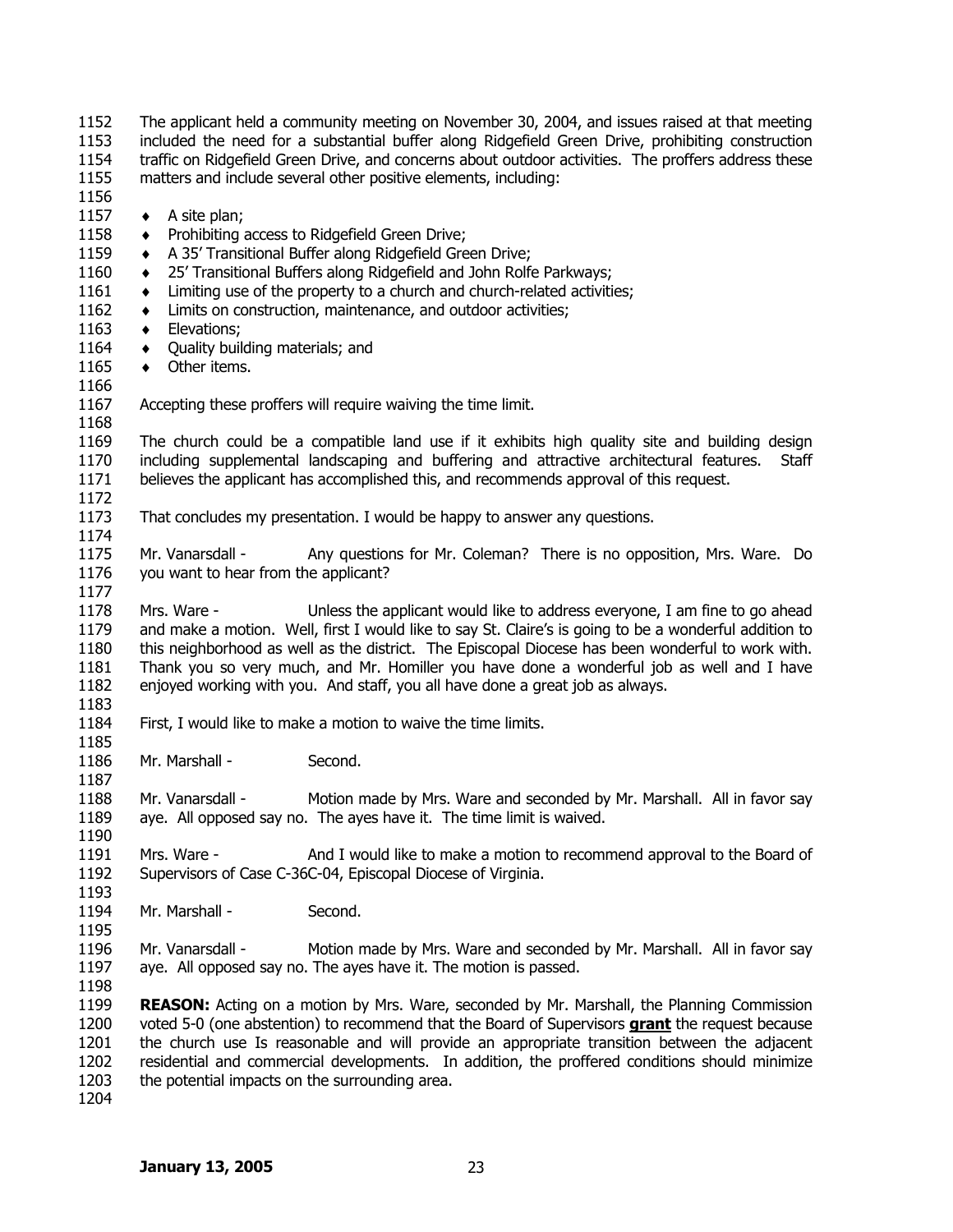# 1205 **Deferred from the December 9, 2004 Meeting:**

| 1206 | C-47C-04                                | Garry Gallagher: Request to conditionally rezone from O-2C Office                                      |
|------|-----------------------------------------|--------------------------------------------------------------------------------------------------------|
| 1207 |                                         | District (Conditional) to B-2C Business District (Conditional), Parcel 834-714-1831, containing 2.307  |
| 1208 |                                         | acres, located at the eastern corner of the intersection of Williamsburg Road (U.S. Route 60) and      |
| 1209 |                                         | Whiteside Road. The applicant proposes a retail use. The use will be controlled by zoning              |
| 1210 |                                         | ordinance regulations and proffered conditions. The Land Use Plan recommends Office. The site is       |
| 1211 | in the Airport Safety Overlay District. |                                                                                                        |
| 1212 |                                         |                                                                                                        |
| 1213 | Mr. Vanarsdall -                        | Is anyone in the audience in opposition to this case? This is Case C-47C-                              |
| 1214 |                                         | 04, in the Varina District. Opposition. You mean you are not sure you are in opposition or not?        |
| 1215 |                                         |                                                                                                        |
|      |                                         |                                                                                                        |
| 1216 | Mr. Jernigan -                          | We will give you a chance to come up and speak, so we will just take it as                             |
| 1217 |                                         | you have opposition and give you a chance to come up and see what you want to do. OK?                  |
| 1218 |                                         |                                                                                                        |
| 1219 | Mr. Vanarsdall -                        | Go ahead, Mr. Coleman.                                                                                 |
| 1220 |                                         |                                                                                                        |
| 1221 | Mr. Coleman -                           | Mister Chairman, Members of the Commission, the applicant is requesting                                |
| 1222 |                                         | to rezone 2.3 acres from O-2C to B-2C. The office zoning was approved in 2001 and POD-71-01            |
| 1223 |                                         | for a 15,000 sq. ft. medical office building was subsequently approved but never built. Both the       |
| 1224 |                                         | 2010 Land Use Plan and the Williamsburg Road/Technology Boulevard Corridor Study recommend             |
| 1225 | an office use.                          |                                                                                                        |
| 1226 |                                         |                                                                                                        |
| 1227 |                                         | However, the adjacent 8.5 acres to the east was rezoned to B-2C in August 2004 for a shopping          |
| 1228 |                                         | center to be anchored by a Food Lion. This request could be appropriate if development of the site     |
| 1229 |                                         | is coordinated with the shopping center and provides a level of quality that meets or exceeds the      |
| 1230 | shopping center.                        |                                                                                                        |
| 1231 |                                         |                                                                                                        |
| 1232 |                                         | The Traffic Engineer indicated that coordinating access between the two properties would decrease      |
| 1233 |                                         | the amount of traffic that would otherwise be expected.                                                |
| 1234 |                                         |                                                                                                        |
| 1235 |                                         | The applicant submitted proffers dated January 11, 2005, which require waiving the time limit. The     |
| 1236 |                                         | proffers address concerns stated in the staff report, and include several positive elements including: |
|      |                                         |                                                                                                        |
| 1237 |                                         |                                                                                                        |
| 1238 | $\bullet$                               | A site plan showing necessary connectivity with the site to the east;                                  |
| 1239 | $\bullet$                               | Transitional buffers with supplemental landscaping on all sides;                                       |
| 1240 | $\bullet$                               | A substantial list of prohibited uses;                                                                 |
| 1241 | A monument style sign;<br>$\bullet$     |                                                                                                        |
| 1242 | An elevation;<br>$\bullet$              |                                                                                                        |
| 1243 | Quality building materials; and         |                                                                                                        |
| 1244 | Other items.                            |                                                                                                        |
| 1245 |                                         | This retail center could provide an acceptable alternative to the land use plan designation if it      |
| 1246 |                                         | exhibits quality site and building design and attractive architectural features. Staff believes the    |
| 1247 |                                         | applicant has accomplished this, and recommends approval of this request.                              |
| 1248 |                                         |                                                                                                        |
| 1249 |                                         | That concludes my presentation. I would be happy to answer any questions.                              |
| 1250 |                                         |                                                                                                        |
| 1251 | Mr. Vanarsdall -                        | Are there any questions for Mr. Coleman? All right. Do you want to hear                                |
| 1252 | from the applicant?                     |                                                                                                        |
| 1253 |                                         |                                                                                                        |
| 1254 | Mr. Jernigan -                          | Yes, please.                                                                                           |
| 1255 |                                         |                                                                                                        |
| 1256 | Mr. Vanarsdall -                        |                                                                                                        |
| 1257 |                                         | All right.                                                                                             |
|      |                                         |                                                                                                        |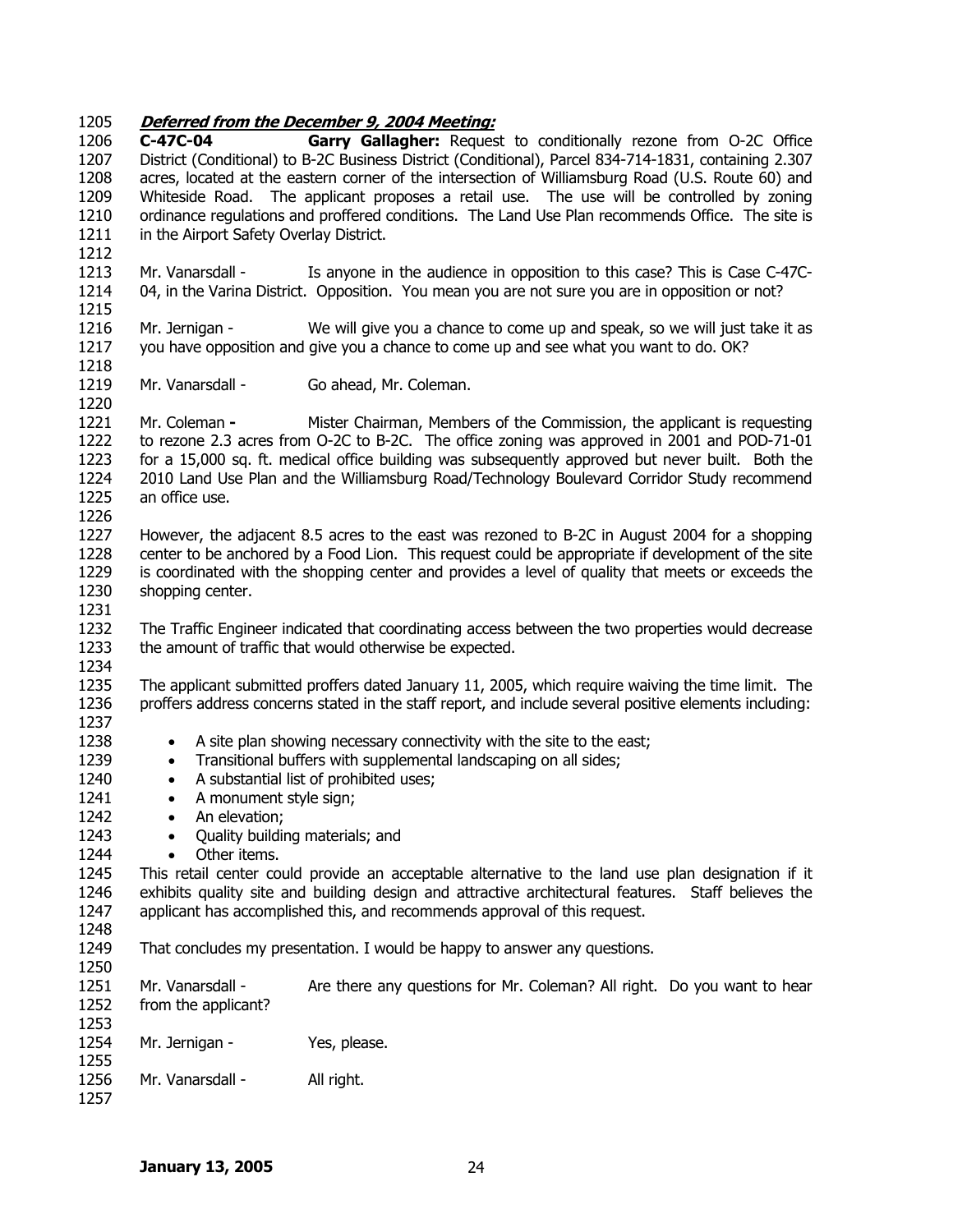1258 1259 1260 1261 1262 1263 1264 1265 1266 1267 1268 1269 1270 1271 1272 1273 1274 1275 1276 1277 1278 1279 1280 1281 1282 1283 1284 1285 1286 1287 1288 1289 1290 1291 1292 1293 1294 1295 1296 1297 1298 1299 1300 1301 1302 1303 1304 1305 1306 1307 1308 1309 Mr. Gallagher - Good evening, members of the Board. Gary Gallagher, the applicant in this case. We have worked with Mr. Jernigan and staff extensively to try to address their concerns over the past couple of months of how to coordinate and make this a quality addition to the rezoning next door, and how to make it coordinate with that shopping center activity. I believe we have demonstrated that we are going to use top quality design elements. We culled out all of the undesirable uses and we believe this is a case that could and should be approved here this evening and we respectfully request that. I am willing to answer any questions that you might have. Mr. Vanarsdall - Any questions for Mr. Gallagher from Commission members? Mr. Jernigan - No, I think we have kind of worked this out. What I would like to do is hear from the opposition and just stay close by so we can address any of his questions. Mr. Ron Weekly - I am Ron Weekly. I am the only residential owner that actually lives adjacent to this and the only questions I have are the conditions that were originally set by staff, are you going to need those? In other words, is the back of your building going to be block or brick. Mr. Gallagher - I didn't go through in detail what each proffer says, but staff had asked that we do four-sided architecture on these buildings, and we have agreed to do that. We have agreed to 60% brick with accent materials of block and EIFS and typical commercial construction materials. The elevation demonstrates that we intend to build a building of the highest quality, we believe significantly higher quality than the shopping center next door. The site plan demonstrates a feeling of two distinct buildings. We show a financial institution and a smaller retail building. We believe one of the selling points was this is going to look more office somewhat instead of the original office zoning, and again presenting a nice comfortable feel as you drive down Williamsburg Road. It is not a typical strip-mall development. It is going to appear a little more like a boutique, if you will. Mr. Weekly - It will be better than a McDonald's anyway. Mr. Gallagher - We have worked extensively to work with the recommendations of Mr. Jernigan and staff just to make it fit in with the neighborhood and be a good neighbor for you. Mr. Weekly - The other thing that the staff identified was ingress/egress route. Are you only going to… Mr. Gallagher - We show one access point on Whiteside Road as far back on the property as we can, because of the traffic concerns being too close to Route 60, and we do show cross connections, potential for cross connections to the shops and that will have to be worked out legally between the two entities, but we are very willing to entertain that cross access and we will work to make that happen. Mr. Jernigan - Mr. Weekly, I wanted that, too, because Route 60 is a limited access highway. Mr. Weekly - Right. I understand. I read the staff report on that and they couldn't add another route into there. They'd either have to come off of Whiteside on their end and on the other end it is Drybridge. Mr. Jernigan - So that is the reason we wanted the interconnectivity between these sites.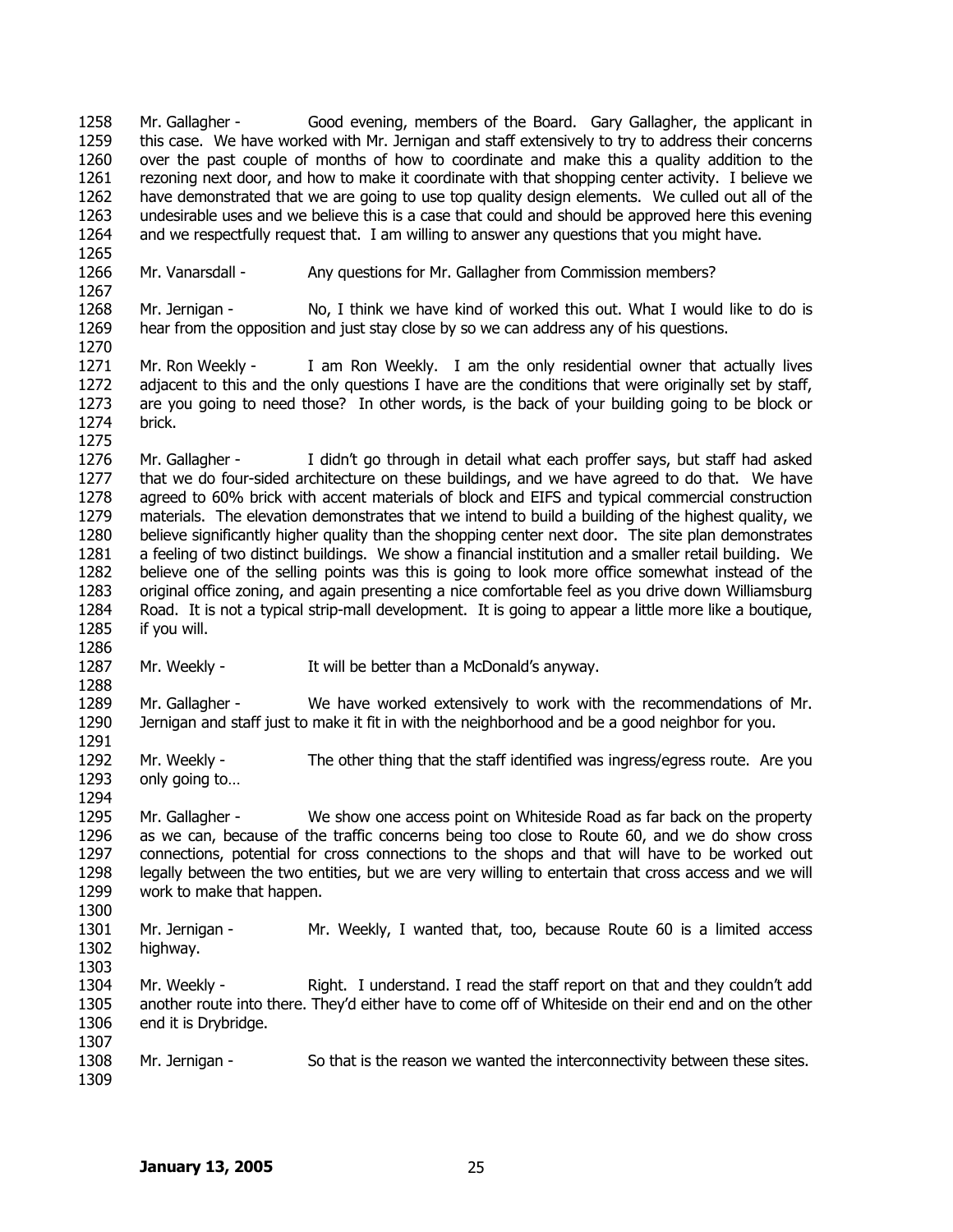1310 1311 1312 Mr. Weekly - My understanding from Robert Gooch, the original owner of this land and sold both of these parcels is that Food Lion has withdrawn from that piece of development. Does that affect any of this?

1314 1315 Mr. Jernigan - That I have not heard, but their attorney is here.

1316 1317 Mr. Weekly - I just heard that from Robert Gooch, not from anybody representing... I was talking to Mr. Gooch about some other things.

1319 1320 1321 1322 Mr. Gallagher - I have no knowledge of what is going on next door and I don't believe it affects the outcome of this rezoning hearing. The property will be available to Food Lion should they want it or to any other grocer or retail developer that wants to go in there, but I have not been made aware of that.

1324 1325 1326 1327 1328 1329 1330 1331 1332 1333 1334 1335 1336 Mr. Jernigan - Mr. Weekly, let me pass this by you. When I zoned that property O a couple of years ago, there was a lot of dissention in the neighborhood because the building was so huge. It was 15,000 sq. ft. dental office, and I did have some people that they were OK with it being office, but they thought that the building was kind of large. So, Dr. Stanovich, the dentist, has that property, and since that time he and his partner have broken up and there definitely won't be a dental office there. With the East End growing a little bit, and with the Food Lion project next door, I figure maybe we could get jump started down through Route 60 to put something in there that the residents that are local would be able to use. The small B-1 businesses that would be in here may be something, it may be a Subway, it may be something along that line that you all could use rather than just having it as office. At this point right now, we have office space in the Varina District, which has not been rented. There are a lot of offices sitting vacant right now, so I am trying to kind of maybe help along this Route 60 corridor and have a little bit of retail out there, but make sure it is done in a good fashion.

1338 1339 1340 1341 Ms. Gabriel - The Music of I am Ron's fiance and we bought the property. My name is Kelly Gabriel. Will there be, our property is going to up behind it. We are putting a pool in the backyard and I love the trees and the privacy. Will there be still a buffer between us?

1342 1343 1344 1345 1346 1347 Mr. Weekly - There is a 25-foot buffer that the County requires. Is that like 25 feet of open land? With trees? Because it is an interesting thing about the way the property lines go, because this was all one family, the Gooch family originally. There land is cleared and where property lines are often has nothing to do with each other. The 25-feet of clear land beyond our property, 25 foot of land behind our property is cleared. It is not trees. It would not be much of a buffer.

1349 Mrs. Ware - (Unintelligible)

1350 1351 1352 1353 1354 Mr. Jernigan - Bear something in mind, too. This is a zoning case. This is just to show what we can do with the land. They have proffered the materials and all that they will use, but this comes back for the plan of development, also, where we have to take and approve the buildings and the landscaping and lighting that goes with it. It comes back for a second…

1356 1357 1358 Mr. Weekly - The Right. And I was reading the original plans and your staff originally recommended that the building be all brick. I was kind of hoping it would stay that way, but we can't stop progress.

- 1360 Mr. Jernigan - Well, it is not going to be plain block. It may be split block.
- 1361

1359

1355

1313

1318

1323

1337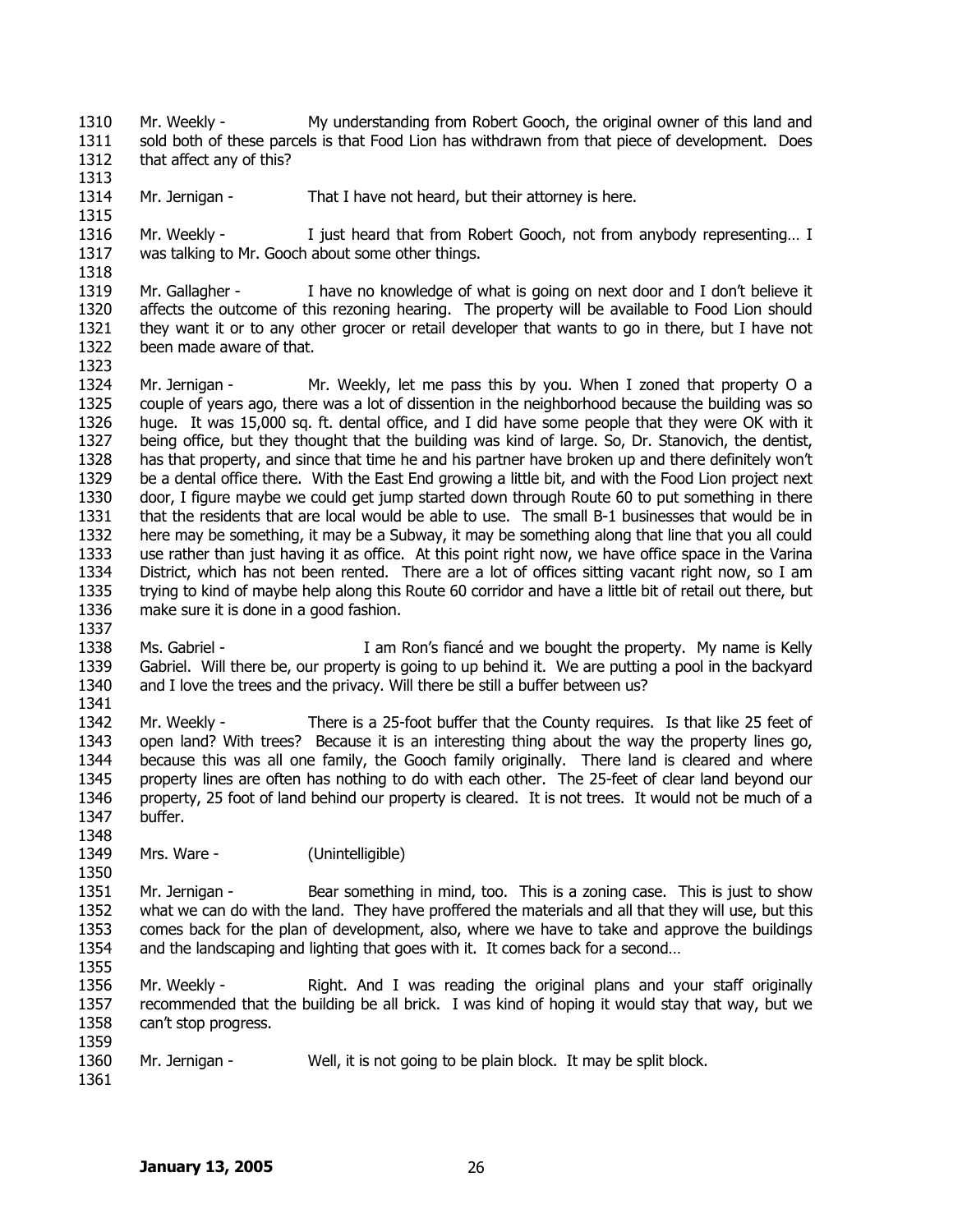1362 1363 1364 1365 1366 1367 1368 1369 1370 1371 1372 1373 1374 1375 1376 1377 1378 1379 1380 1381 1382 1383 1384 1385 1386 1387 1388 1389 1390 1391 1392 1393 1394 1395 1396 1397 1398 1399 1400 1401 1402 1403 1404 1405 1406 1407 1408 1409 1410 1411 1412 1413 Mr. Weekly - Right. OK. That was a little down from the original recommendation. The area, I know that you would like to grow it. When I moved to the area, the Metropolitan area in 1967 it was going to be the next big area of development, and you notice that didn't happen. Sandston and Seven Pines are almost the way it was when I moved here, and that is kind of interesting, and a lot of development now is happening a ways from there. Right there are 64 and 295. Mr. Jernigan - I can count the new buildings on my hand. Mr. Weekly - The It is definitely surprising. Mr. Jernigan - OK, well, are you OK with this project now? Mr. Weekly - Yes. I have no problem with that. Mr. Vanarsdall - Anything else, Gary? Mr. Gallagher - Mr. Jernigan, I am sure that any concerns that the neighbor might have we can address as part of the POD as well. If we need a little extra buffering, the length of property exposed to him is limited. If a fence is required, we can work something out here. Mr. Jernigan - Get with him and get his name, and you all make contact between now and then. Mr. Silber - Mr. Gallagher, that may be something we need to work on between now and the Board meeting, because 20 feet is not a great amount. It is a small area that is adjacent to their property that might be able to be improved. Mr. Gallagher - I always want to work with being a good neighbor, so it is a small increment to make that happen. Mr. Silber - Mr. Jernigan, you had indicated earlier that that could be reduced with a fence. That can't be reduced. If it is proffered at 20 feet, it will have to be 20 feet. It says it will be planted equivalent to a landscape buffer. Planted to a certain type of plant material, but that would have to be a 20 foot minimum width. Mr. Jernigan - OK, what I was thinking before, when you have a transitional buffer deviation, if you put up a fence and you can diminish it by 50%. Mr. Gallagher - We worked with staff to make it a landscape buffer as opposed to a transitional buffer, so we can't alter it. We agree now to what we are going to do. Mr. Jernigan - You would be willing to put up a fence if they liked that? Mr. Gallagher - Absolutely. Mr. Weekly - The best thing that we could do is actually give me your card and get together, because you can discuss this here, but when it is a picture there, it doesn't quite come across the same way it would if you were standing there. Mr. Jernigan - Oh, they are going to have to give us elevations.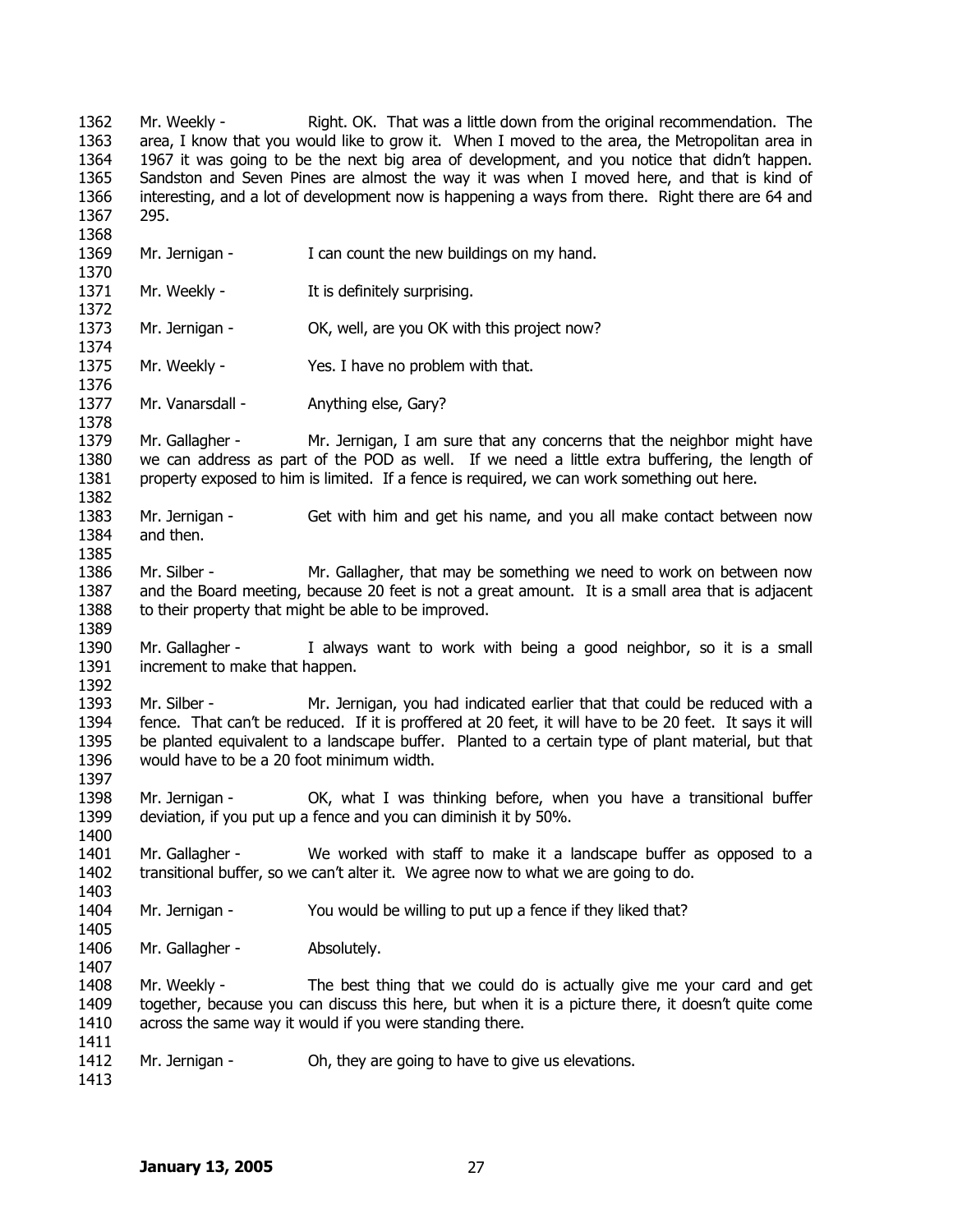1414 1415 1416 1417 1418 1419 1420 1421 1422 1423 1424 1425 1426 1427 1428 1429 1430 1431 1432 1433 1434 1435 1436 1437 1438 1439 1440 Mr. Gallagher - You really have to see it to understand, but we can get together and discuss it. Mr. Jernigan - You have, have you seen the staff report? Mr. Weekly - I have seen the land and he has some problems as well. Mr. Vanarsdall - One of the staff members can show you the staff report. Thank you. If there are no more questions, then I need a motion, Mr. Jernigan. Mr. Jernigan - With that, I will make a motion to approve zoning case C-47C-04, Gary Gallagher. Mr. Archer - Second. Mr. Vanarsdall - Motion made by Mr. Jernigan and seconded by Mr. Archer. All in favor say aye. All opposed say no. The ayes have it. The motion is passed. Mr. Jernigan - We have to waive the time limits, too. I make a motion to waive the time limits. Mrs. Ware - Second. Mr. Vanarsdall - Motion made by Mr. Jernigan and seconded by Mrs. Ware. All in favor say aye. All opposed say no. The motion passes. **REASON:** Acting on a motion by Mr. Jernigan, seconded by Mr. Archer, the Planning Commission voted 5-0 (one abstention) to recommend that the Board of Supervisors **grant** the request because the commercial use continues a form of zoning consistent with the area and would assist in achieving a more cohesive and appropriate development with the adjoining business zoned property. 1441 1442 1443 1444 1445 1446 **Deferred from the December 9, 2004 Meeting:** 1447 1448 1449 1450 1451 1452 1453 1454 1455 1456 1457 1458 1459 1460 1461 1462 1463 1464 **C-66C-04 Todd Borden for FON-SAW LLC:** Request to conditionally rezone from A-1 Agricultural District to R-2AC One Family Residence District (Conditional), Parcel 820-686-4881 and part of Parcel 821-687-2291, containing approximately 12.73 acres, located at the eastern terminus of Goldeneye Lane. The applicant proposes a density of no more than two (2) units per acre. The R-2A District allows a minimum lot size of 13,500 square feet. The Land Use Plan recommends Suburban Residential 1, 1.0 to 2.4 units net density per acre and Environmental Protection Area. The site is in the Airport Safety Overlay District. Mr. Vanarsdall - Is there anyone in the audience in opposition to this case, C-66C-04 in the Varina District? No opposition. Mr. Coleman. Mr. Coleman - Thank you, Mister Chair, Members of the Commission. The subject property is located adjacent to Four Mile Run subdivision and will tie into Four Mile Run to the west through Goldeneye Lane and into a future section to the north. The first rezoning application for Four Mile Run was approved in 1993 for up to 260 dwellings. A second application was approved in 1997 for up to 172 units. Approval of this request would permit up to an additional 25 units.

1465

1466 The proffers submitted with this case are similar to proffers approved for Four Mile Run, and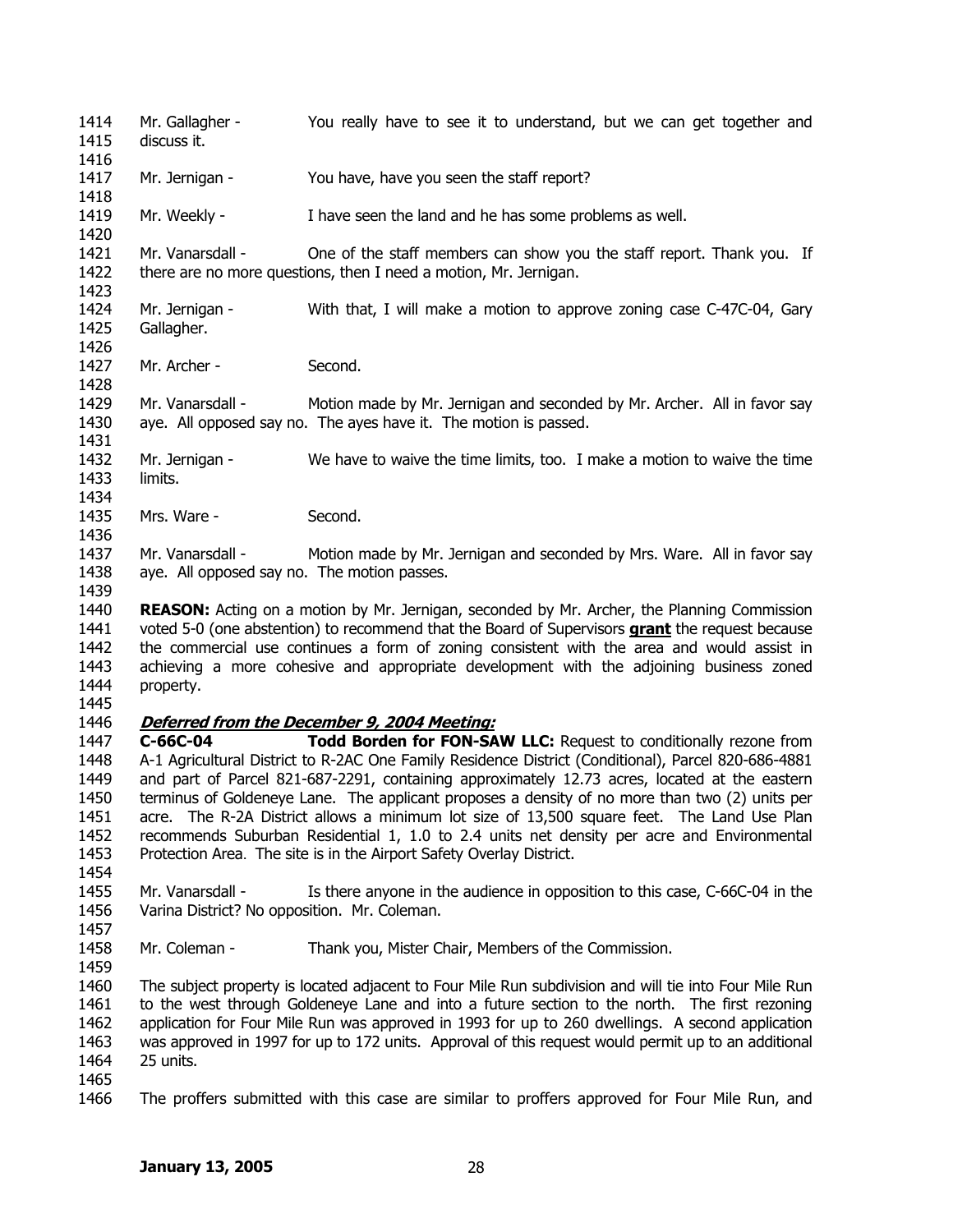1467 1468 1469 1470 1471 1472 1473 1474 1475 1476 1477 1478 1479 1480 1481 1482 1483 1484 1485 1486 1487 1488 1489 1490 1491 1492 1493 1494 1495 1496 1497 1498 1499 1500 1501 1502 1503 1504 1505 1506 1507 1508 1509 1510 1511 1512 1513 1514 1515 1516 1517 include: • All dwelling units will have at least 1,600 square feet of finished floor, and • 70% of the units will have at least 2,000 square feet, 2.0 units/acre; At least 35% of the homes will have brick fronts; • A 225' wide Dominion Virginia Power easement traverses the property, and a 35' buffer will be provided on lots contiguous to this power line easement; • Sidewalks will be installed connecting the subject property to Four Mile Run; At least two trees will be installed or retained on each lot; • Floodplain will be rezoned to C-1; and • A \$12,000 cash proffer has been offered. Additional proffers address building materials, brick foundations, cantilevers, curbs and gutters, underground utilities, restrictive covenants, garages, an Architectural Review Committee, and other items. In summary, the proposed single-family use is an appropriate for this area and would be a logical extension of Four Mile Run. The use and density are consistent with the SR 1 designation, and the applicant has offered assurances of quality development. Staff can recommend approval of this request. This concludes my presentation. Although, I will add that today, the representative for the applicant indicated her intention to increase the min. house size to 1,800 sq. ft. With that, I would be happy to answer any questions. Mr. Vanarsdall - Any questions for Mr. Coleman by Commission members? Mr. Jernigan - That was the only change, Mr. Chairman. That was the only change that we had on this. This is basically a housekeeping case. The proffers and everything were consistent with the subdivision that was already there. Mr. Vanarsdall - Do you want to hear from the applicant? Mr. Jernigan - No. Mr. Vanarsdall - No opposition. Mr. Jernigan - But I did have them increase the square footage from 1600 to 1800 and 70% of the homes still remain to be 2000 sq. ft. Mr. Vanarsdall - **OK. I will entertain a motion.** Mr. Jernigan - With that I will make a motion to approve Zoning Case C-66C-04, Todd Borden for FON-SAW LLC, Four Mile Run Subdivision. Mr. Marshall - Second. Mr. Vanarsdall - Motion made by Mr. Jernigan and seconded by Mr. Marshall. All in favor say aye. All opposed say no. The ayes have it. The motion passes. **REASON:** Acting on a motion by Mr. Jernigan, seconded by Mr. Marshall, the Planning Commission 1518 voted 5-0 (one abstention) to recommend that the Board of Supervisors **grant** the request because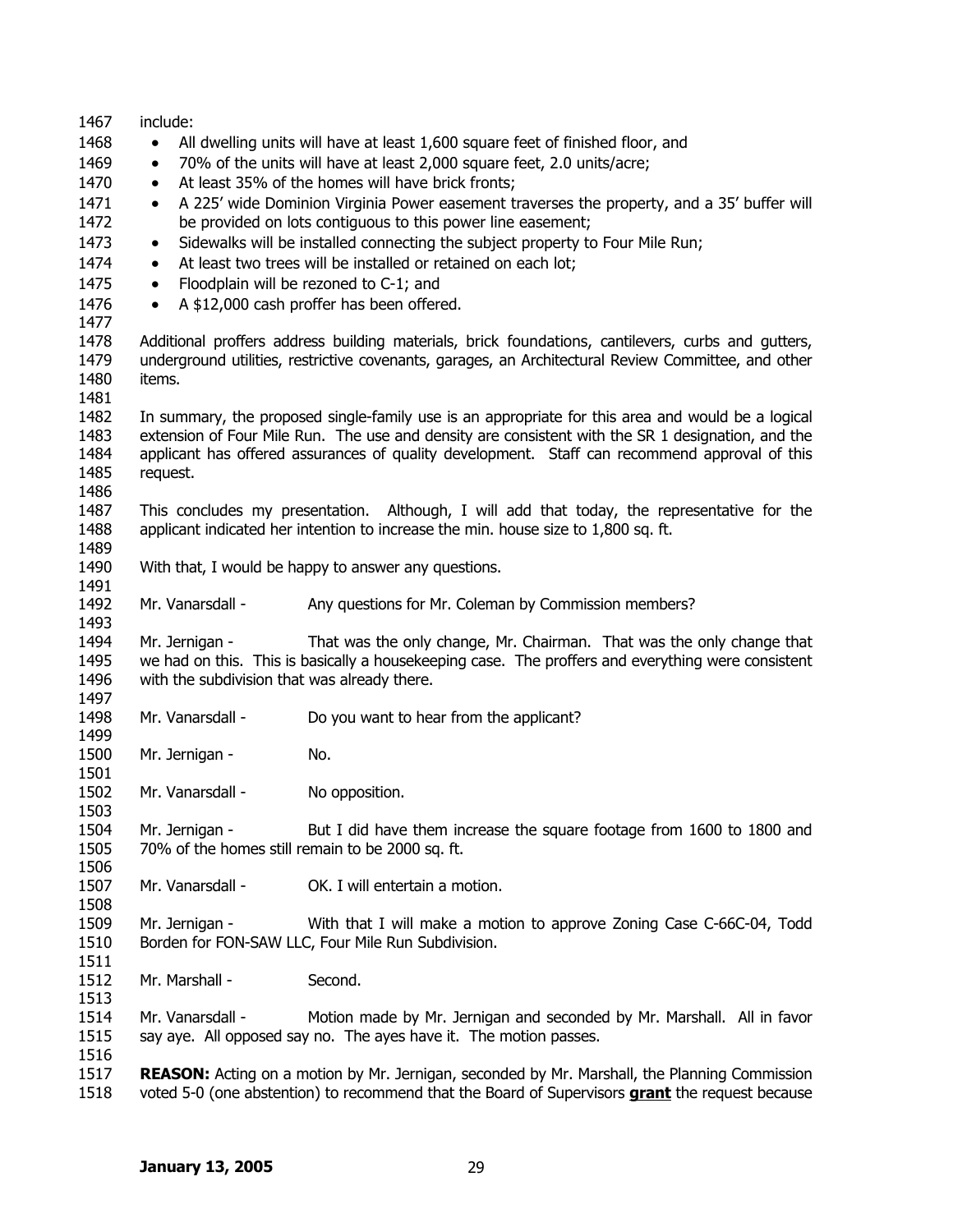it represents a logical continuation of the one-family residential development that exists in the area and it conforms to the recommendations of the Land Use Plan. 1519 1520

1521 1522 1523 1524 1525 1526 1527 1528 1529 1530 **C-1C-05 David Redmond for Mid-Atlantic Commercial Properties, LLC:** Request to conditionally rezone from B-1 and B-3 Business Districts and O-2 Office District to B-2C Business District (Conditional), Parcels 816-714-4637 and 816-714-5217, containing 2.11 acres, located on the east line of S. Laburnum Avenue approximately 300 feet north of Williamsburg Road (U. S. Route 60) and the north line of Williamsburg Road (U. S. Route 60), approximately 170 feet east of S. Laburnum Avenue. A 24-hour retail drug store is proposed. The use will be controlled by proffered conditions and zoning ordinance regulations. The Land Use Plan recommends Commercial Arterial, Commercial Concentration and Suburban Residential 2, 2.4 to 3.4 units net density per acre. The site is in the Airport Safety Overlay District.

- 1531
- 1532 1533 1534 Mr. Vanarsdall - Is anyone in the audience in opposition to this case? No opposition. Mr. Tyson.

1535 1536 1537 1538 1539 1540 1541 Mr. Lee Tyson - Mr. Chairman, Mr. Kaechele, members of the Commission, Mr. Secretary, good evening. This is a request to rezone approximately 2.11 acres located 300 feet north of the intersection of Laburnum Avenue and Williamsburg Road from B-1, Business, B-3, Business, and O-2, Office District to B-2C, Business District, Conditional. The applicant proposes a retail drug store. The applicant has also submitted a Provisional Use Permit (P-1-05) to permit 24-hour operation of the business, however, that has been deferred.

- 1542 1543 1544 1545 The Land Use Plan recommends Commercial Arterial, Commercial Concentration, and S-R 2, Suburban Residential use for this parcel. The proposed project is consistent with the Commercial designations contained in the 2010 Land Use Plan. The parcel is in the Airport Safety Overlay District in that horizontal zone.
- 1546

1547 1548 1549 1550 1551 The applicant has proffered these elevations for the proposed building. The elevations specify building materials such as brick veneer, split face block, pre-finished aluminum, and limestone accents. These materials exhibit a willingness to construct the building out of quality materials that will be a positive contribution to the area.

1552 1553 1554 1555 1556 1557 The staff is concerned that the proposed drive-thru serving the business is located on the east elevation of the building, which puts it in close proximity to the Virginia Heights neighborhood. In an effort to mitigate potential impacts to this neighborhood, the applicant has proffered that an 8' masonry wall will be installed along the property line, shared with the residential units to the east, and Japanese evergreens will also be installed to provide an additional buffer along this property line.

- 1559 1560 1561 The applicant is also proposing to install a 20' free-standing sign with a changeable message board to identify the property. The B-2, Business zoning district regulations permit a free-standing sign not exceeding 30' in height.
- 1562

1558

1563 1564 1565 1566 1567 Staff is concerned that the sign may add to the visual clutter in the area and may be screened from view when the street trees as required by the landscaping ordinance are installed. There are a number of signs in the immediate vicinity that are in various states of repair and of various heights and designs. Staff believes that a 20' sign at this location will add to the chaotic situation that presently exists.

- 1568
- 1569 1570 The applicant has submitted a proffer statement with the application materials. In addition to the proffered elevations already seen, the applicant is also proffering: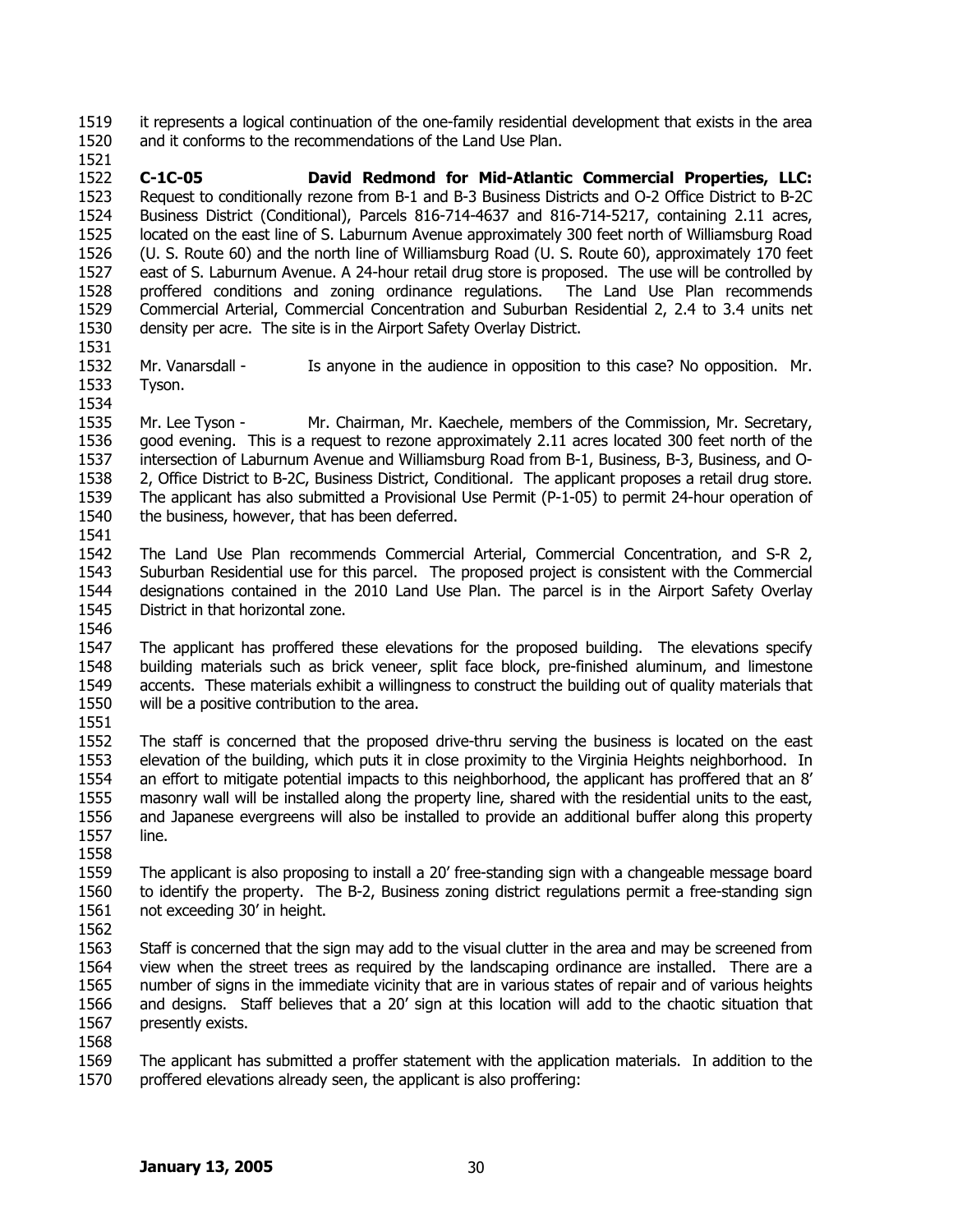| 1571         |                                                | A landscaped area 10' in width along the Laburnum Avenue frontage consisting of trees                  |
|--------------|------------------------------------------------|--------------------------------------------------------------------------------------------------------|
| 1572         |                                                | and shrubs, such landscape strip to be reviewed and approved at the time of POD                        |
| 1573         | approval.                                      |                                                                                                        |
| 1574         | $\bullet$                                      | Prohibition of uses, including but not limited to:                                                     |
| 1575         | $\circ$                                        | Adult businesses;                                                                                      |
| 1576         | $\circ$                                        | Private club, meeting hall, or fraternal organization;                                                 |
| 1577         | $\circ$                                        | Recycling and collection facilities;                                                                   |
| 1578         | Bars;<br>$\circ$                               |                                                                                                        |
| 1579         | $\circ$                                        | Check cashing and payday loan establishments;                                                          |
| 1580         | $\bullet$                                      | Parking lot lighting to be from concealed sources and not exceeding 20' in height, and                 |
| 1581         |                                                | under canopy lighting that will not shine directly onto adjacent properties;                           |
| 1582         | Screening of HVAC systems;<br>$\bullet$        |                                                                                                        |
| 1583         | $\bullet$                                      | An intercom system that is typically used with a bank or pharmacy, and which should not                |
| 1584         |                                                | be audible beyond the property line.                                                                   |
| 1585         | $\bullet$                                      | A dumpster enclosure that will be constructed of brick and with a wood fence.                          |
| 1586         | $\bullet$                                      | Lighting that will not shine directly onto adjacent properties.                                        |
| 1587         |                                                | The applicant will demolish two currently vacant buildings, and will revitalize a portion of the       |
| 1588         |                                                | Laburnum corridor. Staff encourages the development of properties along the Laburnum Avenue            |
| 1589         |                                                | corridor, provided that they are done in a manner that enhances the area. Staff believes that the      |
| 1590         |                                                | applicant has made a good effort at addressing many of its initial concerns; however, staff is         |
| 1591         |                                                | concerned that the proximity of the drive-thru could have a negative impact on the adjacent            |
| 1592         |                                                | residential properties, that the signage is excessive for the site, and that the 24-hour operation for |
| 1593         |                                                | the use is unreasonable given the property's close proximity to the Virginia Heights neighborhood.     |
| 1594         |                                                | If these issues could be addressed, staff could be more supportive of the application.<br>Staff        |
| 1595         |                                                | recommends that if extended hours of operation are determined to be appropriate for this location,     |
| 1596         |                                                | that the hours of operation for the drive through do not extend between the hours of 1:00 a.m.         |
| 1597         | and 6:00 a.m.                                  |                                                                                                        |
| 1598         |                                                |                                                                                                        |
| 1599         |                                                | This concludes my presentation, I would be happy to try to answer any questions you may have.          |
| 1600         |                                                |                                                                                                        |
| 1601         | Mr. Jernigan -                                 | Lee, did you have a chance to look up the BB&T proffers and see what I                                 |
| 1602         | held the signage to there.                     |                                                                                                        |
| 1603         |                                                |                                                                                                        |
| 1604         | Mr. Tyson -                                    | I didn't look at the proffers. I did ride out up the corridor and I didn't get                         |
| 1605         |                                                | a picture of the BB&T. I don't think it probably exceeds 6 to 7 feet.                                  |
| 1606         |                                                |                                                                                                        |
| 1607         | Mr. Jernigan -                                 | I think it is 8 feet.                                                                                  |
| 1608         |                                                |                                                                                                        |
| 1609         | Mr. Tyson -                                    | Again, our concern with the signage is that in this corridor there are signs                           |
| 1610         |                                                | of varying height up and down. This one, for instance, is completely vacant at the present time.       |
| 1611         |                                                | There isn't any consistent signage in the area. A 25 foot sign in the area would just contribute to    |
| 1612         |                                                |                                                                                                        |
|              |                                                |                                                                                                        |
|              | the clutter that is already there.             |                                                                                                        |
| 1613         |                                                |                                                                                                        |
| 1614         | Mr. Jernigan -                                 | Clear me up on one thing. On the architecturals, the right portion where                               |
| 1615         | the Walgreen's name is, what material is that? |                                                                                                        |
| 1616         |                                                |                                                                                                        |
| 1617         | Mr. Tyson -                                    | I believe it shows up as pre-finished aluminum and then limestone.                                     |
| 1618         |                                                |                                                                                                        |
| 1619         | Mr. Jernigan -                                 | Because I know when this case originally came around the Walgreen's on                                 |
| 1620         |                                                | Nuckols Road had just been built and I was told that this would be the same building architecture,     |
| 1621         |                                                | but the size is a little different, so I will let the applicant answer. This may be the 2005 version.  |
| 1622<br>1623 | this time.                                     | OK. So, other than the signage and the provisional use permit for the 24 hours which is in limbo at    |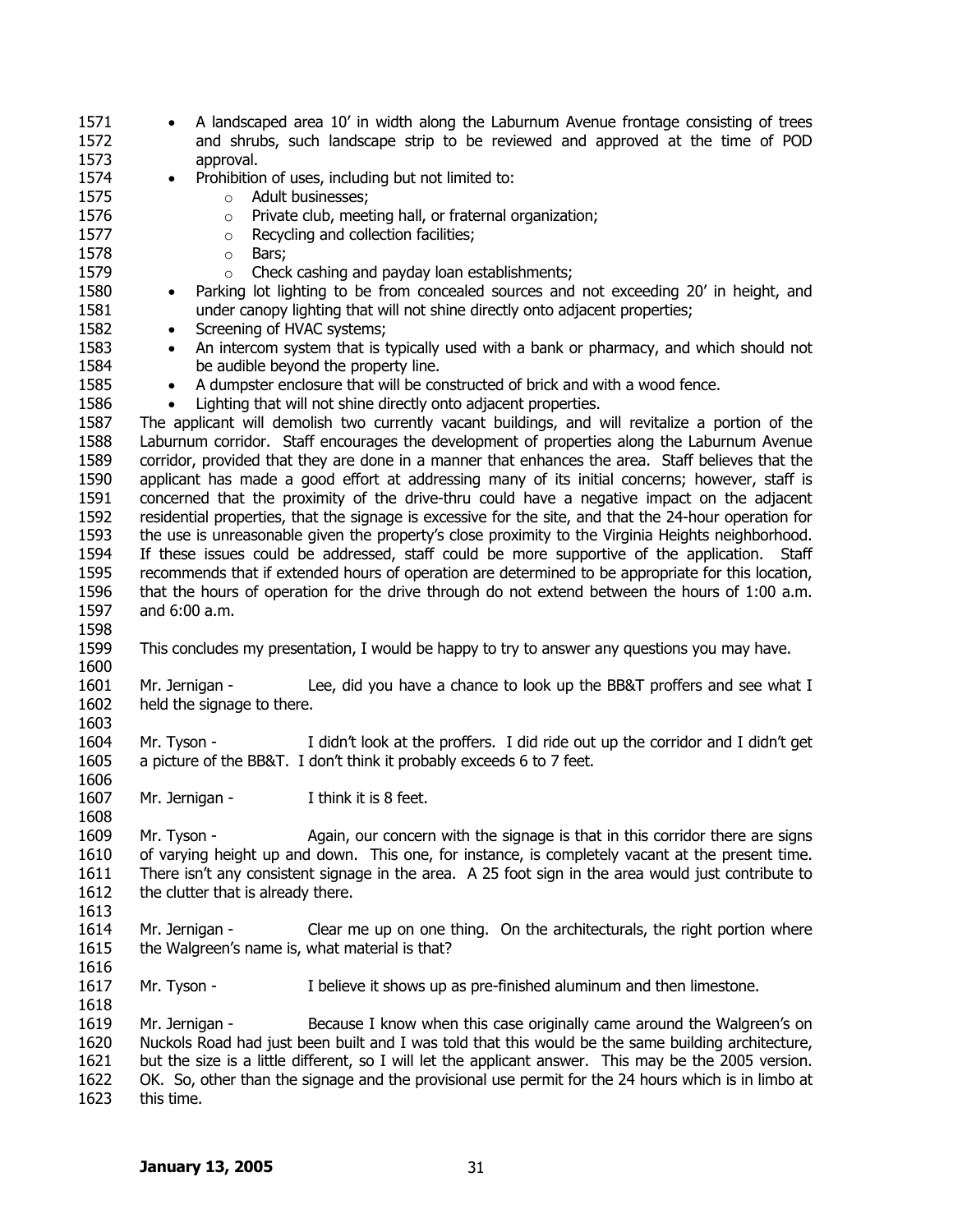1624 1625 1626 1627 1628 1629 Mr. Tyson - Staff originally expressed some concern with the location of the drive-thru isle. I can pull the site plan up. The drive-thru isle and service window is located here on the east side of the property, which is directly abutting this residential neighborhood. They have proffered an 8-ft. wall and Japanese evergreens to extend along in this landscape area. I will leave it to the Commission to decide whether that mitigates staff's concern with the location.

1631 1632 Mr. Jernigan - When we met with the residents earlier, they were OK with this concept in itself. They were just not for, did anybody say after I left anything about the position of the…

1634 1635 1636 Mr. Tyson - No, generally at the meeting, and I don't mean to speak for the neighborhood, but at the meeting I attend there wasn't opposition to the use. The opposition was to the hours of operation.

Mr. Jernigan - I think they all left. They have all left. They were all sitting right there, but after the PUP was deferred they left. After I left the meeting, there was no discussion of the

1637

1630

1633

1638 1639

1640

1650

1641

drive-thru window?

1642 1643 Mr. Tyson - No, not on the location.

1644 Mr. Jernigan - Thank you. That is all I had.

1645 1646 1647 1648 Mr. Vanarsdall - Any more questions for Mr. Tyson? You didn't have any opposition, did you?

1649 Mr. Jernigan - No, not that I saw. I do want to hear from Mr. Redmond.

1651 1652 1653 1654 1655 1656 1657 1658 1659 1660 1661 1662 1663 1664 1665 1666 1667 1668 1669 1670 1671 1672 1673 1674 1675 1676 Mr. Redmond - Mr. Chairman, members of the Commission, my name is David Redmond and I am the attorney for Mid-Atlantic Commercial Properties, the developer on the site. It sounds as though we have two issues. I think the drive-thru we have mitigated any potential influence through the neighborhood with an 8-foot concrete wall, plus plantings of Japanese cedars staff had recommended. I understand those are dense, tall plants, so that will be in a transitional buffer. Again, as Mr. Jernigan pointed out, when we met with the neighbors, and in fact the one person that is directly behind, one of the two people that actually abuts this site has no problem with our plan. Mr. Jernigan and I spoke through his daughter to him as well, so I don't think there is an issue with the drive-thru as far as the community is concerned, and, frankly, the drive-thru location is dictated by the Walgreen's prototype. They need it in that particular location. We can talk about other forms of mitigation on it, but I think that is what we attempted to do and I trust we have done it. The other types of concern, like lighting and all, I think have been well handled at this point. The only issue I think that is remaining, at least from my perspective is signage. From what I hear there is a hodge-podge out there. There is no question about that is in the immediate vicinity of this, other than the BB&T, are signs, based on our limited ability to judge, in the range of 18 to 22 feet the sign which is being proffered is a standard Walgreen's sign and it has a reader board, not unlike the CVS which is almost catty-cornered with this site. It is consistent with the Wachovia sign, the Exxon sign, the Laburnum Square sign, the Captain D's sign, and then it has a very high sign at Hardee's, which is obviously obtrusive. So, from a competitive standpoint, I think we would like to have the signage that is otherwise authorized. The Code allows 30-foot signs and we would reduce that by 10 feet to 20, and I think you will find that because of the nature of the traffic patterns and the way the intersections meet, a sign of that nature is going to be far more visible and acceptable to the traffic than just a low rise sign that is attempting to identify the site. So, our view is that it is reasonable under the circumstances to have a sign of that nature. I acknowledge the fact that further north, on Laburnum, the Bank of America and the doctor's offices and all, they do have lighted signs at those locations. I acknowledge that. But again, we are at the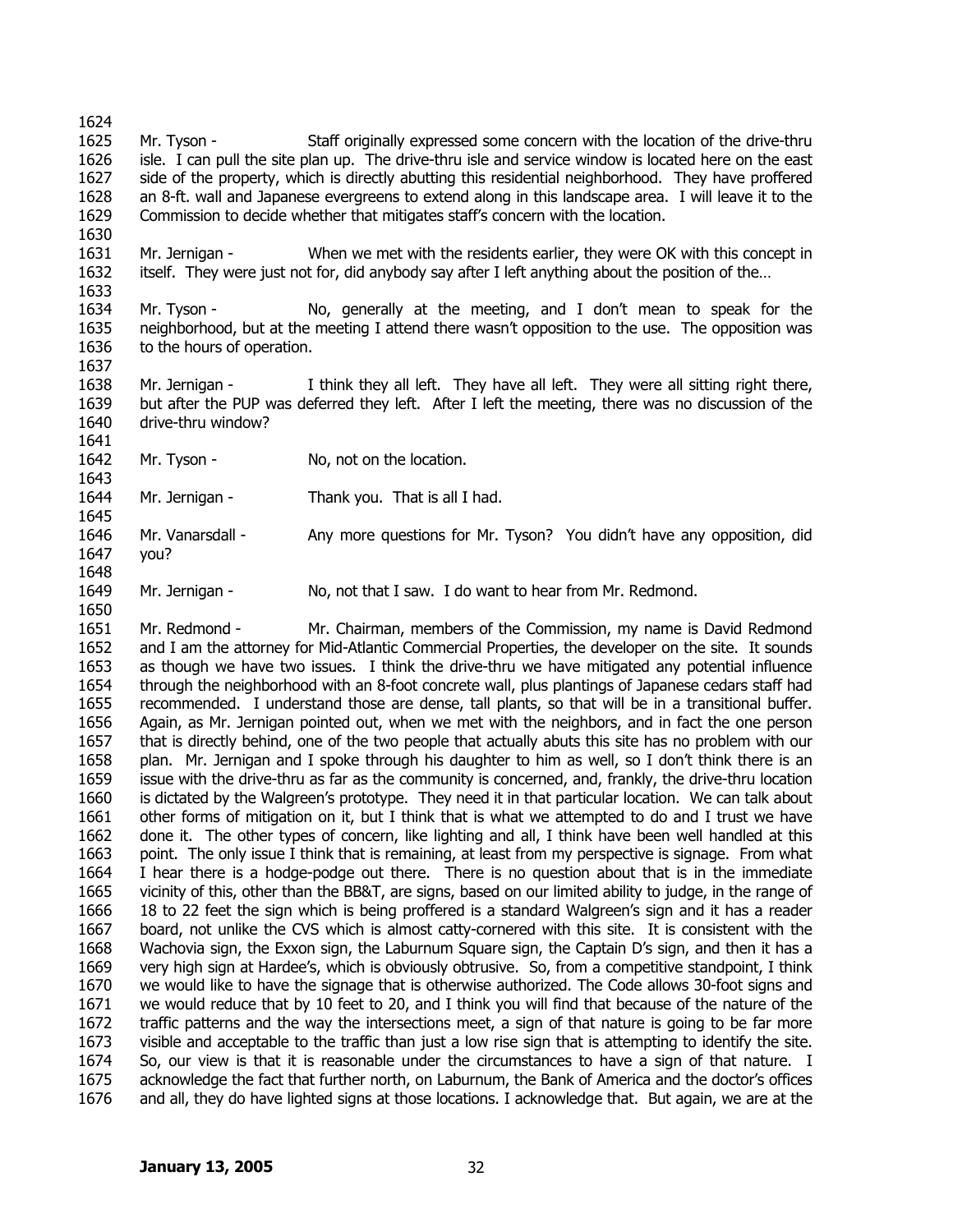1677 1678 1679 intersection with the other ones and the BP gas station has them. They all have them up there, and we think to be seen we have got to be at the same elevation of the others in the vicinity. And I guess in some respects, beauty is in the eye of the beholder.

1681 1682 Mr. Jernigan - Well, Dave, the sign is on the side of the building, too.

1680

1685

1694

1697

1699

1701

1725

1728

1683 1684 Mr. Redmond - Oh, I wasn't concerned. Staff didn't say anything about that sign as an issue. You are saying that physically Walgreen's has a statement on the building.

1686 1687 1688 1689 1690 1691 1692 1693 Mr. Jernigan - On the side of the building. I will tell you my position on signs. I did the same thing with BB&T and that is more than a 20-foot sign, too, but these signs need to come down. We don't need them stuck way up in the air, and I am going to limit that sign to 10 feet. Now, that is pushing it. I actually think the monumental signs that are up in the granite, coming up four or five feet, look better and people know where you are because they can't miss the building. Walgreen's is on the side of the building. Once people are in there and know where it is at, they automatically turn right in there anyway. We are looking to get these sign reductions all up and down. Any zoning case that comes through is going to have a sign reduction on it.

1695 1696 Mr. Redmond - We have a gentlemen who represented Walgreen's here and also the developers are here. If they have some comment on the 10-foot sign, I would welcome anybody.

1698 Mr. Jernigan - Yes, anybody that wants to come up, come on up. Let's clear this up.

1700 Mr. Redmond - This is George Morgan, who is President of Mid-Atlantic.

1702 1703 1704 1705 1706 1707 1708 1709 1710 1711 1712 1713 1714 1715 1716 1717 1718 1719 1720 1721 1722 1723 1724 Mr. Morgan - I am George Morgan with Mid-Atlantic Commercial Properties. I think one of the things to keep in mind here is that this store is off the corner. We are doing what is commonly referred to as a wrap here, and in other words, we are wrapping a corner. We are not hard on the corner. The Captain D's is on the corner, so the visibility for people from Williamsburg Road is somewhat limited, as opposed to being hard on the corner, such as CVS which sits across the street. We did agree to, because you are allowed a second sign on the other road frontage, to keep that at a monument level height, so we are sensitive to that issue if we were hard on the corner, but we are off the corner here and that is why we were going for something. We reduced it by a third to come down to 20 feet, so is not that we are insensitive to that. The Hardee's sign that is next to us is 30 feet in the air, so, again, we are not trying to be difficult. We are just trying to remain competitive with the other party, and that gets to the issue of 24 hours, which we are still addressing with the neighborhood and the staff and those things we have to think about. The one other issue that came up is the location of the drive-thru and the alternative is to put the loading area to that side. We thought that would be more objectionable to have your loading area to the rear of that store as opposed to having it on the loading area to the rear of that store, as opposed to having it on the east side, so, again, those issues were talked about with the neighborhood association and there was absolutely no discomfort or discussion negative to what we had planned there. Again, because of the wall, which they were concerned about from a security standpoint, as well as for buffering, just the commercial activity that will happen in any development that is there. I think currently there is about a 6-foot wall on a portion of the property. We are talking about an 8-foot wall the whole length of the residential property. So, we just ask you forbearance in the idea of the sign, and I understand the idea of trying to reduce signs. No one wants to be the first guy to have to do that.

1726 1727 Mr. Jernigan - I know, and those other signs around there are taller, but I didn't approve those. They came through before me.

1729 Mr. Redmond - Is there something in-between that we could agree with?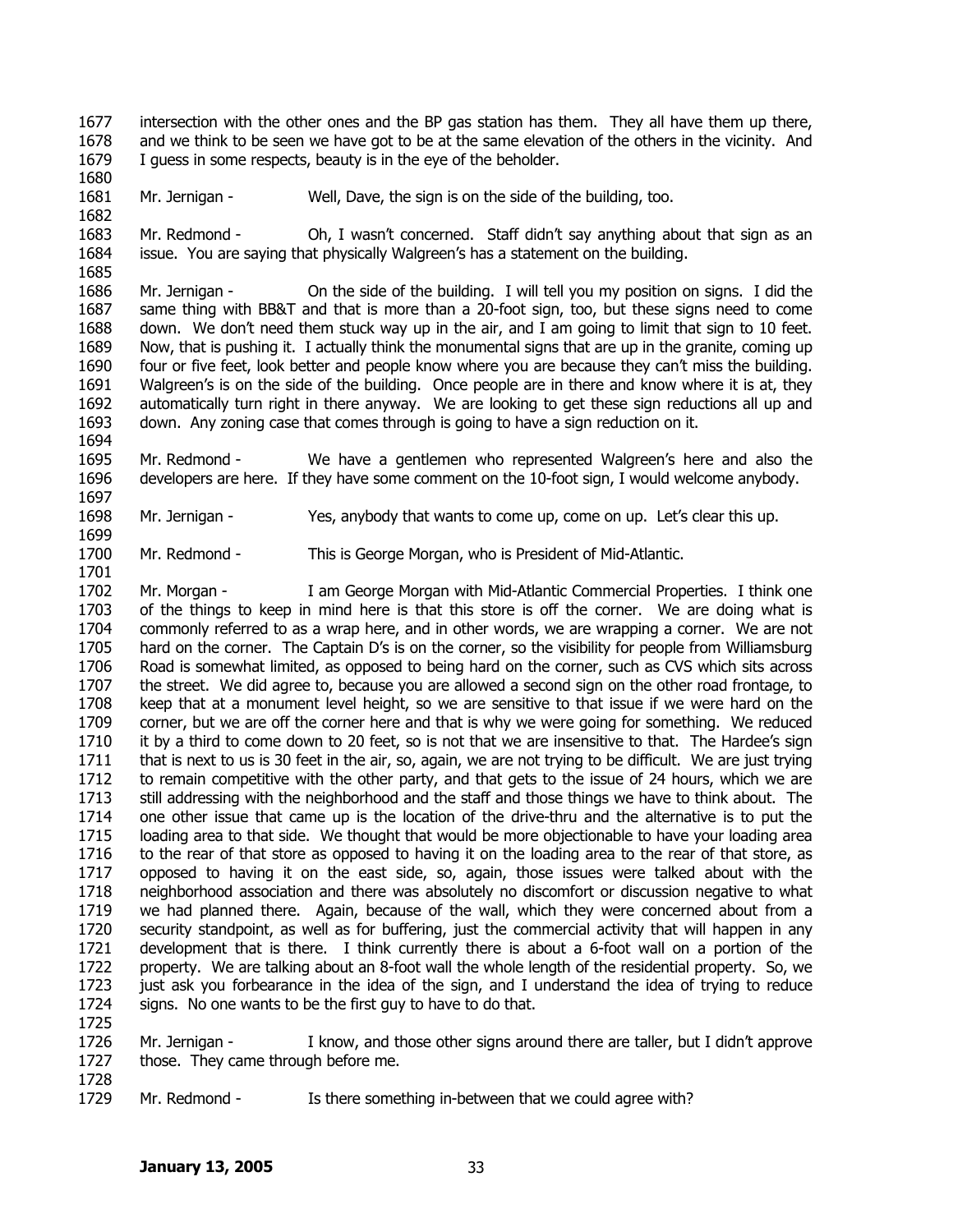Mr. Jernigan - I was going to go 8 feet, but really, I am serious. Mr. Donati and I have discussed this and there have been talks about signs and zoning regulations have been around for years, and times changes. These times are changing. We don't want those big, tall signs out there. You are going to have a nice looking store, a tall store. Your name is on the side of the building. I don't feel that you have to have a massive sign, so we will have to cut that to 10 feet, it that is acceptable to you. It is going to have to be. This will be part of the case. Mr. Redmond - And as I said, we did defer the 24-hour situation for 60 days, so we can meet with the homeowners and get further with that. Mr. Jernigan - The second question I had was, and I think Randall told me at the time that the Walgreen's you just built on Nuckols Road. Mr. Redmond - We built the one on Brook Road and Virginia Center Parkway, brand new, right up near the Virginia Center Shopping Mall. Mr. Jernigan - I was thinking you put one on Nuckols. Mr. Redmond - We didn't. There was one. Mr. Jernigan - Excuse me. Walgreen's is on Nuckols. I was told that it would be of that design. Now this looks different than the one on Nuckols. The one on Nuckols, I believe, is all brick. Mr. Redmond - Right. This is a combination of brick and stucco finishes. Mr. Jernigan - Is that EIFS there? Is that stucco? Mr. Redmond- Well, EIFS is the decorative bands, but the wall itself is block and stucco. In other words, if you do like a cornice, that is what we refer to as the EIFS part. Mr. Jernigan - All right, you said limestone. Mr. Redmond - That is referring to the fact that that part, call it stucco, call it plaster, call it whatever, I am just saying that EIFS refers to the trim. Mr. Jernigan - Yes, but I want to know is that like, it is an EIFS finish with Styrofoam. Mr. Redmond - No. It is not Styrofoam. EIFS is only like you do a cornice. It is mold at the type. That is where you see the Styrofoam and they put the fiberglass material on top of it and then they stucco over it. This is not that. Mrs. Ware - What is that? Mr. Redmond - This is block work – you take block and you can face it with brick and you can take block and face it with stucco, so this is a combination of that. Mr. Jernigan - That is block? Mrs. Ware - What material is the Walgreen's on your building attached to? Mr. Redmond - It is attached to a stucco wall. It is not frame.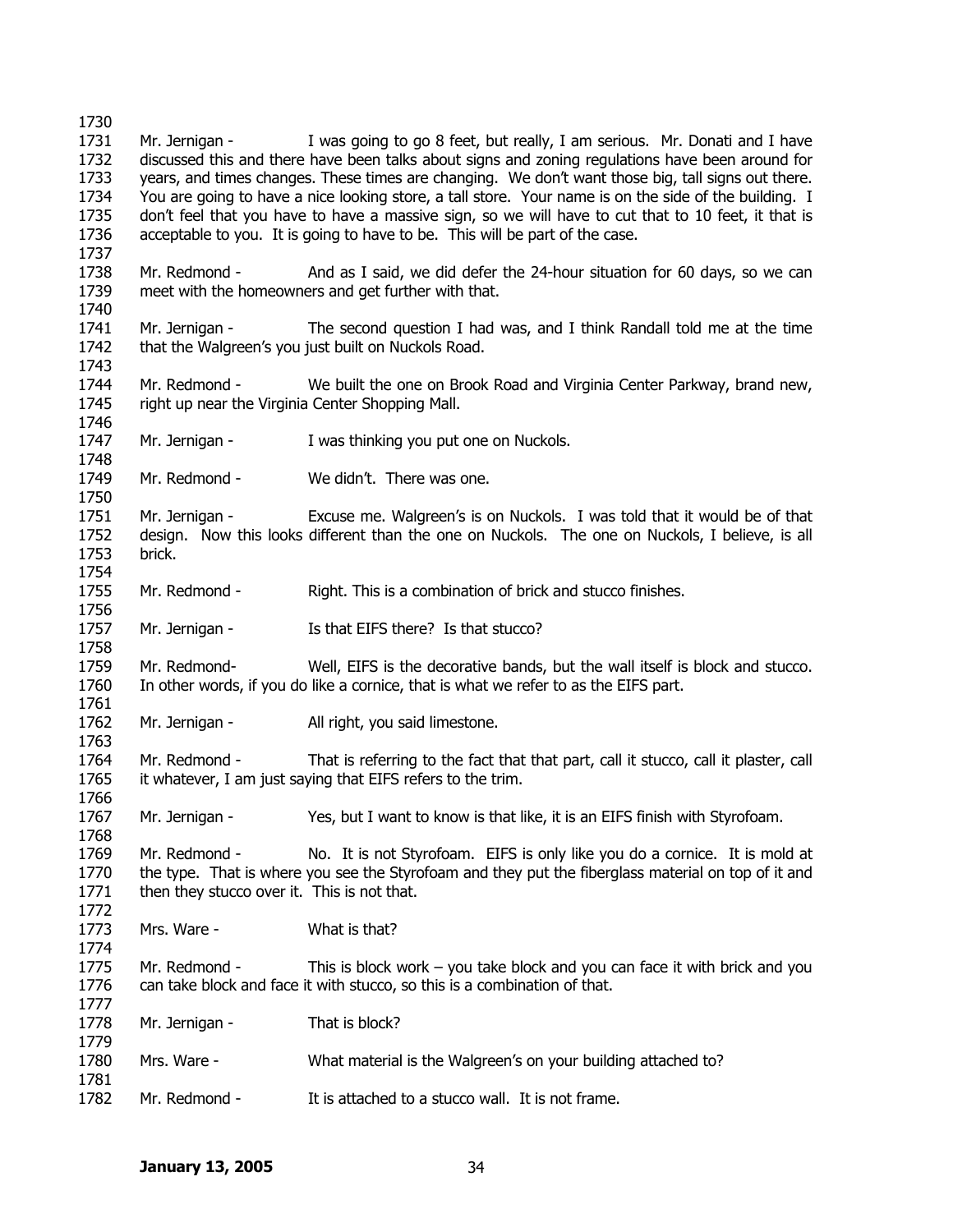| 1783         |                         |                                                                                                                                                               |
|--------------|-------------------------|---------------------------------------------------------------------------------------------------------------------------------------------------------------|
| 1784         | Mr. Jernigan -          | Is this a 2005 model?                                                                                                                                         |
| 1785         |                         |                                                                                                                                                               |
| 1786         | Mr. Redmond -           | Yes, sir. It is the latest and greatest.                                                                                                                      |
| 1787         |                         |                                                                                                                                                               |
| 1788         | Mr. Jernigan -          | I just wanted to make sure that wasn't a vinyl.                                                                                                               |
| 1789         |                         |                                                                                                                                                               |
| 1790         | Mr. Redmond -           | Oh, no.                                                                                                                                                       |
| 1791         |                         |                                                                                                                                                               |
| 1792         | Mr. Marshall -          | We don't even have that in Three Chopt, Mr. Jernigan.                                                                                                         |
| 1793<br>1794 |                         |                                                                                                                                                               |
| 1795         | Mr. Jernigan -          | We are getting the new model out here in Varina. OK. That is all I<br>needed to clear was that material and the 10-foot sign. OK. Are you acceptable of that? |
| 1796         |                         |                                                                                                                                                               |
| 1797         | Mr. Redmond -           | Yes, sir.                                                                                                                                                     |
| 1798         |                         |                                                                                                                                                               |
| 1799         | Mr. Vanarsdall -        | Thank you. All right.                                                                                                                                         |
| 1800         |                         |                                                                                                                                                               |
| 1801         | Mr. Jernigan -          | I don't have anything else. With that, Mr. Chairman, I move for approval                                                                                      |
| 1802         |                         | of Zoning Case C-1C-05, Mid-Atlantic Commercial Properties, LLC.                                                                                              |
| 1803         |                         |                                                                                                                                                               |
| 1804         | Mrs. Ware -             | Second.                                                                                                                                                       |
| 1805         |                         |                                                                                                                                                               |
| 1806         | Mr. Silber -            | Mr. Jernigan, can I ask, just for clarification. You indicated that you had a                                                                                 |
| 1807         |                         | concern with the 20-foot height. It is proffered 20 feet. You can't change that to 10-feet.                                                                   |
| 1808         |                         |                                                                                                                                                               |
| 1809         | Mr. Jernigan -          | Are you proffering that it is going to be a 10-foot sign?                                                                                                     |
| 1810         |                         |                                                                                                                                                               |
| 1811         | Mr. Silber -            | They need to come up and do that in the file and initial that.                                                                                                |
| 1812         |                         |                                                                                                                                                               |
| 1813         | Mr. Jernigan -          | You need to sign off on that. That is right. I forgot.                                                                                                        |
| 1814         |                         |                                                                                                                                                               |
| 1815<br>1816 | Mr. Vanarsdall -        | Motion made by Mr. Jernigan and seconded by Mrs. Ware. All in favor say<br>aye. All opposed say no. The ayes have it. The motion is passed.                   |
| 1817         |                         |                                                                                                                                                               |
| 1818         |                         | <b>REASON:</b> Acting on a motion by Mr. Jernigan, seconded by Mrs. Ware, the Planning Commission                                                             |
| 1819         |                         | voted 5-0 (one abstention) to recommend that the Board of Supervisors <b>grant</b> the request because                                                        |
| 1820         |                         | the proposed retail use conforms to the Land Use Plan's recommendation for Commercial                                                                         |
| 1821         |                         | Concentration. In addition, the proffered conditions will assure a level of development otherwise                                                             |
| 1822         | not possible.           |                                                                                                                                                               |
| 1823         |                         |                                                                                                                                                               |
| 1824         |                         | Deferred from the November 10, 2004 Meeting:                                                                                                                  |
| 1825         | $C-21C-04$              | James Theobald for Eric L. Walker: Request to conditionally rezone                                                                                            |
| 1826         |                         | from A-1 Agricultural District to O-2C Office District (Conditional), part of Parcel 807-733-6105,                                                            |
| 1827         |                         | containing 18.563 acres, located at the southeast intersection of N. Laburnum Avenue and Harvie                                                               |
| 1828         |                         | Road. Office uses are proposed. The use will be controlled by zoning ordinance regulations and                                                                |
| 1829         |                         | proffered conditions. The Land Use Plan recommends Office. The site is in the Airport Safety                                                                  |
| 1830         | Overlay District.       |                                                                                                                                                               |
| 1831         |                         |                                                                                                                                                               |
| 1832         | Mr. Vanarsdall -        | Is anyone in the audience in opposition to this case? This is C-21C-04 in                                                                                     |
| 1833<br>1834 | the Fairfield District. | Is there any opposition? I don't see any hands. Good evening, Mr.                                                                                             |
| 1835         | Humphreys.              |                                                                                                                                                               |
|              |                         |                                                                                                                                                               |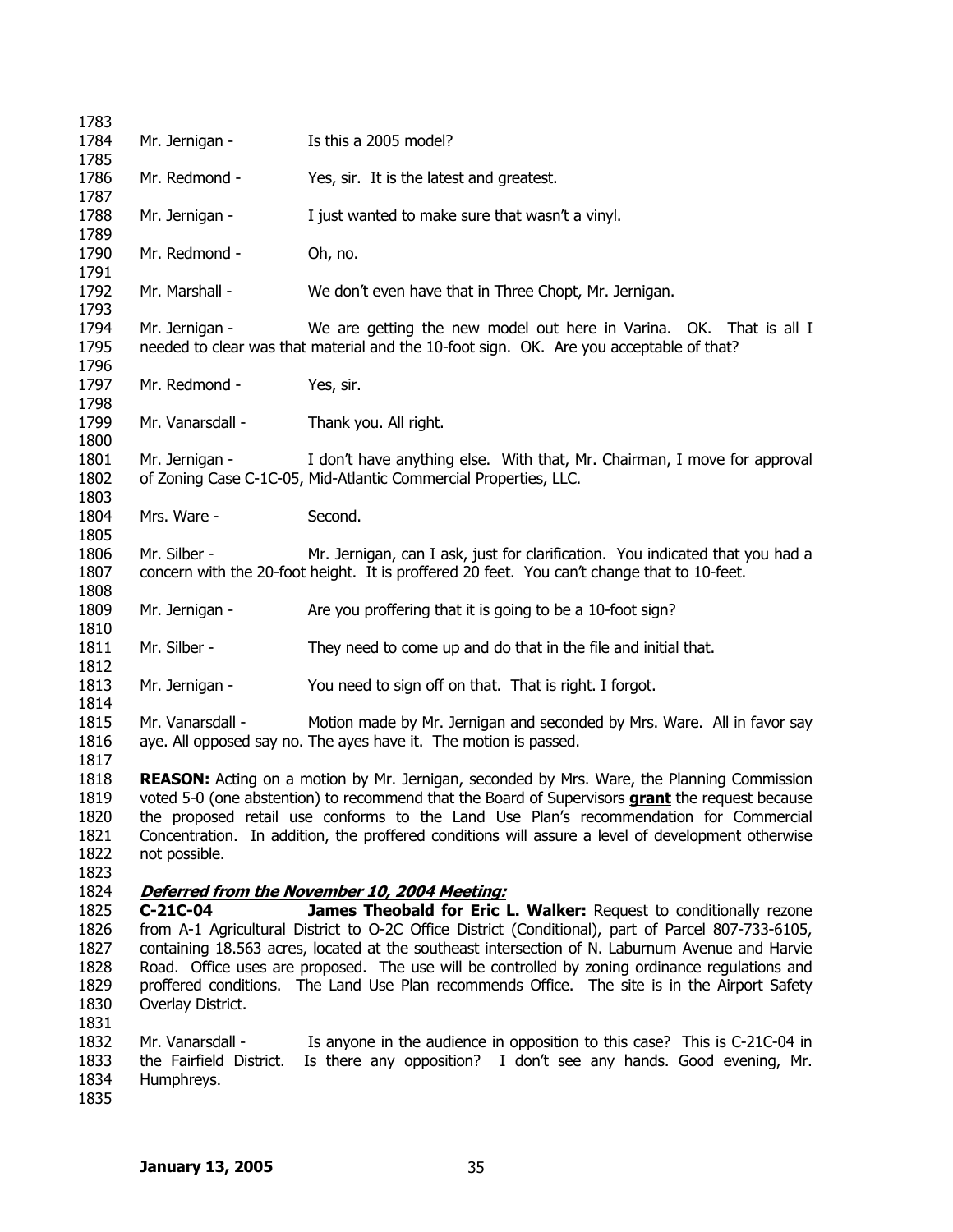1836 1837 Mr. Humphreys - Thank you Mr. Secretary. Good evening Mr. Chairman and members of the Planning Commission.

1838

1839 1840 1841 The applicant has submitted a revised application for this property to request O-2C. This is a change from the applicant's previous request for R-5AC, which would have allowed them to construct up to 78 single-family homes.

1842

1851

1843 1844 1845 1846 1847 The current request would allow for one and two story office buildings, and is similar in content to C-20C-04 located on the opposite side of Laburnum Avenue, as shown on this slide. Previously you have recommended approval for C-20C-04 and it is to be heard before the Board of Supervisors in the March agenda.

- 1848 1849 1850 This request is consistent with the recommendation for Office (OF) in the 2010 Land Use Plan and is within the Airport Safety Overlay District. The site is also listed as a Prime Economic Development Site for Office uses in the 2010 Land Use Plan.
- 1852 1853 1854 1855 1856 The applicant has submitted revised proffers dated January 13, 2005, which address several concerns previously outlined in the staff report including landscaping, buffers, architectural treatments, lighting, signage, sidewalks, and aerated BMPs. These revised proffers have just been handed out to you. The time limits for these proffers would have to be waived.
- 1857 1858 1859 1860 Additionally, the applicant has submitted sample elevations for the office buildings, shown here. The majority of the material used on these would be brick and the other materials have been described in the proffers handed out.
- 1861 1862 1863 The applicant has also submitted a conceptual plan showing offices for this case in conjunction with Case C-20C-04, shown here on this slide. C-21C-04 would be in this area here and C-20C-04, previously recommended would be over here.
- 1864

1884

1865 1866 1867 1868 1869 1870 1871 While this request along with the submitted proffers and exhibits is more acceptable than previous requests by the applicant for this property, staff still has concerns regarding the treatment of the northern property line along Harvie Road. When Harvie Road is extended through to Creighton Road by the County, this development will be within one mile of Arthur Ashe Elementary School. Due to this, it is recommended the applicant proffer a sidewalk similar to the one proffered on Laburnum Avenue on Harvie Road.

1872 1873 1874 Overall, the revised request could be appropriate for this area. If the applicant could fully address the previously outlined concerns, staff could recommend approval.

1875 1876 This concludes my presentation. I would be happy to try to answer any questions you may have.

1877 1878 Mr. Vanarsdall - Are there any questions for Mr. Humphreys?

1879 1880 1881 Mr. Archer - Mr. Humphreys, how long does that sidewalk have to run, to the total edge of this property?

1882 1883 Mr. Humphreys - We would recommend that, yes. The entire property would be within one mile of the school.

1885 1886 1887 Mr. Archer - Were there other issues? There were some issues in the initial staff report that you had. Was everything else satisfied?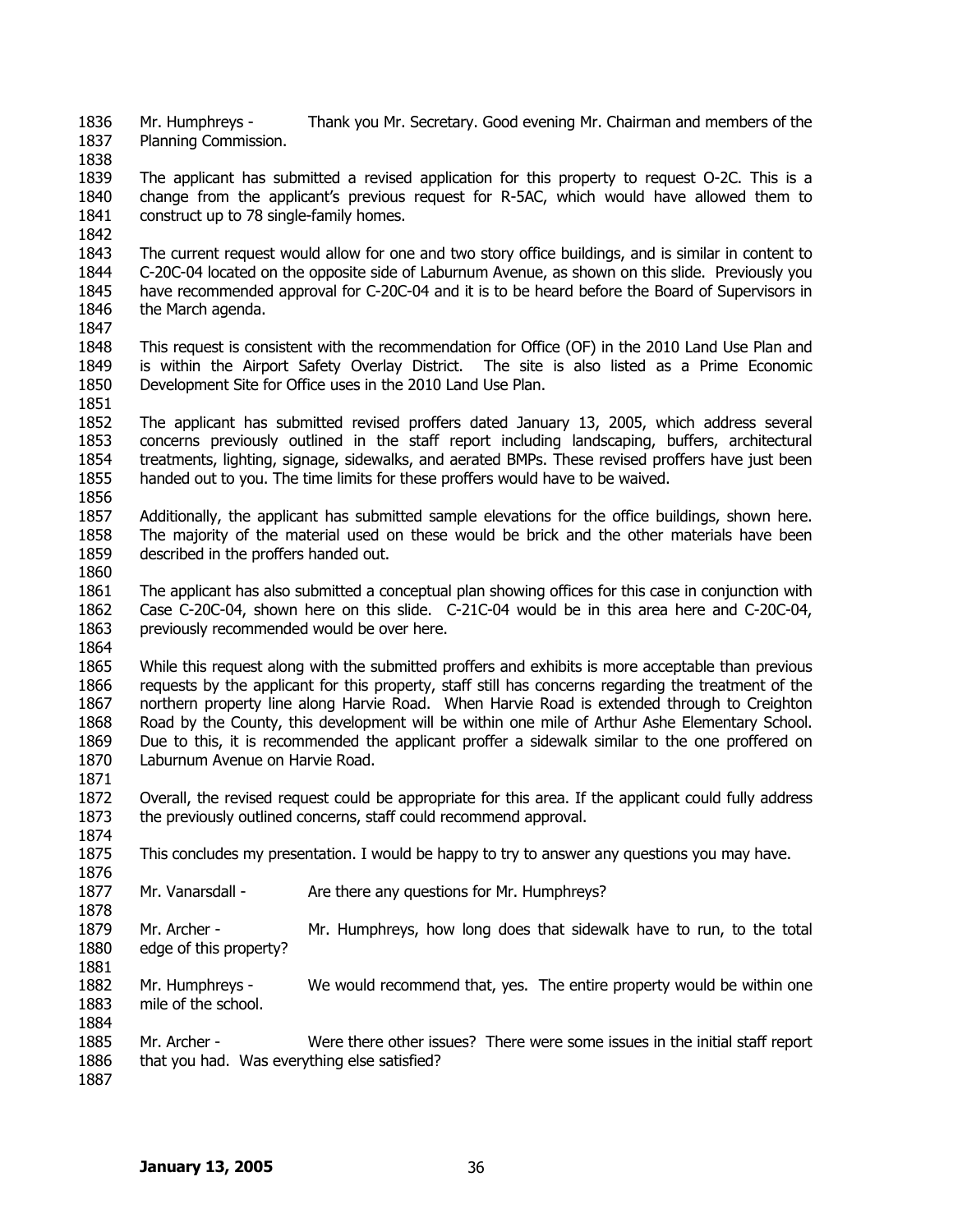1888 1889 1890 1891 Mr. Humphreys - Yes, sir. The applicant has provided an additional buffer along the property line adjacent to the multi-family uses to the south, and they have also proffered landscaping along Harvie Road, and several of the others were previously addressed as well.

1892 Mr. Vanarsdall - Mr. Archer, do you want to hear from the applicant?

1894 Mr. Archer - I believe for just a moment, sir.

1896 1897 1898 1899 1900 1901 1902 1903 1904 1905 1906 1907 1908 1909 Mr. Theobald - I hope this will be easier. Mr. Chairman, ladies and gentlemen, my name is Jim Theobald and I am here on behalf of the applicant. I think having acted upon the request on the other side of Laburnum a month or so ago, you are fully familiar with the background of this case. I think we tried every zoning classification other than UMU on this particular piece. This is consistent with your Land Use Plan. We have tried to address the issues set forth in the staff report, the proffers in this case meet or exceed those that were found to be acceptable by you on the other case, and again, it is consistent with your Land Use Plan. We have offered to build a sidewalk along Laburnum Avenue that is just under 2,000 feet, linear feet of sidewalk. We have not agreed to provide sidewalk along Harvie Avenue. That is an additional 1,000 feet of sidewalk and functionally goes no where at this point, and obviously we are not generating any school-age children with this development. I understand we may be discussing this again at the time of POD, Mr. Archer, but I ask that you approve the case consistent with the proffers submitted today, and I'd be happy to answer any questions.

1910 1911 1912 Mr. Archer - Now, Mr. Theobald, you know that eventually that road will be completed through to Arthur Ashe and it is our policy to have sidewalks when that occurs.

1913 Mr. Theobald - I am aware of that.

1915 Mr. Archer - Can you do that?

1917 1918 1919 Mr. Theobald - I am expecting that to be a condition at the time of POD. I am not in a position to proffer that this evening.

1920 1921 Mr. Archer - Well, the other thing I had to ask you was, you know that little farm house that sits up in the corner. Is that a part of this case?

1923 1924 1925 1926 Mr. Theobald - It is not a part of this case. I understand the applicant has approached that individual and they were unwilling to sell, only willing to sell at a rate that is not acceptable to Mr. Atack, so we basically, we will provide a buffer around it until such time as that property is no longer used for residential purposes.

1928 1929 1930 Mr. Archer - I was serious about that. It is a little hard to say whether or not that house is occupied.

1931 Mr. Theobald - I am afraid I don't know.

1933 1934 1935 Mr. Archer - It looks like it isn't sometime and sometimes it doesn't. Mr. Theobald, I would think that by the time we reach the Board with this, you might have to rethink the sidewalk before we get the POD.

1937 Mr. Theobald - I thought that might be your wish, Mr. Archer.

1939 Mr. Archer - I am just telling you.

1940

1893

1895

1914

1916

1922

1927

1932

1936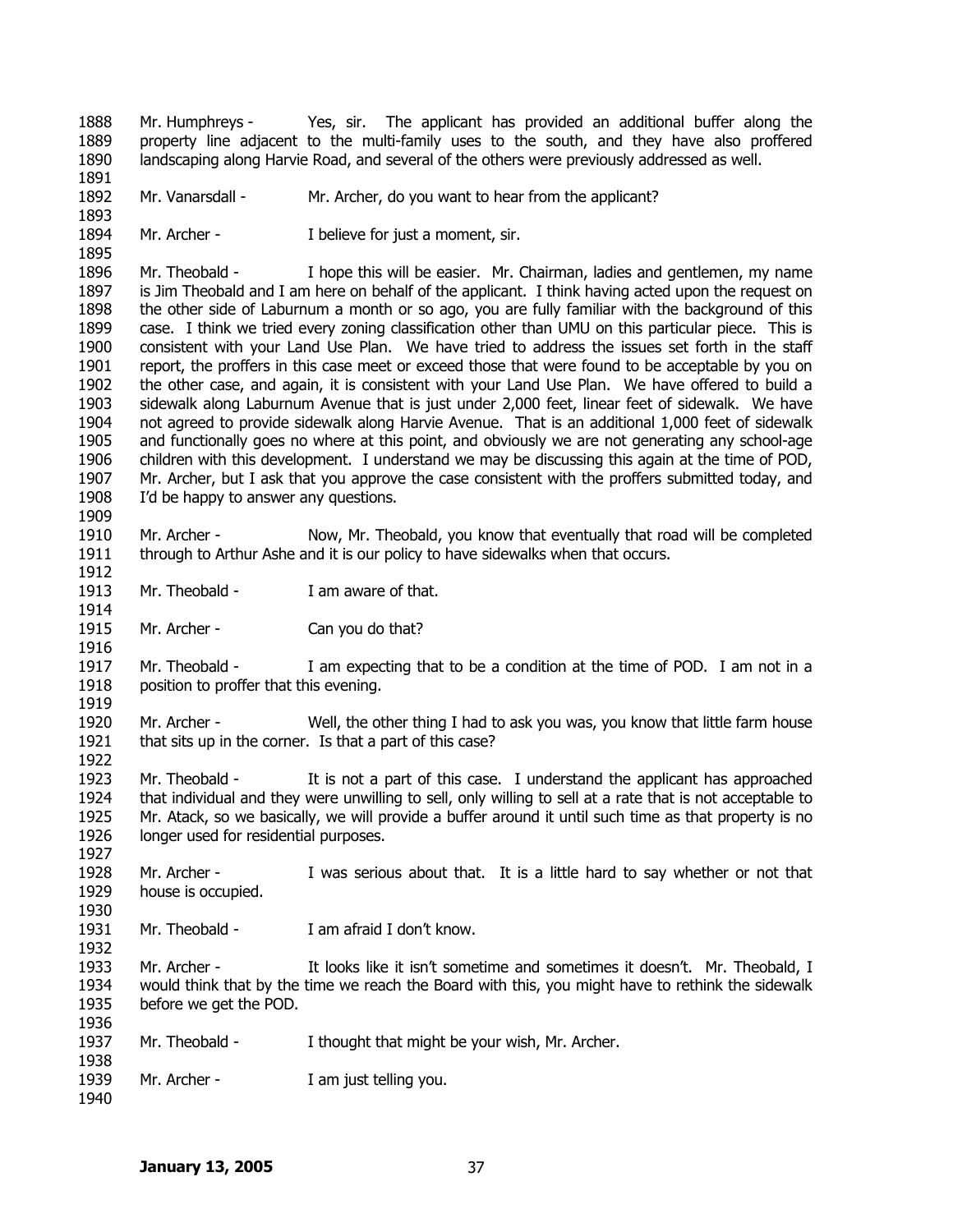1941 1942 1943 1944 1945 1946 1947 1948 1949 1950 1951 1952 1953 1954 1955 1956 1957 1958 1959 1960 1961 1962 1963 Mr. Theobald - **I** do appreciate it. Mr. Archer - So you will know where we are. Anybody else have any questions? Mr. Vanarsdall - Any more questions for Mr. Theobald by Commission members? No questions. I will entertain a motion. Mr. Archer - First I will have to move to accept the proffers that are dated today. Mr. Marshall - Second. Mr. Vanarsdall - Motion made by Mr. Archer and seconded by Mr. Marshall. All in favor say aye. All opposed say no. The ayes have it. The motion passes. Mr. Archer - Then I will move for approval of Case C-21C-04, James Theobald for Eric L. Walker. Mr. Marshall - Second. Mr. Vanarsdall - Motion made by Mr. Archer and seconded by Mr. Marshall. All in favor say aye. All opposed say no. The ayes have it. The motion passes. **REASON:** Acting on a motion by Mr. Archer, seconded by Mr. Marshall, the Planning Commission voted 4-0 (one abstention and one absence) to recommend that the Board of Supervisors **grant** the request because it conforms to the recommendation of the Land Use Plan and the proffered conditions will assure a level of development otherwise not possible. 1964 1965 1966 1967 1968 1969 1970 1971 1972 1973 1974 1975 1976 1977 1978 1979 1980 1981 1982 1983 1984 1985 1986 1987 1988 1989 Historic Resources and the County's *Inventory of Early Architecture and History and Architectural* 1990 1991 1992 1993 **C-3C-05 Henry Wilton for Wilton Development Corp.:** Request to conditionally rezone from A-1 Agricultural District to R-2AC One Family Residence District (Conditional), Parcels 737-771-5614 and 737-770-2642, containing approximately 47.9 acres, located on the west line of Pouncey Tract Road approximately 500 feet north of Shady Grove Road. The applicant proposes the maximum density not to exceed 2.0 units per acre. The R-2A District allows a minimum lot size of 13,500 square feet. The Land Use Plan recommends Suburban Residential 1, 1.0 to 2.4 units net density per acre. Mr. Jernigan - Is anyone in the audience in opposition to this case? Any opposition? OK. Thank you. Mr. Coleman. Mr. Coleman - Mister Chairman, Members of the Commission, this request is to rezone 48 acres to R-2AC to develop a single-family subdivision. The applicant submitted an unproffered lot layout showing 72 building lots. The subject property is located along the west line of Pouncey Tract Road, and in this area, Pouncey Tract provides a distinct geographic boundary between the quickly developing areas east of the roadway and the lower density and rural areas to the west. Approval of this request would be the first approved for a One Family Residential District west of Pouncey Tract. Recreation and Parks identified the Leake House, which is listed in the Virginia Department of Sites and is one of the largest log structures in the County. The applicant has committed to try to preserve the structure, or otherwise allow County staff to photograph or retain artifacts from the site.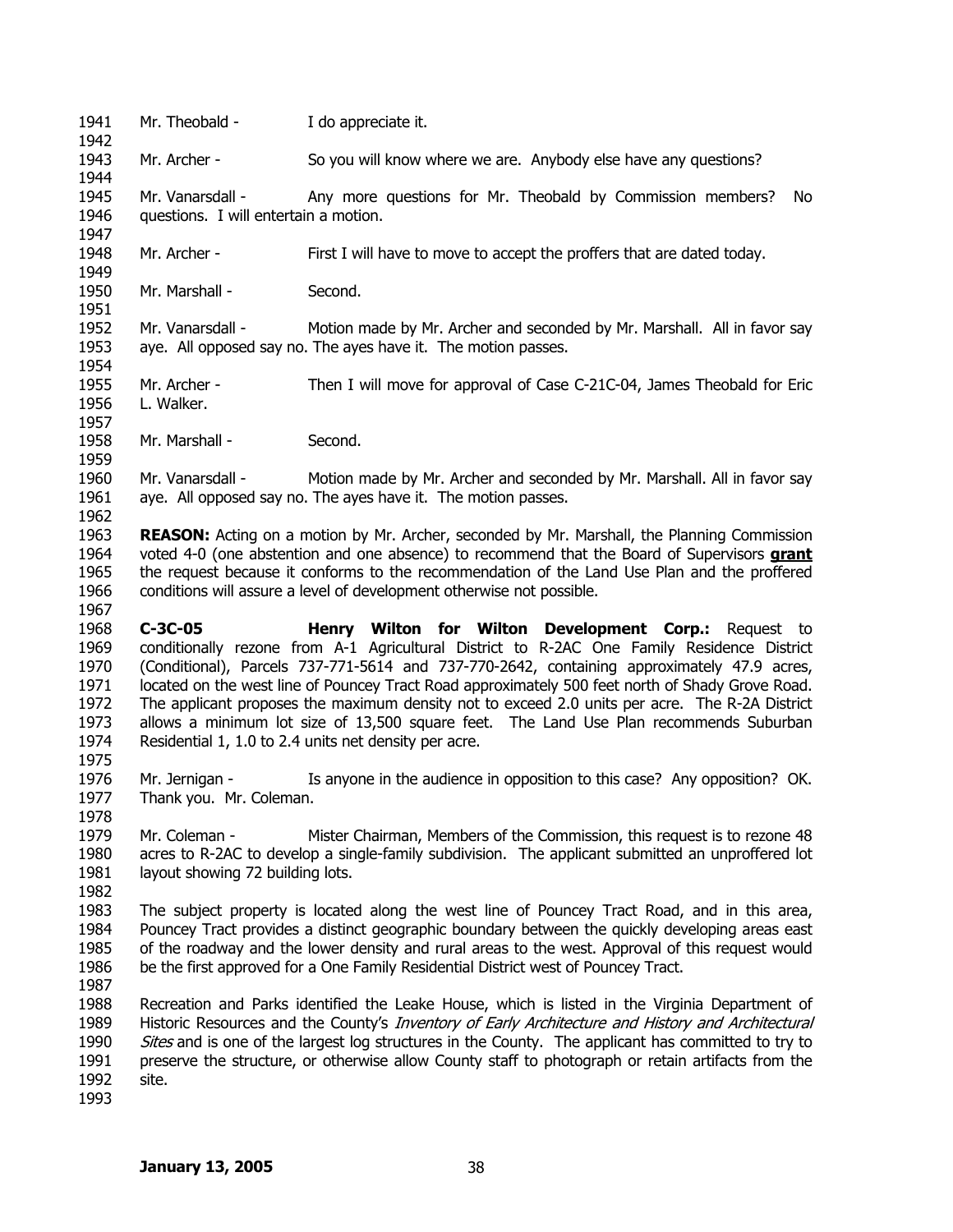| 1994 | The applicant submitted revised proffers today, which will require waiving the time limit. The  |                                                                                                      |  |
|------|-------------------------------------------------------------------------------------------------|------------------------------------------------------------------------------------------------------|--|
| 1995 | proffers include several positive features, including:                                          |                                                                                                      |  |
| 1996 | An attractive entrance feature;                                                                 |                                                                                                      |  |
| 1997 | A density of 2.0 units/acre;<br>$\bullet$                                                       |                                                                                                      |  |
| 1998 | $\bullet$                                                                                       | Minimum finished floor of 2,800 square feet;                                                         |  |
| 1999 | $\bullet$                                                                                       | Garages: - All homes except model homes would have a two car garage;                                 |  |
| 2000 |                                                                                                 | - 75% of the garages would have be rear/side loading;                                                |  |
| 2001 | $\bullet$                                                                                       | Exterior Materials: - At least 50% of the dwellings will have at least 50% of the front              |  |
| 2002 |                                                                                                 | exterior constructed of brick, stone, concrete board, or EIFS;                                       |  |
| 2003 |                                                                                                 | - All units will incorporate design elements such as keystones, ornamental                           |  |
| 2004 |                                                                                                 | windows, and quoin treatments.                                                                       |  |
| 2005 | All lots will have a lot width of 85', and 90% would have a lot width of 90';<br>$\bullet$      |                                                                                                      |  |
| 2006 | Lots with yards adjacent to Pouncey Tract Road will have a min. lot depth of 180';<br>$\bullet$ |                                                                                                      |  |
| 2007 | $\bullet$                                                                                       | A 35' buffer planted as a 25' Transitional Buffer will be provided along Pouncey Tract; and          |  |
| 2008 | $\bullet$                                                                                       | A cash proffer of \$14,800 has been offered.                                                         |  |
| 2009 |                                                                                                 |                                                                                                      |  |
| 2010 |                                                                                                 | Additional proffers address sodded and irrigated yards, a phasing plan, curbs and gutters sidewalks, |  |
| 2011 |                                                                                                 | planting/retaining trees, chimneys, lot clearing, underground utilities, floodplain, restrictive     |  |
| 2012 | covenants and other matters.                                                                    |                                                                                                      |  |
| 2013 |                                                                                                 |                                                                                                      |  |
| 2014 |                                                                                                 | There are issues remaining concerning the placement of wetland areas on individual lots vs.          |  |
| 2015 |                                                                                                 | common area and the potential location of project entrances along Pouncey Tract Road. However,       |  |
| 2016 |                                                                                                 | these items may be examined more closely during the review of subdivision applications.              |  |
| 2017 |                                                                                                 |                                                                                                      |  |
| 2018 |                                                                                                 | In summary, single-family development is appropriate; the proposed use and density are consistent    |  |
| 2019 |                                                                                                 | with the SR1 designation on the Land Use Plan; and the proffers include assurances of quality        |  |
| 2020 |                                                                                                 | development. Staff recommends approval of this request.                                              |  |
| 2021 |                                                                                                 |                                                                                                      |  |
| 2022 |                                                                                                 | That concludes my presentation, and I would happy to answer any questions.                           |  |
| 2023 |                                                                                                 |                                                                                                      |  |
| 2024 | Mr. Marshall -                                                                                  | Thank you, Mr. Coleman.                                                                              |  |
| 2025 |                                                                                                 |                                                                                                      |  |
| 2026 | Mr. Vanarsdall -                                                                                | Any questions for Mr. Coleman. No questions. Do you want to hear from                                |  |
| 2027 | the applicant, Mr. Marshall?                                                                    |                                                                                                      |  |
| 2028 |                                                                                                 |                                                                                                      |  |
| 2029 | Mr. Marshall -                                                                                  | Since there is opposition, he may want to speak.                                                     |  |
| 2030 |                                                                                                 |                                                                                                      |  |
| 2031 | Mr. Vanarsdall -                                                                                | OK. They are all back there waiting. They have been here a long time. I                              |  |
| 2032 | ask that you come to the microphone.                                                            |                                                                                                      |  |
| 2033 |                                                                                                 |                                                                                                      |  |
| 2034 |                                                                                                 |                                                                                                      |  |
| 2035 | Ms. Verna -                                                                                     | Chairman, Planning Commission, I am Sandra Verna, representing Wilton                                |  |
| 2036 |                                                                                                 | Development. I want to begin by saying that we have made many additional changes to this case        |  |
| 2037 |                                                                                                 | in order to accommodate staff's comments as far as entrances to the subdivision and also along       |  |
| 2038 |                                                                                                 | with the subdivision across the street, which we plan to resolve at the time of subdivision review.  |  |
| 2039 |                                                                                                 | We have also added proffers that all of the lots on Pouncey Tract Road, all of the houses will face  |  |
| 2040 |                                                                                                 | Pouncey Tract Road so that you won't have backyards backing up to Pouncey Tract Road.<br>The         |  |
| 2041 |                                                                                                 | other thing that we will have adjacent to Pouncey Tract Road is a bermed landscape berm.<br>The      |  |
| 2042 |                                                                                                 | land is very flat adjacent to this property, so we plan to build it up to screen our neighborhood.   |  |
| 2043 |                                                                                                 | This subdivision will be similar to the subdivisions on Nuckols Road with very large homes, and we   |  |
| 2044 |                                                                                                 | did sent out a notice to the adjacent neighbors and actually most of the neonle that were close to   |  |

2044 2045 did sent out a notice to the adjacent neighbors and actually most of the people that were close to Pouncey Tract Road and asked anyone if they had any questions or problems that we'd be happy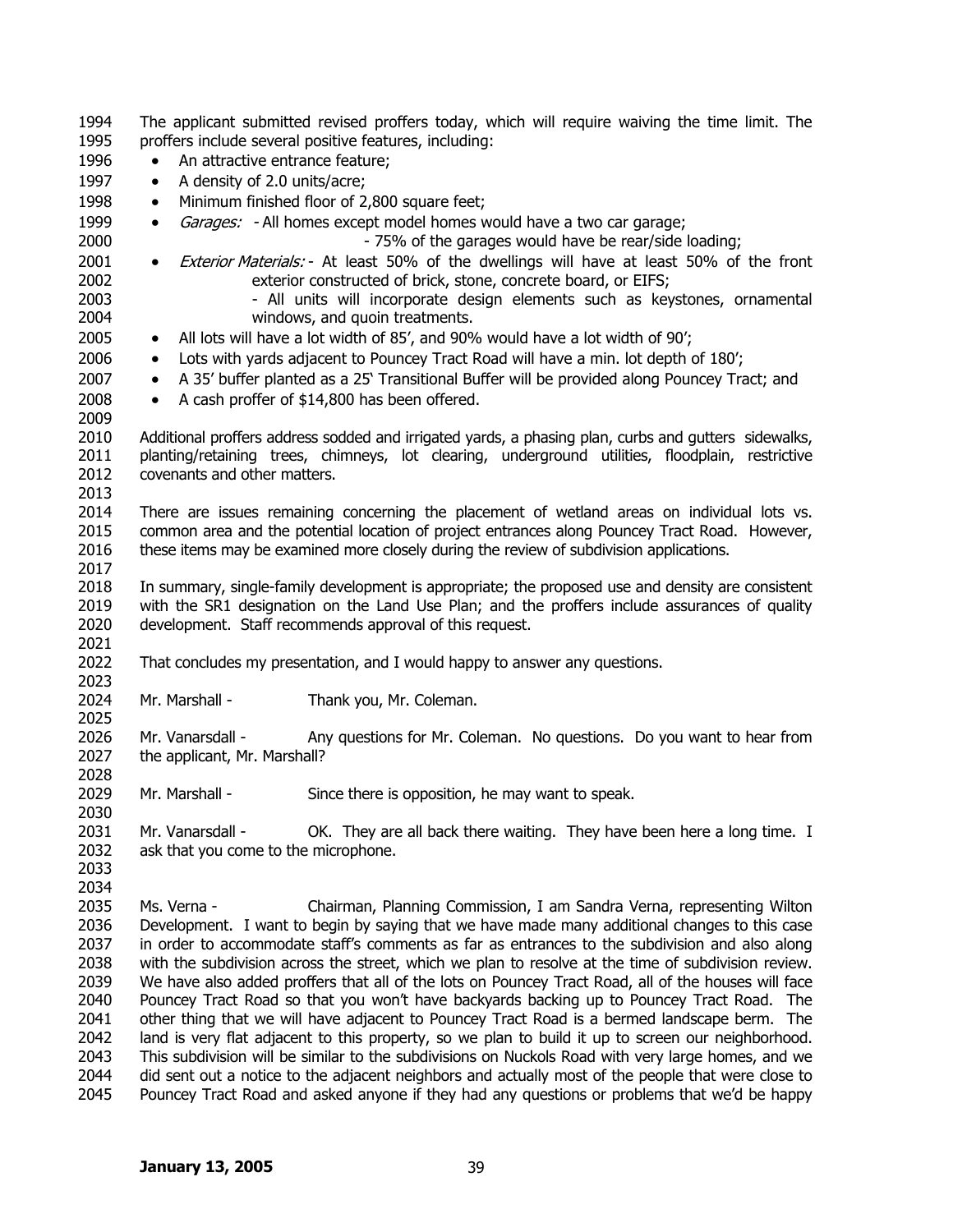2046 2047 2048 2049 2050 2051 2052 2053 2054 2055 2056 2057 2058 2059 2060 2061 2062 2063 2064 2065 2066 2067 2068 2069 2070 2071 2072 2073 2074 2075 2076 2077 2078 2079 2080 2081 2082 2083 2084 2085 2086 2087 2088 2089 2090 2091 2092 2093 2094 2095 2096 2097 2098 to meet with them. I talked to a few of them on the telephone, and as of tonight we are not aware of any opposition to this case, but we'd be happy to address any questions that the neighborhood has, but with this I would hope that you followed staff's recommendation for approval. And I can answer any questions that you may have. Mr. Vanarsdall - All right. Any questions for Ms. Verna? Mr. Silber - Actually I have a question, Mrs. Verna. Maybe I haven't looked at these proffers close enough, but reading them as you were talking, there is a proffer that speaks to the buffer, a 35-foot buffer along Pouncey Tract Road. Does that, would that buffer be a common area? Ms. Verna - I worked with your staff with that and I believe that buffer is part. Yes, in Proffer No. 13… Mr. Silber - It says, "In addition, this buffer shall be identified as common area as shown on the plat and there will be an addition to lot depth stipulated in No. 14." Ms. Verna - Right. That will be common area but it will not show the lot depth is in addition to 35 feet. So it is 35 feet and 180 feet. Mr. Silber - Then you have the 180? Ms. Verna - Yes. Mr. Silber - OK. And then, attached to the proffers provided to us is layout and then it shows the proposed roads that may exist. Ms. Verna - And that is not a proffered layout and that is not even really going to be the layout for this. Mr. Silber - If the Commission takes action on this tonight, since it is on the Board, I would like to see another layout that represents the lots fronting on Pouncey Tract Road. Ms. Verna - Actually it was our intention that there wouldn't even be a layout with this submittal, just the proffered conditions. That was just a conceptual, but we haven't proffered it, and there aren't any proffers here that even speak to that particular layout. Mr. Silber - Right. I guess because it is somewhat different than what we normally see, it might be appropriate just to do a layout. It doesn't have to be proffered… Ms. Verna - Just so you could see what it looked like. We have talked about the different scenarios as far as how the houses would actually face Pouncey Tract Road with maybe an alley way in the rear or possibly a road, so we could do that prior to the Board of Supervisors meeting. Mr. Vanarsdall - Thank you, Ms. Verna. All right. We will hear from the opposition now. Welcome and state your name, please. Ann Noel - Good evening. My name is Ann Noel and I am speaking for Christ Church Episcopal, which is directly adjacent to this property, and we have some definite concerns about this development. First of all, I'd like to say that Christ Church Episcopal has between 1600 and 1800 full-time members, representing about 800 families, and most of those folks are at Christ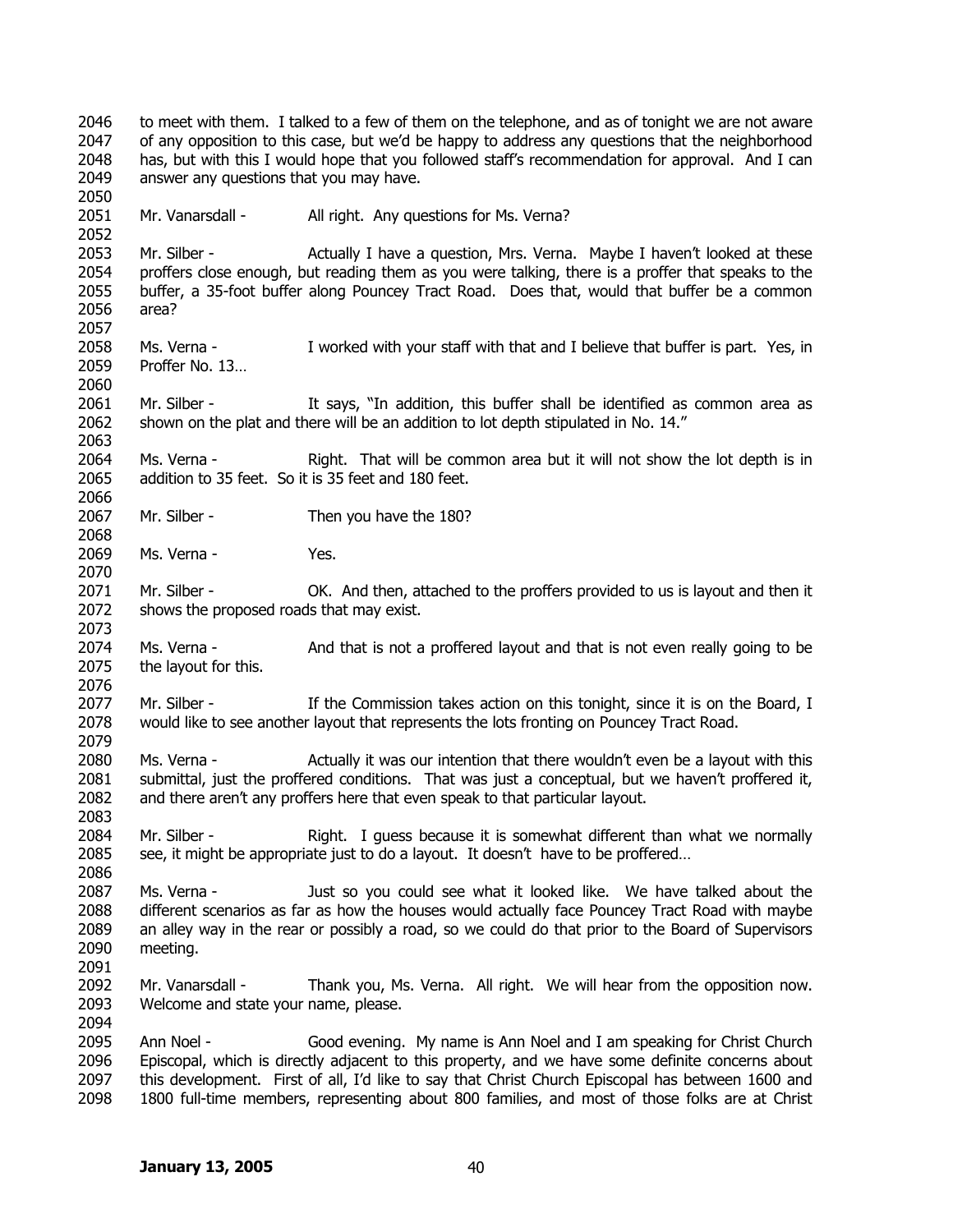2099 2100 2101 2102 2103 2104 2105 2106 Church either on the Saturday evening service or the Sunday morning service. Our first concern relative to this proposal is the lack of a buffer, so there is no buffer proposed our church and this subdivision and we consider it to be undesirable to be looking at the back of these houses. So, we would request that there be a buffer included, I think 25 ft. is fairly common, between this housing development and our church property, so I would like to say that I am on the church building and grounds committee and so more members of that committee are here this evening, and none of us have been contacted by this developer, so I think it is fairly safe to say that to the best of our knowledge, this developer has not contacted the church.

2107

2122

2132

2138

2143

2145

2147

2108 2109 2110 2111 2112 2113 2114 2115 2116 2117 2118 2119 2120 2121 The second concern that we have relative to this development is the sewer. We understand that they are going to use the sewer hookup from the subdivision across the street. Christ Church is growing rapidly and we also would like to have access to sewer hookup, and our understanding is development is going to take all available capacity to sewer, utilities, and that there would be no available sewer hookup left for Christ Church. We are in a building in development mode, so that is a great concern to us. And then our last concern is around traffic. So, the Methodist, which are just down the street from us, have to hire a traffic cop on Sunday mornings because the traffic is so bad. We do that at certain times, as well. So, we have a significant concern about the additional traffic that this development would bring to an already congested area, and speaking for someone who lives in this area, it is pretty hard to get up and down Pouncey Tract Road on our best day. I think that about covers it. I also have a query about, I believe it is in the document, something about building the North Gayton Road Extension, and that would be, my question is really, is that going to be done prior to this development being built or what is the timing of that. Is there any kind of contingency?

2123 2124 2125 2126 2127 2128 2129 2130 2131 Mr. Marshall - The pace and how much of this development can be done is all dictated by the sewer. Sewer is not going to be available to do this entire development, because my understanding is that only a portion of this property in the sewer shed across Pouncey Tract that allows sewer to flow the other way. Of course, at you know, if the church doesn't have sewer, the other sewer has to come from the other direction down by 64, and it hasn't come that way, so this property will not be able to be fully developed until sewer gets to the back of this property or comes from the other direction, because that is only a very minimal part of actually would have sewer. It was decided to try the sewer. We haven't seen the plans or there has been nothing in this case about them running sewer.

2133 2134 Ms. Noel - Thelieve it is referenced in the materials here.

2135 2136 2137 Mr. Marshall - Right. I believe that is one of the options, but we haven't seen anything from the developer indicating that is what they are going to do, because, as I said, even if they would do that, it would not sewer the entire property because it would be a different water shed.

2139 2140 2141 Ms. Noel - CK. So our understanding is that they are going to be taking the capacity that is available and we have an objection to that.

- 2142 Mr. Kaechele - That is not the case, really.
- 2144 Mr. Marshall - That is not the case.

2146 Mr. Vanarsdall - Thank you.

- 2148 2149 Mr. Marshall - Can you answer the question about the sewer issue and what portion of the property is in the water shed?
- 2150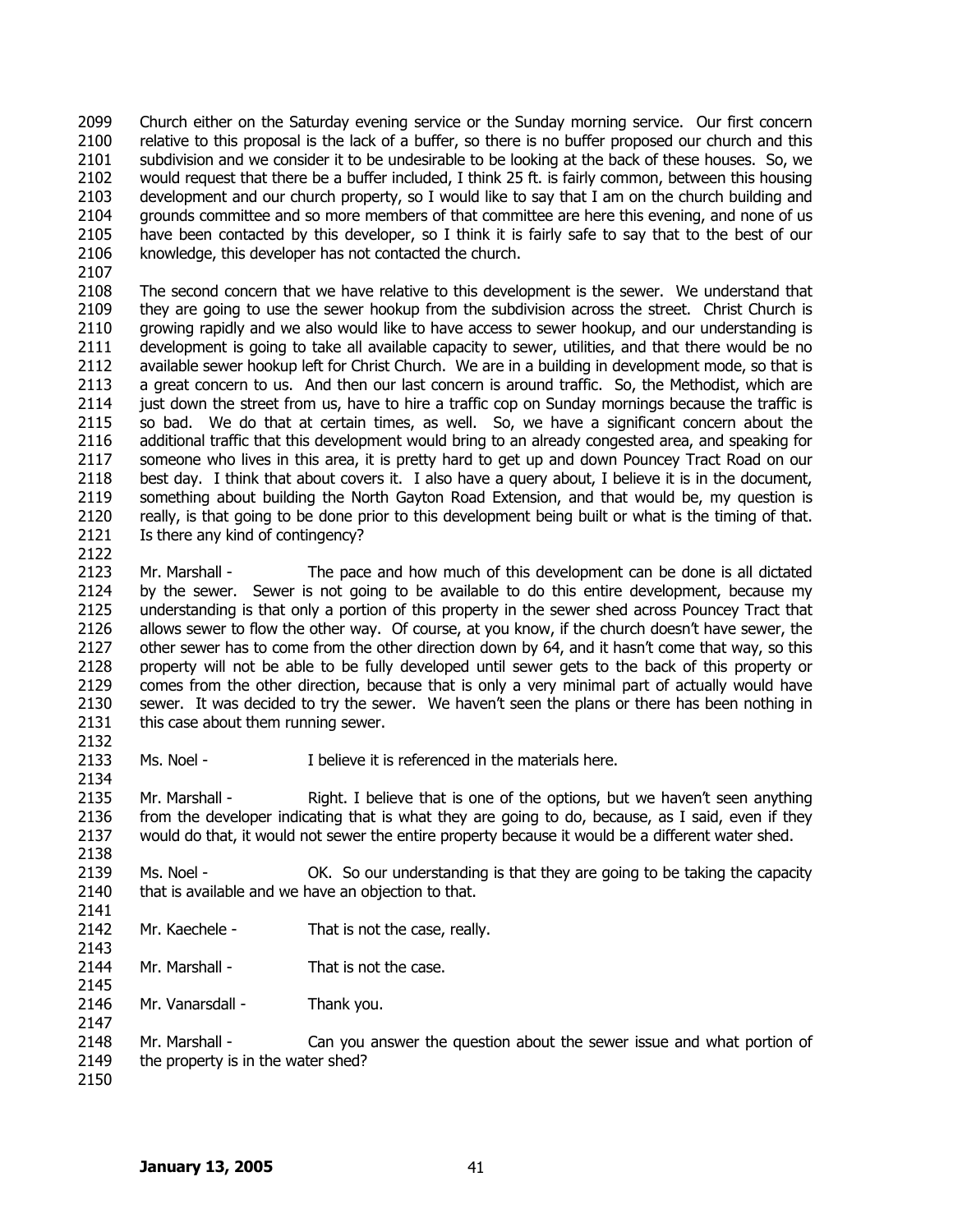2151 2152 Ms. Noel - Actually, I am going to refer that question to Mark Kalowski who is also here tonight representing Wilton Development. I will address the question of the buffers.

2154 Mr. Marshall - Are you willing to do a buffer along here?

2156 2157 2158 Ms. Noel - Yes. We certainly are and we will also be happy to meet, and we did send probably just one letter to the church and maybe it wasn't circulated as far as…but we will be happy to meet with anybody from the church.

- 2160 Mr. Marshall - So, you are willing to do a 25-foot buffer along the church property line?
- 2162 Ms. Noel - Yes, we are. We certainly will and I will proffer that.
- 2164 Mr. Vanarsdall - Are you going to proffer that?
- 2166 2167 2168 2169 2170 Ms. Noel - Yes. We can proffer that between now and the Supervisor's meeting, and the Supervisor is here, and we can do that, and we will be happy to meet with you between now and the Supervisors meeting to work anything out, and then I am going to turn all of the engineering questions to Mark.
- 2171 2172 2173 2174 2175 2176 Mark Kakowski - My name is Mark Kakowski and I am here as the representative of Wilton Development. In response to the engineering question, we really haven't worked out the whole engineering, about the second cul-de-sac coming down will gravity seek across Pouncey Tract to the Grey Oaks Subdivision. But the exact details and engineering haven't been completely worked out. I think we estimate about 50% of the subdivision could be sewered physically, gravity flowing in that direction. We haven't gotten to all of the engineering.
- 2178 Mr. Marshall - Have you looked into any of the capacity issues?
- 2180 2181 Mr. Kakowski - Capacity hasn't been a consideration, because the lower half of the property gravity flow will not go across. We haven't looked at that.
- 2183 Mr. Vanarsdall - Thank you, Mark.
- 2185 2186 2187 Mr. Kaechele - There is plenty capacity on the tool shed on the other side of Pouncey Tract, but the lots behind that natural flow will have to wait for sewer coming up from 64 on Broad Street. Is that right?
- 2189 2190 2191 2192 Mr. Kakowski - Well, the engineering right now that we are looking at is gravity flowing across the street to Pouncey Tract, and the other scenario is that when the trunk line comes up from 64 and filters that whole water shed at Kain Road, the balance of the development could be serviced that way.
- 2194 2195 2196 2197 2198 Mr. Silber - Mr. Kaechele, I believe also the church, for Ms. Noel's benefit, the church is in, I believe, the sewer shed. They would sewer back down toward 64. When sewer comes up from that direction, then there will be plenty of capacity for the church and the balance of their development. So, I don't see that the church has a capacity problem with what they propose to do.
- 2200 2201 Mr. Vanarsdall - All right. Did you want to come down, sir? Did you want to say something?
- 2202

2199

2153

2155

2159

2161

2163

2165

2177

2179

2182

2184

2188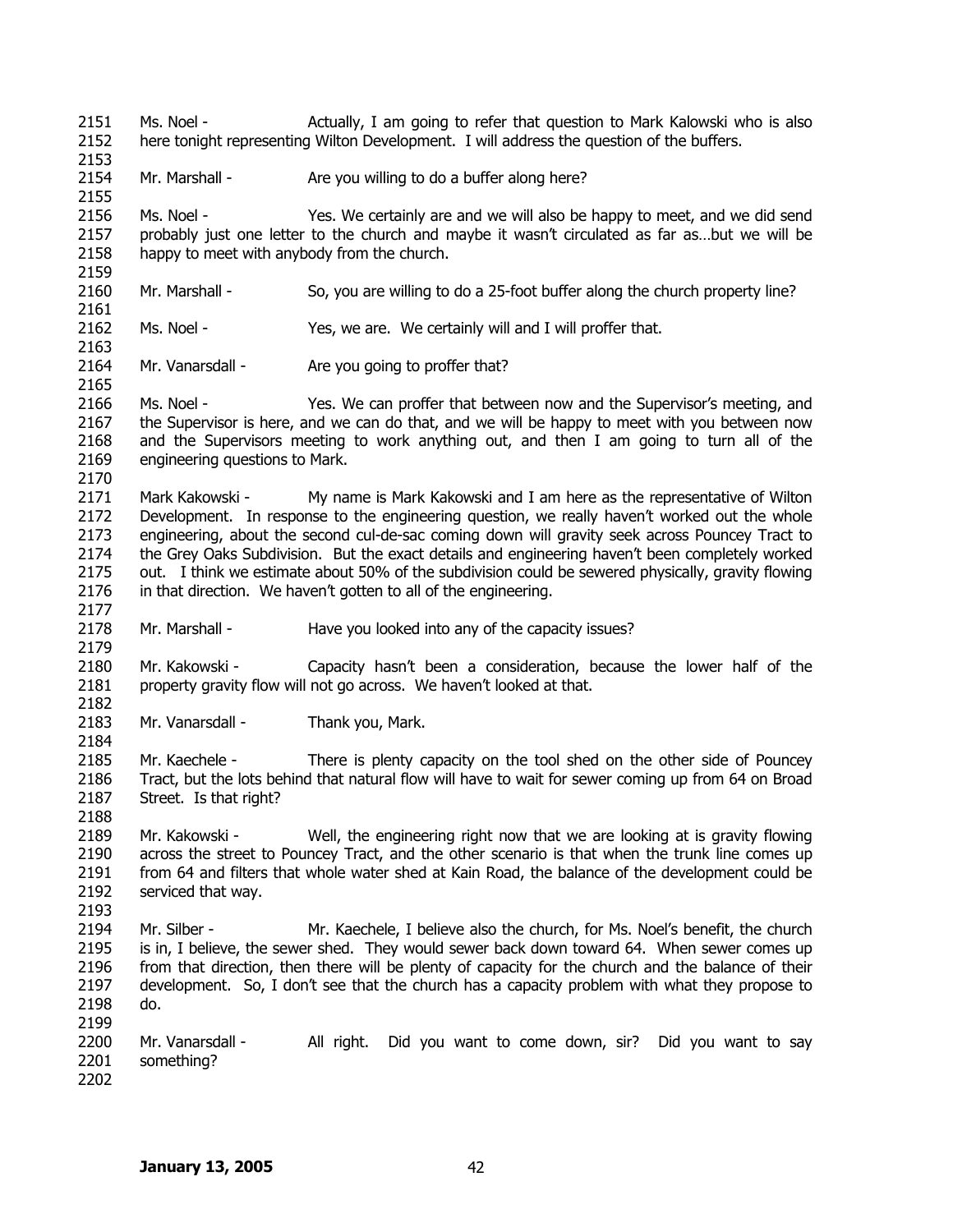2203 2204 2205 2206 2207 2208 2209 2210 2211 2212 2213 2214 2215 2216 2217 2218 2219 2220 2221 2222 2223 2224 2225 2226 2227 2228 2229 2230 2231 2232 2233 Mr. Fitzgerald - Yes. M. Chairman, Commissioners, my name is Donald Fitzgerald and I live in the West Ridge Subdivision, which is at the end of Kain Road, and one of the issues that has not been brought up with this request is notification to the residents and people in that area. This proposal shows that the road is potentially going to be expanded and connected into Kain, and the people that are currently traveling up and down Kain Road don't have a clue that this is even coming close to the Kain Road area. You can drive down Pouncey Tract and look at the sign and you think it is miles away, and that it is not in your back yard, but the fact of the matter is curving right around into and about half-way down Kain Road, which is about a mile down the road, so ultimately the traffic will be diverted on to Kain Road, which is already an undeveloped road is going to be impacted, so that is one issue. I think the people in that area need to get notification that this development is happening and what the impact could be on them ultimately. I'd like to also talk about what Mrs. Noel talked about, which was the traffic, and the Planning report really does a good job talking about the Major Thoroughfare Plan and the traffic impact on overcrowded Pouncey Tract Road. Quite frankly, this type of report is missing from some of the other reports that are being submitted on Pouncey Tract, but what it points out very clearly here is that Planning is saying that without the infrastructure of the other planned roadways, nothing else should be built to handle additional development along Pouncey Tract Road. It also talks about the developers going to widen Pouncey Tract Road, but we don't have an idea of what that means, when that is going to take place or how it is going to impact the through way all the way up to West Broad Street and Pouncey Tract, so my question for you is a procedural question is, how do we get the horse before the cart? How do we get our road and our traffic able to bear the traffic to have this additional expansion, or are we going to build it first and just let it continue to clog everything up. So that is a procedural question I have for you. I also have a question about the layout of the property. If you will notice in the sketch, there is a creek that runs right through the middle of the property. When it rains, the water flows down hill in that creek and over floods the pond at the end of Kain Road, and we are already going through one and a half to two feet of water on very bad days. We have had additional development up hill that has altered the water flow and they have already had to come in and put new drainage pipes into Kain. My concern is that some consideration has to taken when they develop this property as to what is going to happen to the water diversion and how it is going to empty down stream.

2234 2235 2236 2237 2238 2239 2240 2241 2242 2243 2244 2245 2246 2247 2248 2249 2250 2251 2252 2253 2254 2255 Mr. Marshall - I will try to take them in the order I can remember them. As to the stream and the impact that this will have, that will all be reviewed whenever they decide to come in with an actual layout. As they told you, this layout that is before you now is temporary in nature and does not reflect, probably and ultimately will be developed. Actually, we got a new one tonight to reflect some of the concerns that we had about the houses being backed up on Pouncey Tract Road, so as far as the flow of the water and how it is developed and the impact on the stream, that will all come at a later time and be looked at by Public Works and so forth when the actual development of this is proposed. Right now what we have before you, what you see there is probably not going to be developed. This is just a conceptual, I guess you would say, the optimum view would be. As to the Kain Road issue, it is really not an issue right now, as you sat here and heard that the County staff sometimes requests developers that they provide stub roads in the event that later on properties between theirs and thoroughfares are obtained or come in for zoning, then we could require someone to connect to that road to provide connectivity. It may be that that road never comes into play and is never used, and this particular one, there are three different stub roads on here to try to provide access to people. It may be that this never gets connected to Kain Road. We are all very hopeful that VDOT will follow through on their promise at Pouncey Tract Road. Mr. Foster indicated to me that he had a discussion with VDOT and someone there said that they believe they will begin construction, that has been promised for three years now on Pouncey Tract Road this year. It has been one of the top priorities for VDOT for over three years and they keep promising to build it and they haven't built it. This development, as you heard, because of the sewer issue, especially the portion that you are concerned with down by Kain Road, it cannot be developed until such time as the sewer is brought from 64 further down by the mall. Until that is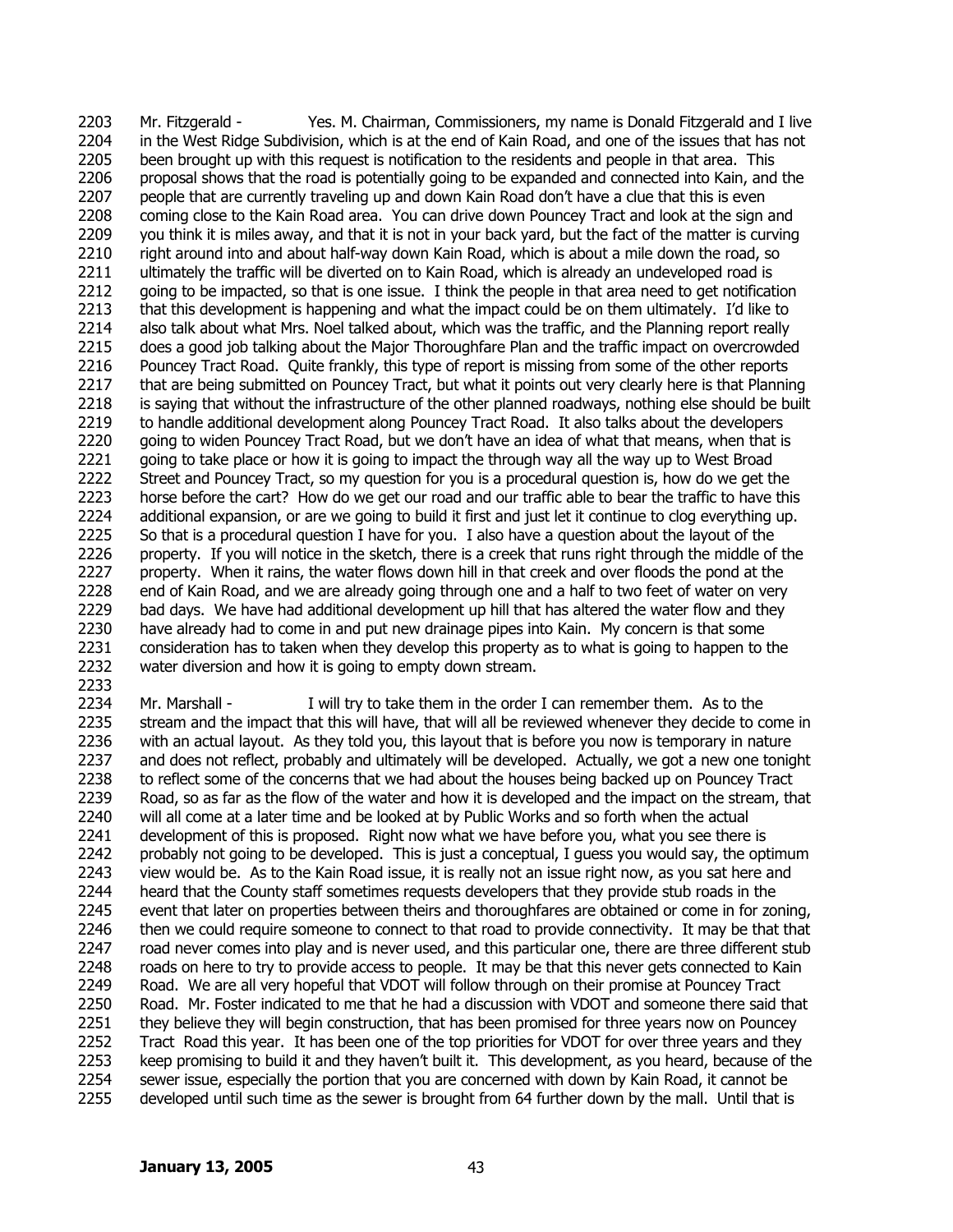2256 2257 2258 brought up to here, this cannot be built. At least, as he indicated, the bottom, I guess two-thirds of that property will not have sewer, so, therefore, with the R-2 zoning, it will not be able to be developed.

2260 2261 Mr. Fitzgerald - I am confused by that. I thought the sewer was coming from across the road to the others.

2263 2264 2265 2266 Mr. Marshall - That will only serve the upper third of the property. The bottom twothirds of the property is in the water shed that your property is in that is intended to have to be served by the sewer line that comes from under 64. Two different water sheds.

2267 Mr. Fitzgerald - Two different water sheds. I understand.

2269 2270 2271 2272 2273 Mr. Marshall - The line happens to run through there, and as for the church, as Mr. Silber said, they are unfortunate in that they also fall in the lower water shed that is going to be served by the sewer whenever it comes from under 64. So, this development that you see here is impossible, and it may take five years for the sewer to get there. It may take longer. We don't know, so the bottom two-thirds can't be developed because it is in a different water shed.

2275 2276 2277 Mr. Fitzgerald - We say that because we know that certain development of the utilities is going to take place and we have a pretty good idea of how long that is going to take. Right. Because you control that in the County.

2279 2280 Mr. Marshall - No, we don't know because the County, to this point, does not run water and sewer. Developers run the water and sewer.

2282 Mr. Fitzgerald - So if they pay for it they can do it?

2284 2285 2286 2287 2288 2289 2290 Mr. Marshall - No, it is not that simple because the County doesn't condemn right of ways. In other words, they can't come to your property and say, whether you like it or not, I am going to run this sewer line through here, so that is what makes it challenging for developers and why the sewer has not gotten there yet. It has to be brought by developers and they have to either accumulate the land to run the sewer line across or buy easements from individuals to allow them to go across their property, so that it why it may take we don't know how long for the sewer to come that way.

2292 Mr. Fitzgerald - What is your guesstimate then on the highway situation?

2294 2295 2296 2297 2298 2299 2300 2301 2302 2303 2304 Mr. Kaechele - Part of the solution to Pouncey Tract Road congestion is the construction of Shady Grove Extension over to North Gayton, and that issue is going to be on the Bond Referendum March 8 for the voters to approve that, and that is a six to eight-year time frame to build that road, and so the rest of the development of Pouncey Tract Road is contingent upon (1) getting sewer and (2) having the capacity to get people out of there. So, that is a six to eight year time frame. Even if they get sewer out there, there is going to be a limit on how much more development can be approved before Pouncey Tract or Shady Grove are improved, and Mr. Marshall said earlier that VDOT, first of all, was scheduled to build Pouncey Tract up to Bacova in the year 2004, the one we just left, and now they have postponed it to 2006, and perhaps coming back to this year.

2305 2306 Mr. Fitzgerald - But not to Broad? You said to Bacova, but not to Broad or from Broad? Are we going to have four lanes across the bridge?

2307

2259

2262

2268

2274

2278

2281

2283

2291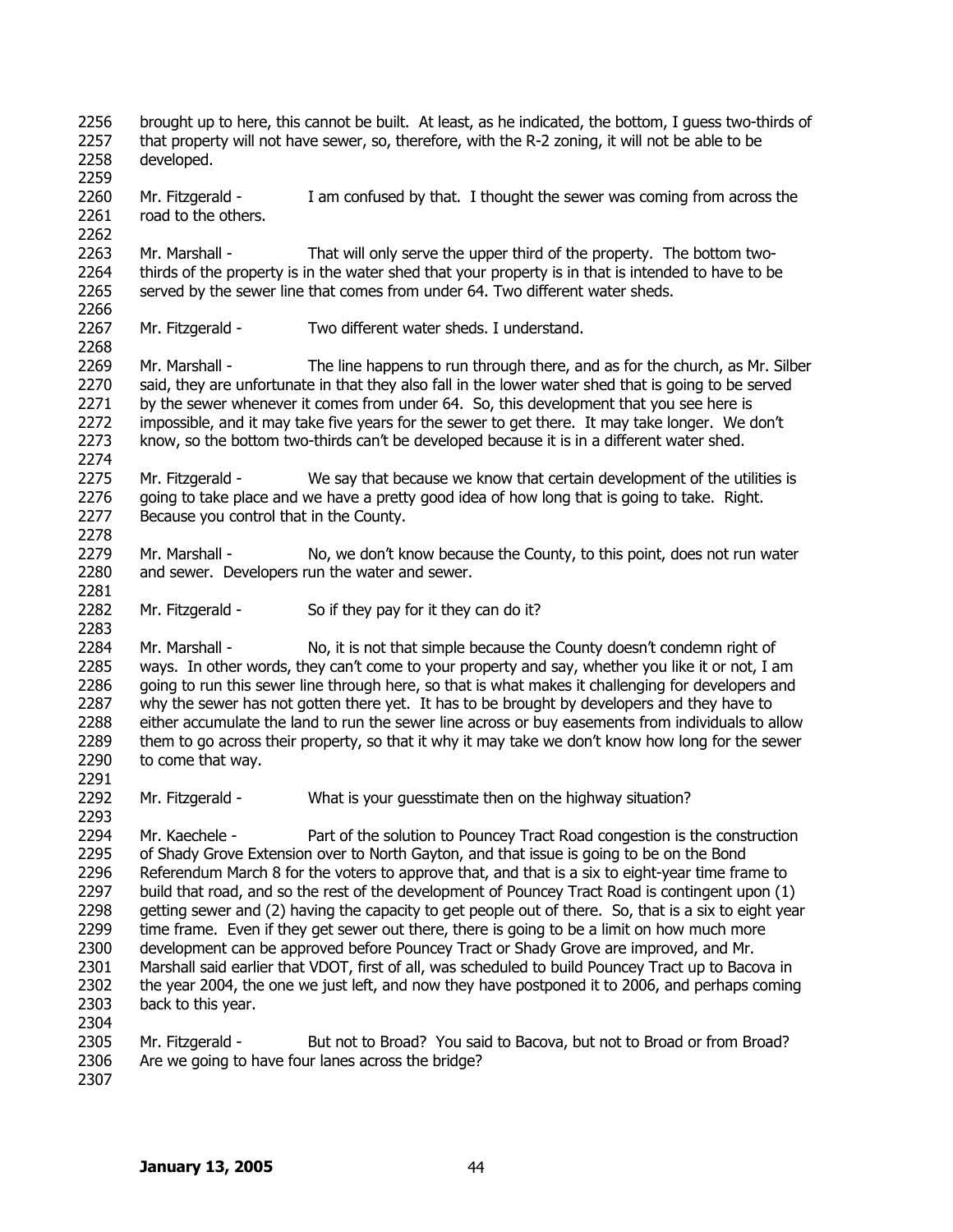2308 2309 2310 2311 2312 2313 2314 2315 2316 2317 2318 2319 2320 2321 2322 2323 2324 2325 2326 2327 2328 2329 2330 2331 2332 2333 2334 2335 2336 2337 2338 2339 2340 2341 2342 2343 2344 2345 2346 2347 2348 2349 2350 2351 2352 2353 2354 2355 2356 2357 2358 2359 2360 Mr. Kaechele - It is already four lanes from the bridge, four lanes divided all the way to Bacova and then another phase would extend four lane all the way up to Nuckols, but that is beyond, so there are going to be a lot of issues here and timing in how quickly this area can develop, and it has got to be sewer and roads. Mr. Fitzgerald - From what I am hearing you say, I probably shouldn't see any trees come down. I probably shouldn't see any development of the property for at least five years. Is that what you are saying? Mr. Marshall - The top third of the property if the developer so chooses to spend the money despite the fact that they cannot develop the bottom two-thirds of the property. The developer could develop the top third and then basically stop and wait for sewer to come to do the rest. Mr. Fitzgerald - Well, how can you do that with half-acre lots? Mr. Kaechele - Pouncey Tract Road is kind of the dividing line between the land west of Pouncey Tract and sewer back towards Broad Street… Mr. Fitzgerald - You said the upper section there will get the sewer from across the road? Mr. Marshall - Right. They could do that if they chose to spend the money to do basically just a small portion of the development and then sit back and wait. I don't know. They may choose to, the phrase is "land bank this project" and just wait for the sewer to come so they can do the whole thing at one time and not incur the expense of having two separate systems, if you will, in the same development. Mr. Fitzgerald - From somebody that lives in the area, I'd rather be able to drive on the road than worry about whether we can flush our commodes. Because I am going to have to drive through that area, and if it is a matter of which we wait for first, we really need to get the relief on Pouncey Tract before we get any new development there. So, if we get the sewer there for a third of this, it is not going to relieve the traffic problem. Mr. Vanarsdall - We have someone else who wants to speak. I don't mean to cut you off, but I think they have already told you the whole situation. So, we'd like to have somebody else because we are running out of time. Thank you. Mr. Fitzgerald - You are welcome. Mr. Vanarsdall - How many more people want to speak on this case? Just one. Good evening. Ms. Stephanie Hunt - Good evening. My name is Stephanie Hunt and I have lived in Twin Hickory for about five years now. I have seen explosive growth in this corridor and I would like for you all to be aware of the fact that the elementary school that my children attend is right at capacity. The physical capacity of Twin Hickory Elementary is 752 students. Next year's projections are expected to be anywhere from 775 on up to 825 students, so they are already planning to have trailers next year at Twin Hickory Elementary School, and I believe that will be the fourth year that school has been open. I know that Shady Grove Elementary School is also at a functional capacity as well. I think by bringing in more and more development in this northwest corridor, the schools are at capacity and over capacity next year. It is not really a quality of life for my children and myself. I, frankly, paid a premium to live where I live and my schools are at capacity, my roads are at capacity or over capacity, and I think that we need to stop and think that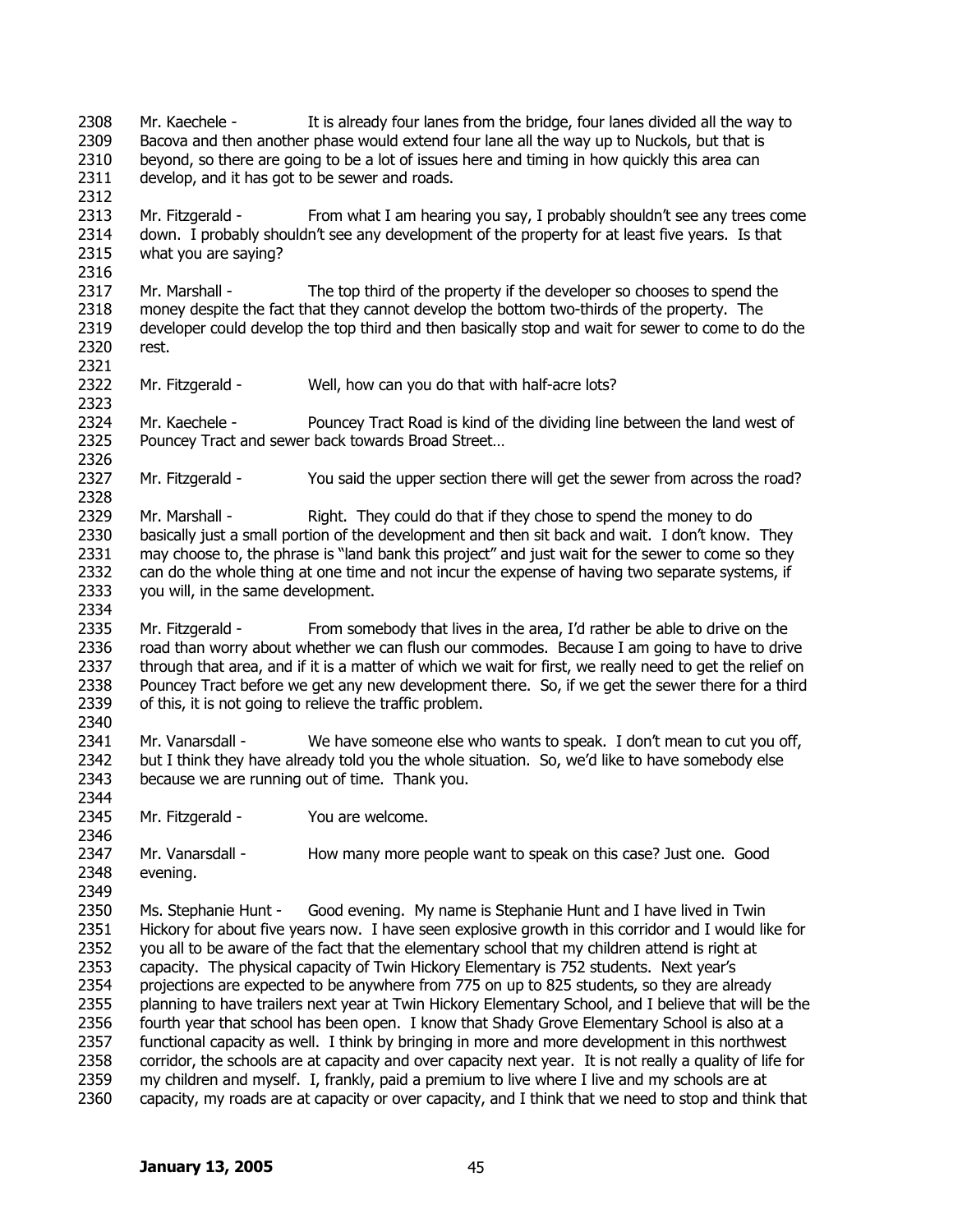2361 2362 2363 2364 2365 2366 2367 2368 2369 2370 2371 2372 2373 2374 2375 2376 2377 2378 2379 2380 2381 2382 2383 2384 2385 2386 2387 2388 2389 2390 2391 2392 2393 2394 2395 2396 2397 2398 2399 2400 2401 2402 2403 2404 2405 2406 2407 2408 2409 2410 2411 2412 if VDOT is not going to come through and widen this road, are we going to allow development after development to come into this area? It doesn't make sense to me. I think it is important that we think about our schools being at capacity and over capacity, and what are we going to do about that, because you are talking how many children in this neighborhood are going to be going to these schools. Mr. Jernigan - Can I ask you something while you are discussing that. They give us the reports from the school board and it says Twin Hickory Elementary has a membership of 681 and a capacity of 736. They show that there would be 33 kids coming out of here. But if you feel that school is at capacity… Ms. Hunt - The capacity of the school is 752. The first week the children were back in school after winter break they had eight new students register for school at Twin Hickory Elementary. I am not sure if that 681… Mr. Jernigan - You say they have 752 now? Ms. Hunt - That is the functional capacity. The current enrollment is, I want to say it is right around the 720 mark. We are definitely over 700 students, but … Mr. Marshall - Are you aware that the County has purchased a piece of land on Pouncey Tract and it is scheduled, I believe, in two years from now, 2006, there will be a brand new elementary school. Ms. Hunt - But I would reiterate to you next year, 2005, 2006, the projected enrollment for my school that my children attend is 775 to 825. The capacity is 752, the figure that I have. Mr. Marshall - But the time frame on this development, there shouldn't be any houses constructed… Ms. Hunt - But we are not taking into account Grey Oaks and other developments that are coming in, especially Twin Hickory, because it is not done. Mr. Marshall - I understand, but as Mr. Jernigan said, the report from the school board said that there is not a big capacity and with the new school coming on line in probably two years, that will probably be the time frame, close to when… Ms. Hunt - But that is two years of school that my children will attend and will be over capacity with trailers. Mr. Marshall - I understand, but it won't be because of this development. Ms. Hunt - That will be from what has already been approved. Mr. Marshall - I understand that, and that is why the new school is coming. Ms. Hunt - I think we need to take this into consideration before we allow more development to come along this area. Thank you for your time. Mr. Vanarsdall - Thank you. All right. Mr. Marshall, what do you want to do?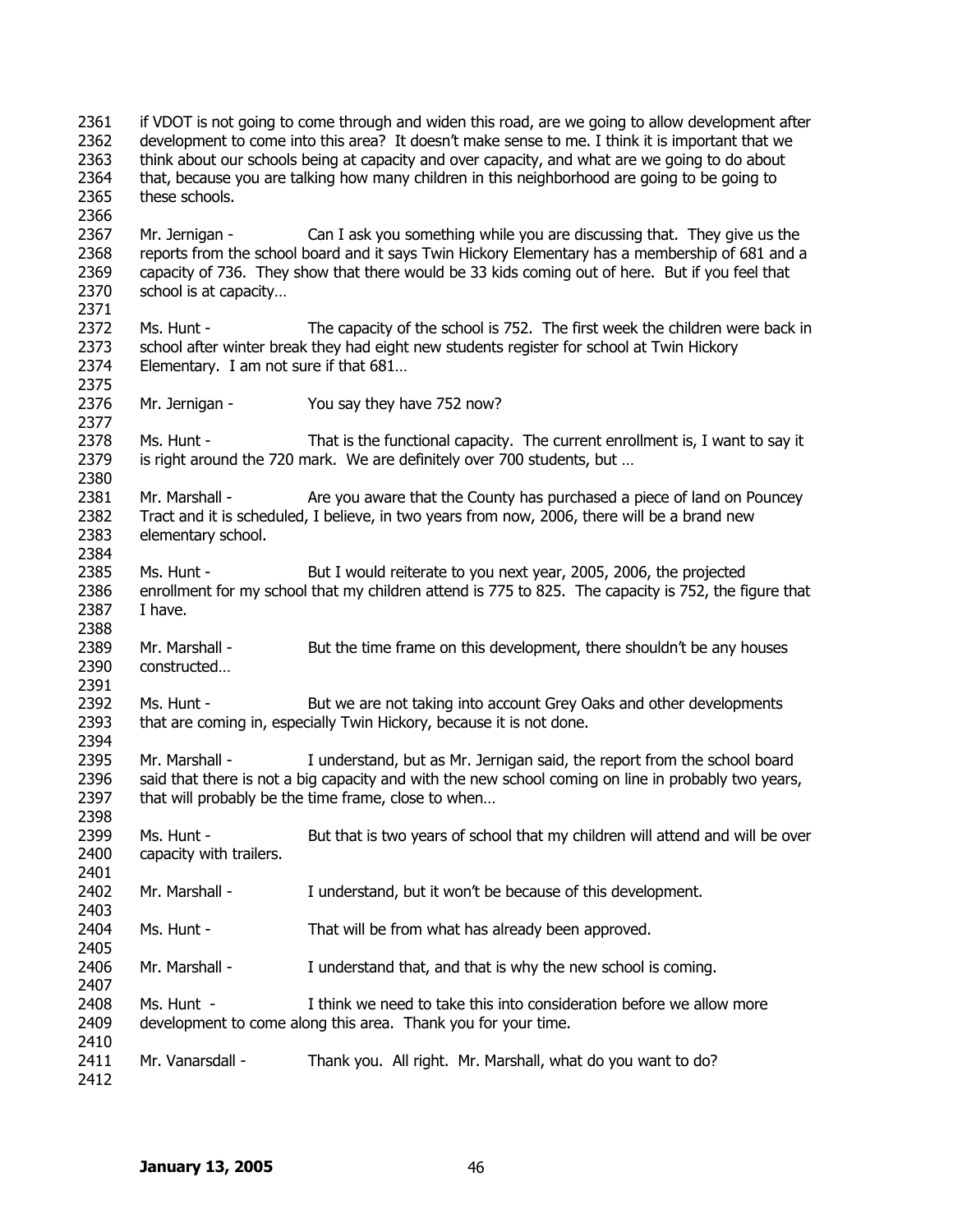2413 2414 Mr. Marshall - Mr. Chairman, I don't need a rebuttal. Mr. Chairman, I live out here, too, and I know what the stresses are.

2415

2417

2416 Mr. Vanarsdall - You have to waive the time limits.

2418 2419 2420 2421 2422 2423 2424 2425 2426 2427 2428 2429 2430 2431 2432 2433 2434 2435 2436 2437 2438 2439 2440 2441 Mr. Marshall - I will in a minute. Your situation is that this is a development that meets what the Land Use Plan recommends. In fact, under the Land Use Plan it could exceed, I believe, about 100 units, 100 lots would be allowable under the Land Use Plan, and what has been proffered is 72. I don't believe that ultimately when you see the final subdivision on this parcel, because of the requirements with the houses have to face Pouncey Tract instead of having the back of them face Pouncey Tract, that it will not be that many lots ultimately. The road issue and the school issue both were the reason for the developer offering the \$14,800 proffer per unit that will go toward roads and schools. We do have a new school coming on. But one comfort level on this case is the fact that it does not have the access to the sewer that it needs to be built out, meaning that the developer is going to have to make an economic decision about whether it is worthwhile to pay the expense of running sewer to just a third of this property and just have the other two-thirds sit there and wait for a totally different sewer system to arrive. They have agreed to proffer at the Board level the buffer, the 25-foot buffer along the church property. I think the entrance feature is nice and the fact that we have the 35-foot buffer along the front in addition to the 180-foot deep lots, which will give you 115 feet depth out near the ultimate right of way on Pouncey Tract. The developer did try to address the concerns with aligning the street with Grey Oaks, but there is a wetland area, two acres of wetlands. That made it difficult, but they have in the revision that we got basically said they would dedicate that wetlands as right of way if the County could maybe convince the Army Corps of Engineers, I guess, to allow them to put that road through there. It would create that alignment that the County desires to provide an access to Nuckols Road ultimately and he said that they would construct that road, if indeed it came to that. So, for those reasons, I am going to recommend approval of this case to the Board of Supervisors, and I will ask first to waive the time limits on the revised proffers.

2442

2449

2451

2454

2460

2462

2443 Mr. Archer - Second the motion on the time limits.

2444 2445 2446 Mr. Vanarsdall - Motion made by Mr. Marshall and seconded by Mr. Archer. All in favor say aye. All opposed say no. The motion passes.

2447 2448 Mr. Marshall - And I will recommend approval of Case C-3C-05 to the Board of Supervisors.

2450 Mr. Archer - Second.

2452 2453 Mr. Vanarsdall - Motion made by Mr. Marshall and seconded by Mr. Archer. All in favor say aye. All opposed say no. The ayes have it. The motion passes.

2455 **REASON:** Acting on a motion by Mr. Marshall, seconded by Mr. Archer, the Planning Commission voted 4-0 (one abstention and one absence) to recommend that the Board of Supervisors **grant** the request because it continues a similar level of single-family residential zoning as currently exists in the area, conforms with the recommendations of the Land Use Plan, and the proffers assure a high quality development in keeping with the surrounding developments. 2456 2457 2458 2459

2461 Mr. Vanarsdall - Thank everyone for coming.

2463 2464 2465 Mr. Silber - Members of the Commission, we do have two discussion items tonight and approval of the minutes. The first item for discussion is to set a work session. Staff would like to just spend about 10 minutes. We would like to have the Commission set a work session. It is a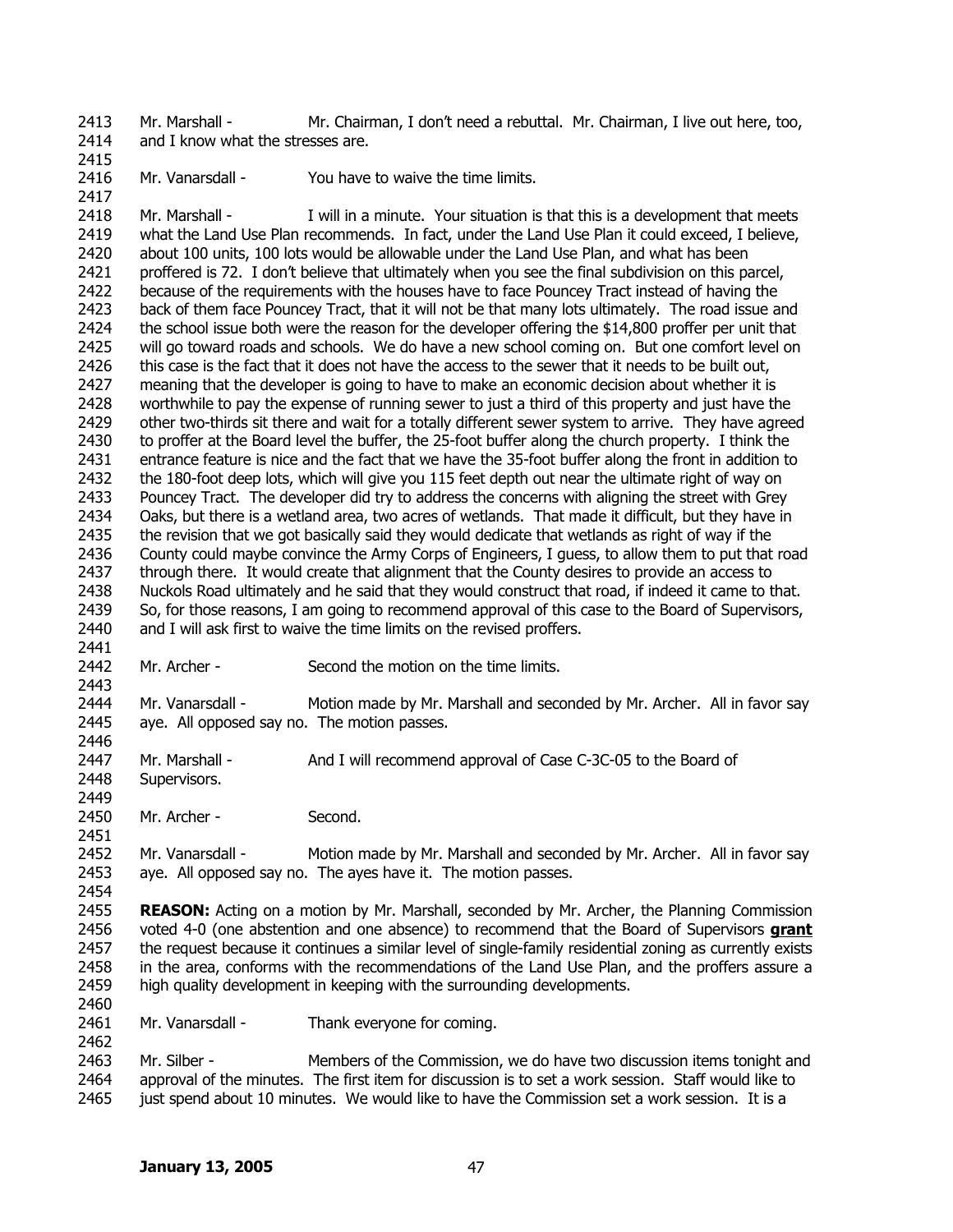status update on where we are with the Comprehensive Plan Update. That would be at 5:00 p.m. on February 10, and following that we would be happy to provide you dinner. Dinner is at 5 to 5:15. Mr. Vanarsdall - I have a problem with that, Mr. Silber. We are going to start at 6:00 for the CIP and we are going to have everybody in the County, including the Manager, down here waiting on us, and we don't want to be upstairs a long time. Mr. Archer - We would have to adjust the agenda then I would hope then so we could get through by 10 minutes of. Mr. Vanarsdall - We can eat while you talk. Mr. Silber - OK, so you would like to make sure we are not late for the 6:00 meeting and get dinner early. We are still OK with the work session at 5:00 or do you want to start the work session earlier? Mr. Vanarsdall - Five is OK, 5:00 p.m. Mr. Silber - I will need a motion to set that work session, please. Mr. Archer - So moved to set the work session at 5:00. Mr. Marshall - Second. Mr. Silber - And then we would need to set a public hearing for the CIP. The CIP, as Mr. Vanarsdall indicated, the County Manager comes and the Department heads explain the CIP, and it is an opportunity for the Planning Commission to hold a public hearing and ask questions. We will need to have a motion to set the public hearing for February 10 at 6:00 p.m. Mr. Jernigan - So moved, Mr. Chairman. Mr. Vanarsdall - Second. Mr. Silber - Last on the agenda would be the approval of minutes. This would be the Planning Commission's December 9, 2004 minutes. Mr. Archer - I did have one correction, sir. On page 59, line 2100, should read stations and not spaces. Mr. Silber - Stations. Any other changes or corrections? Mr. Vanarsdall - If not, we need a motion. Mr. Archer - I move to approve the minutes as corrected. Mr. Jernigan - Second. Mr. Vanarsdall - Motion by Mr. Archer and second by Mr. Jernigan. All in favor say aye. All not in favor say no. The minutes are approved.